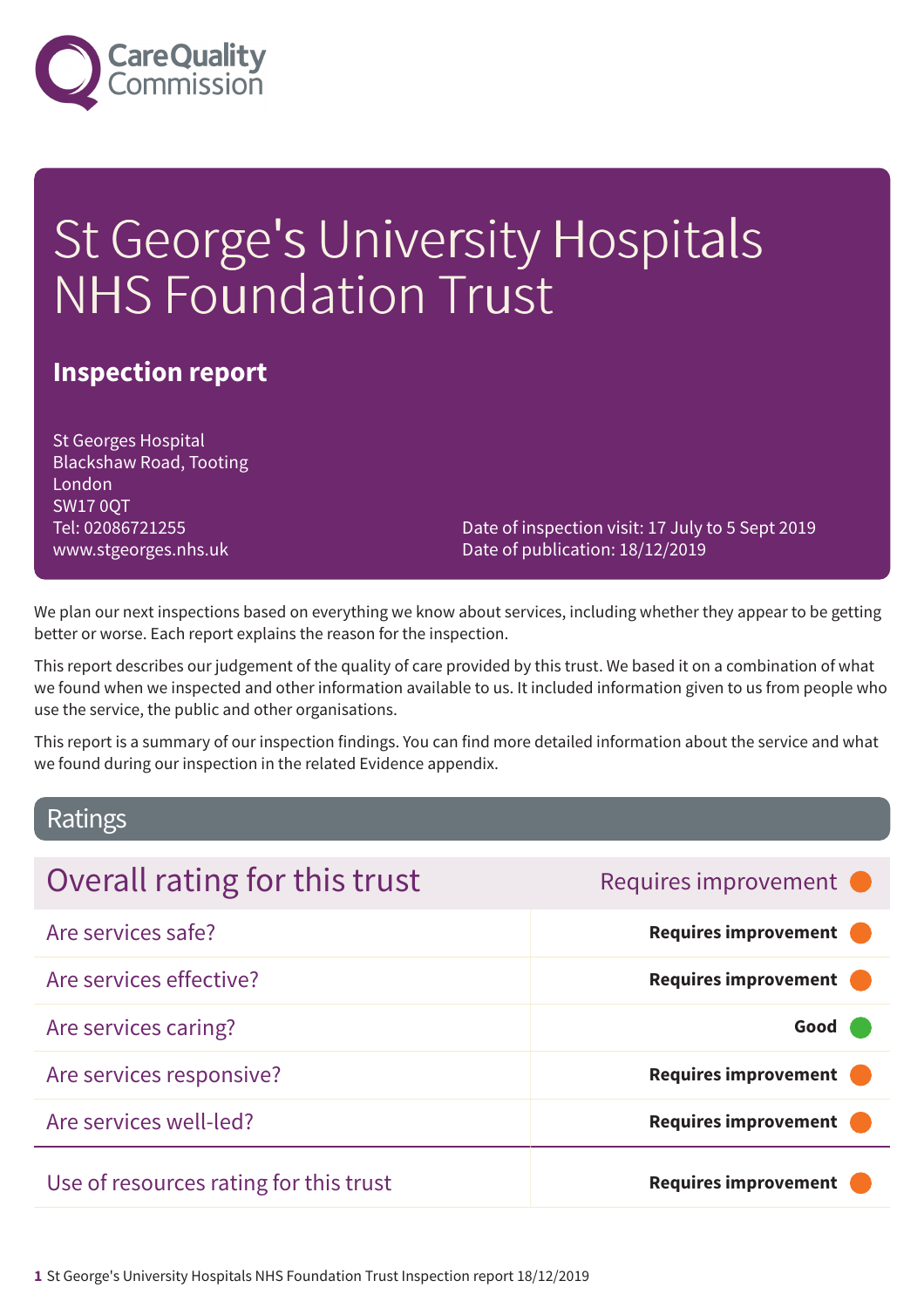### Combined quality and resource rating for this trust

**Requires improvement –––**

We rated well-led (leadership) from our inspection of trust management, taking into account what we found about leadership in individual services. We rated other key questions by combining the service ratings and using our professional judgement.

### Background to the trust

St George's University Hospitals NHS Foundation Trust is a teaching trust with two hospital locations; St George's Hospital, Tooting, and Queen Mary's Hospital, Roehampton.

The main acute site is St George's Hospital, which provides general and specialist services including PPCI, HASU and Major Trauma Centre and has an emergency department. Queen Mary's Hospital does not have an emergency department, but it does have a Minor Injuries Unit.

St George's University Hospitals NHS Foundation Trust has 1,083 beds; 995 at St George's and 88 at Queen Mary's. The beds at St George's Hospital comprise of 871 general and acute, 67 maternity, 57 critical care. The beds at Queen Mary's Hospital comprise of 46 for people with limb amputations who require neurorehabilitation and 42 for sub-acute care, treatment and rehabilitation of older people. The hospitals are both in the London Borough of Wandsworth. The lead clinical commissioning group is Wandsworth, who co-ordinates the commissioning activities on behalf of the other local clinical commissioning groups such as Merton and Lambeth.

The trust serves a population of 1.3 million across south west London. Several services, such as cardiothoracic medicine and surgery, neurosciences and renal transplantation, also cover significant populations from Surrey and Sussex, totalling around 3.5 million people.

The number of staff employed by the trust as of May 2019 was 8,932 staff.

The trust was had been in Quality Special Measures since November 2016 and Financial Special Measures since April 2017.

### Overall summary

Our rating of this trust stayed the same since our last inspection. We rated it as Requires improvement ⇛←

### **What this trust does**

St George's University Hospitals NHS Foundation Trust provides acute district general and specialist services to the whole population of south west London and more specialist services for the population of Surrey and Sussex. St George's Hospital in Tooting is the only trust location which provides accident and emergency department services.

### **Key questions and ratings**

We inspect and regulate healthcare service providers in England.

To get to the heart of patients' experiences of care and treatment, we ask the same five questions of all services: are they safe, effective, caring, responsive to people's needs, and well-led?

**2** St George's University Hospitals NHS Foundation Trust Inspection report 18/12/2019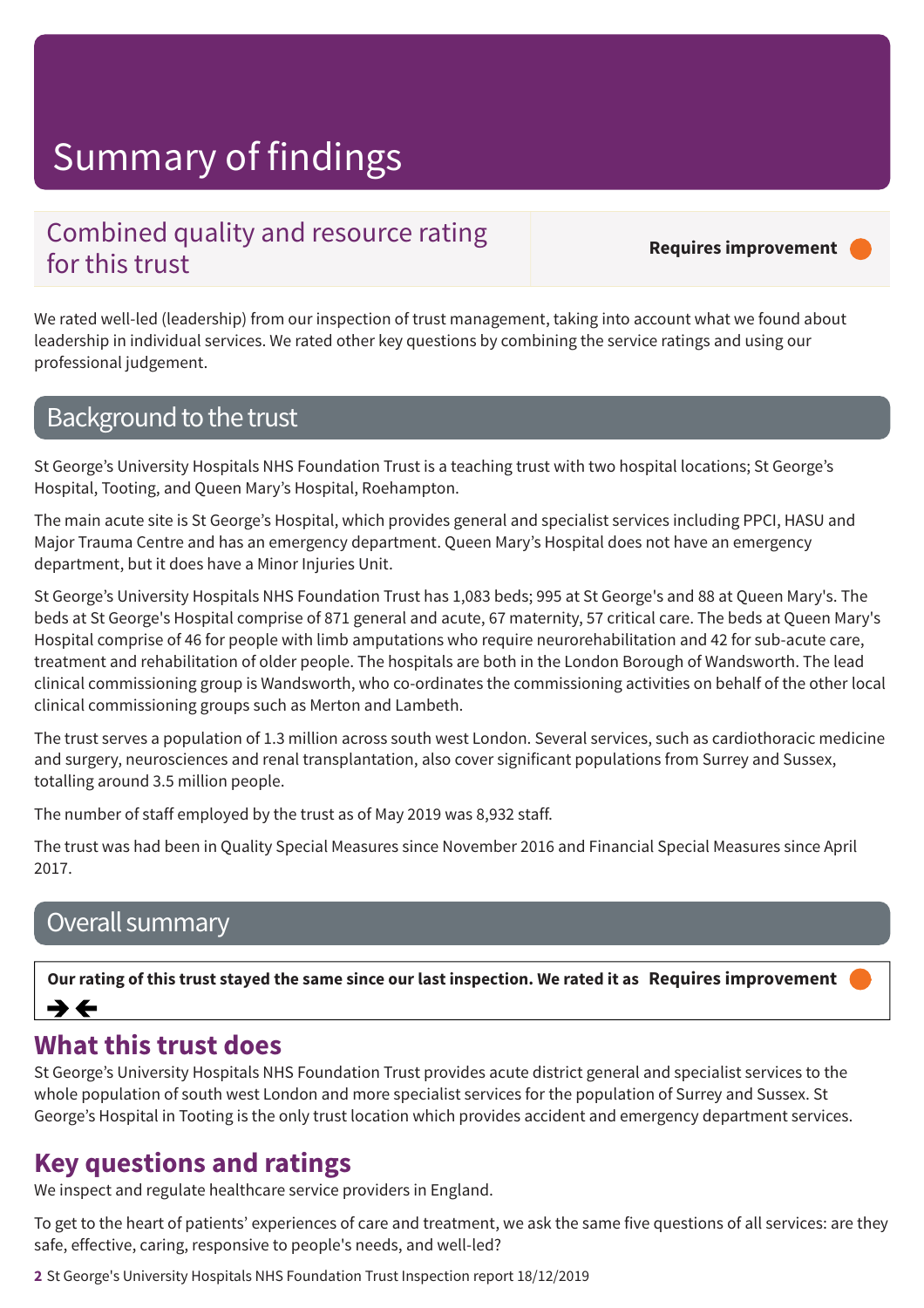Where we have a legal duty to do so, we rate the quality of services against each key question as outstanding, good, requires improvement or inadequate.

Where necessary, we take action against service providers that break the regulations and help them to improve the quality of their services.

### **What we inspected and why**

We plan our inspections based on everything we know about services, including whether they appear to be getting better or worse.

We inspected St George's Hospital and Queen Mary's Hospital. At St George's Hospital, we inspected the core services of urgent and emergency services, medical care, surgery, services for children and young people and outpatients, as part of our continual checks on the safety and quality of healthcare services.

At Queen Mary's Hospital, we inspected surgery.

We selected the services for inclusion in this inspection based on those that were rated 'requires improvement' as a result of our findings at the previous inspection carried out in March 2018. Intelligence information we held on these areas indicated the need for re-inspection.

Our comprehensive inspections of NHS trusts have shown a strong link between the quality of overall management of a trust and the quality of its services. For that reason, all trust inspections now include inspection of the well-led key question for the trust overall. What we found is summarised in the section headed; Is this organisation well-led?

### **What we found**

Our overall findings indicated that many areas made improvements. Of the services inspected, one was rated as outstanding, one was rated good and four were rated as requires improvement.

Overall, we rated safe, effective, responsive and well-led as requires improvement. We rated caring as good. We rated both St George's Hospital and Queen Mary's Hospital as requires improvement.

The trust was in special measures for both quality and finance. The trust was meeting the 62-day cancer standard and the two-week standard, but not meeting the accident and emergency four hour wait target. The trust returned to reporting Referral to Treatment (RTT) data for the St George's Hospital site to NHS England/Improvement in January 2019, after a two-year suspension. The trust was not meeting this standard, though it was meeting the trajectory it had agreed with NHS England/Improvement for this standard.

We found the urgent and emergency services at St George's Hospital remained as requires improvement. Effective and well-led improved from requires improvement to good. Caring remained as good. Safe and responsive remained as requires improvement.

Medical care at St George's Hospital remained as requires improvement. Caring remained as good. Safe and effective remained requires improvement. Responsive and well-led decreased from good to requires improvement.

Surgery at St George's Hospital improved to good. Safe and effective improved from requires improvement to good. Caring and well-led remained as good. Responsive remained as requires improvement.

Services for children and young people improved to outstanding. Caring and responsive improved from good to outstanding. Safe and well-led improved from requires improvement to good. Effective remained as good.

Outpatients at St George's Hospital remained as requires improvement. Safe improved from requires improvement to good. Caring remained as good. Responsive remained as requires improvement. Well-led improved from inadequate to requires improvement. We did not rate effective.

**3** St George's University Hospitals NHS Foundation Trust Inspection report 18/12/2019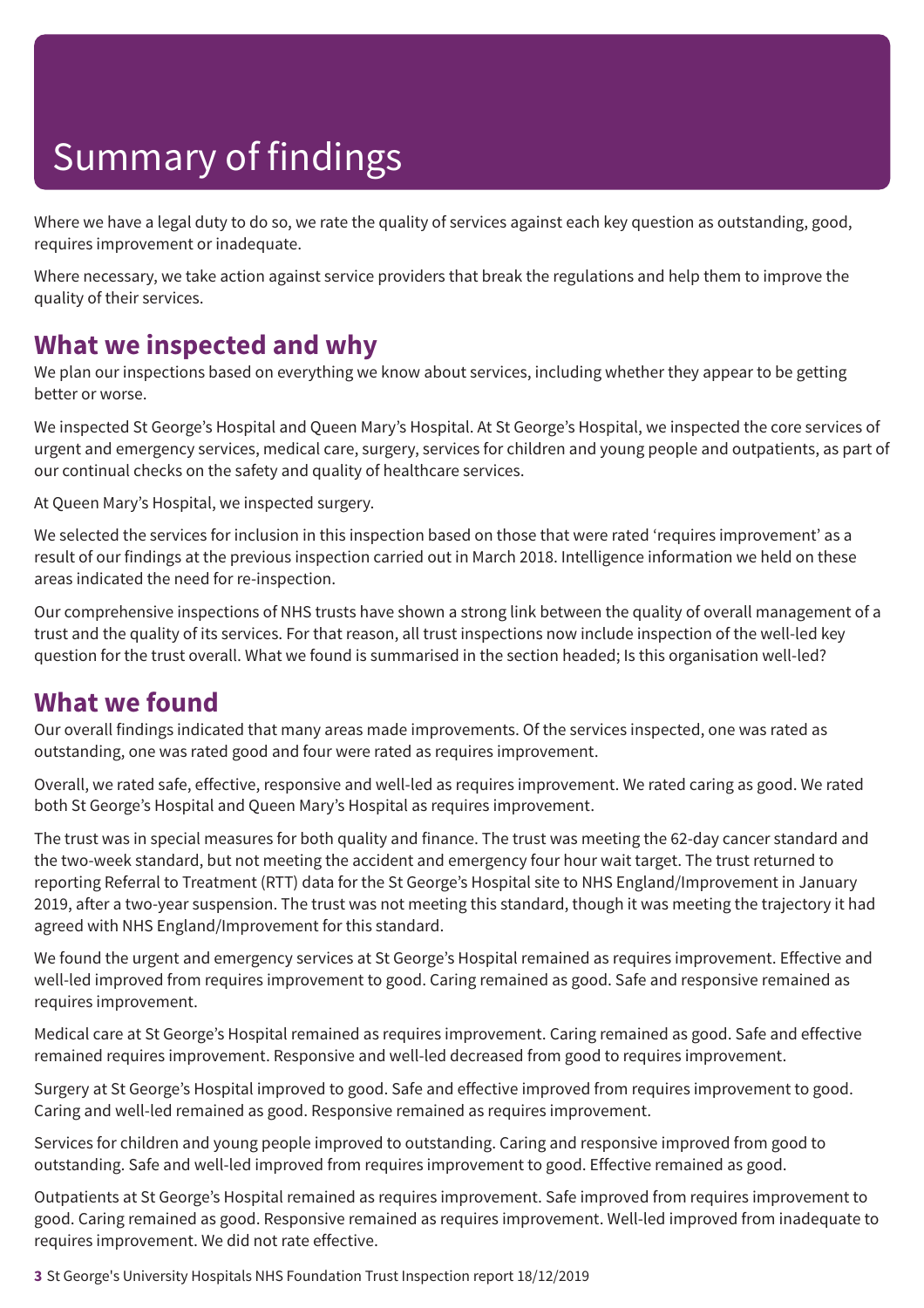Surgery at Queen Mary's Hospital remained as requires improvement. Safe improved from requires improvement to good. Effective and well-led remained as requires improvement. Caring remained as good. Responsive reduced from good to requires improvement.

#### Overall trust

Our rating of the trust stayed the same. We rated it as requires improvement because:

- We rated safe, effective, responsive and well-led as requires improvement. We rated caring as good. We rated one of the trust's 12 core services across two locations as outstanding, three as good, six as requires improvement and two were not rated. In rating the trust, we took into account the current ratings of the five services not inspected this time.
- We rated well-led for the trust overall as requires improvement.

### Are services safe?

Our rating of safe stayed the same. We rated it as requires improvement because:

- Medical care and children and young people services did not always have enough staff with the right qualifications, skills, training and experience. However, there were mitigations in place to keep patients safe from avoidable harm.
- **Records were not always stored securely.** In the emergency department, casualty cards were unsecured in the cubicles in majors. In surgery at St George's Hospital, some patient identifiable information and do not resuscitate forms were in folders that were not marked as confidential. In the day care unit at Queen Mary's Hospital, some records were left in persons unlocked cabinets during the day. This meant records were accessible to unauthorised persons.
- Services provided mandatory training in key skills to all staff, however, not all staff had completed them.
- **Services did not always control infection risk well.** We saw examples of staff not washing their hands between patient contact.
- Services were dealing with an ageing estate which at times was a risk to patient safety. The trust had taken some actions to control the risk, such as filters on taps to prevent legionnaires disease and the pipework was flushed regularly to prevent leaks, but this was an ongoing challenge.

#### However:

- Staff understood how to protect patients from abuse and the service worked well with other agencies to do so. Staff had training on how to recognise and report abuse, and they knew how to apply it.
- **Staff completed risk assessments for each patient swiftly.** They removed or minimised risks and updated the assessments. Staff identified and quickly acted upon patients at risk of deterioration.
- **Services managed patient safety incidents well**. Staff recognised and reported incidents and near misses. Managers investigated incidents and shared lessons learned with the whole team and the wider service. When things went wrong, staff apologised and gave people who used services and their families honest information and suitable support. Managers ensured that actions from patient safety alerts were implemented and monitored.

### Are services effective?

Our rating of effective stayed the same. We rated it as requires improvement because:

- **Some policies were out of date.** This meant that staff did not have access to the most up to date evidence-based practice.
- The number of staff who received an annual appraisal was below the trust target in many wards and departments.
- **4** St George's University Hospitals NHS Foundation Trust Inspection report 18/12/2019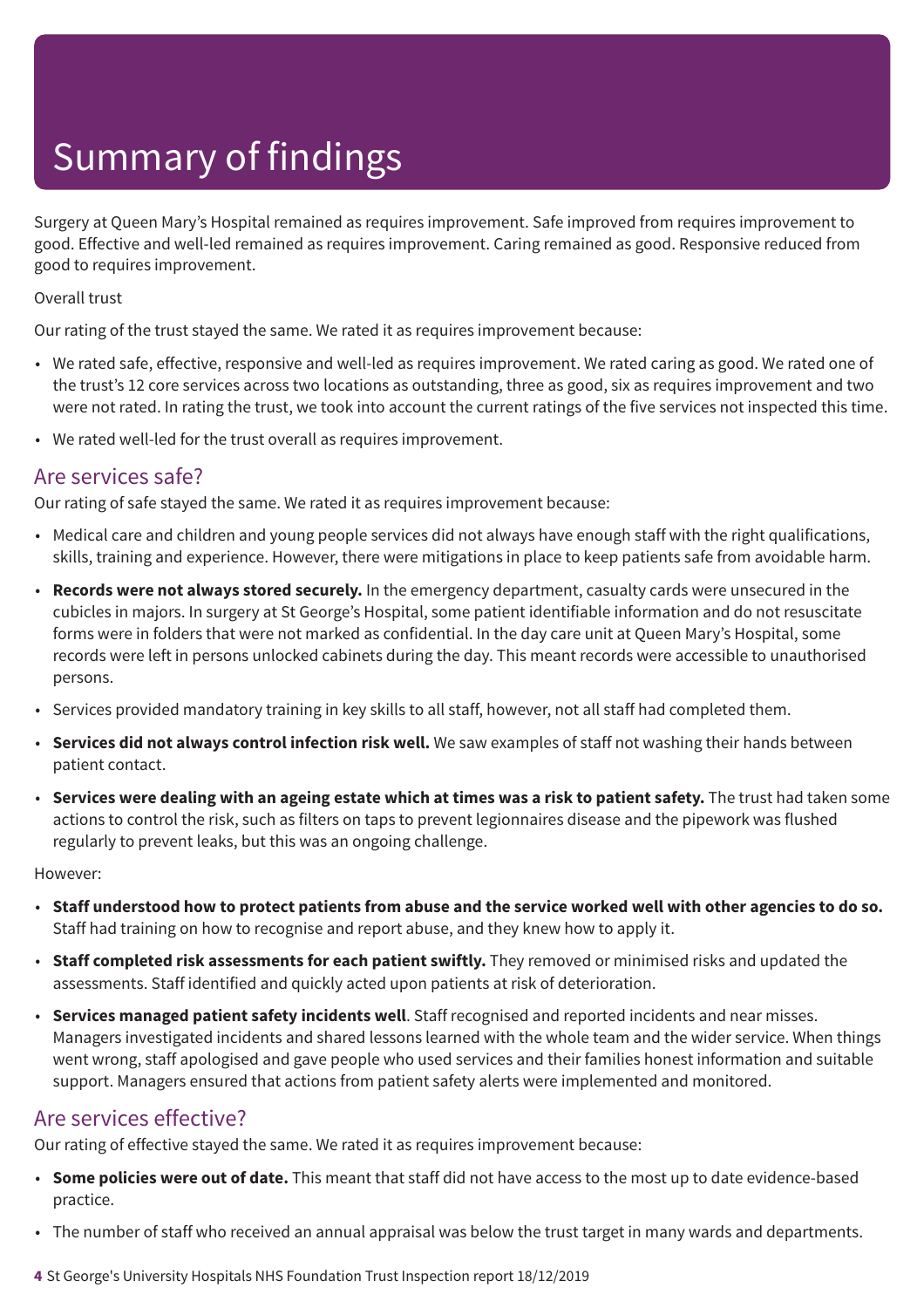- Staff did not always monitor the effectiveness of care and treatment and did not always use audit findings to **make improvements and achieve good outcomes for patients.** For example, on the medical care wards, not all patients had a pain score recorded in their records, which meant staff were not able to see whether a patient's pain score had changed after administering analgesia. However, wards used the results of their accreditation scheme to drive improvement.
- **Staff did not always record consent in patients' records.** We saw some examples in surgery at Queen Mary's Hospital, of forms not completed in full and inconsistent recording which meant staff were not sure correct consent for treatment had been obtained.
- **Not all patients had a pain score recorded in their records.** Some staff told us they did not use a pain score tool for patients and no score was recorded in their records. This meant staff were not able to see whether a patient's pain score had changed.

However:

- **Services provided care and treatment based on national guidance and evidence-based practice.** For example, they followed guidance from the National Institute for Health and Care Excellence (NICE) and Royal College of Surgeons
- **Staff gave patients enough food and drink to meet their needs and improve their health.** They used special feeding and hydration techniques when necessary. Services made adjustments for patients' religious, cultural and other needs.
- **Doctors, nurses and other healthcare professionals worked together as a team to benefit patients.** They supported each other to provide good care.
- **Staff knew how to support patients who lacked capacity to make their own decisions or were experiencing mental ill health.** They used agreed personalised measures that limited patients' liberty.

### Are services caring?

Our rating of caring stayed the same. We rated it as good because:

- Staff treated patients with compassion and kindness, respected their privacy and dignity, and took account of their individual needs.
- Staff provided emotional support to patients, families and carers to minimise their distress. They understood patients' personal, cultural and religious needs.
- Staff supported and involved patients, families and carers to understand their condition and make decisions about their care and treatment.

### Are services responsive?

Our rating of responsive stayed the same. We rated it as requires improvement because:

- **People were not able to access services in a timely way**. Waiting times from referral to treatment and arrangements to admit, treat and discharge patients were not in line with national standards.
- **Referral to treatment (RTT) data for non-admitted pathways was worse than the England overall performance.** However, the trust only returned to reporting on referral to treatment data for St George's Hospital in January 2019.
- The trust was not meeting the emergency department national standard to admit, treat or discharge patients within four-hours.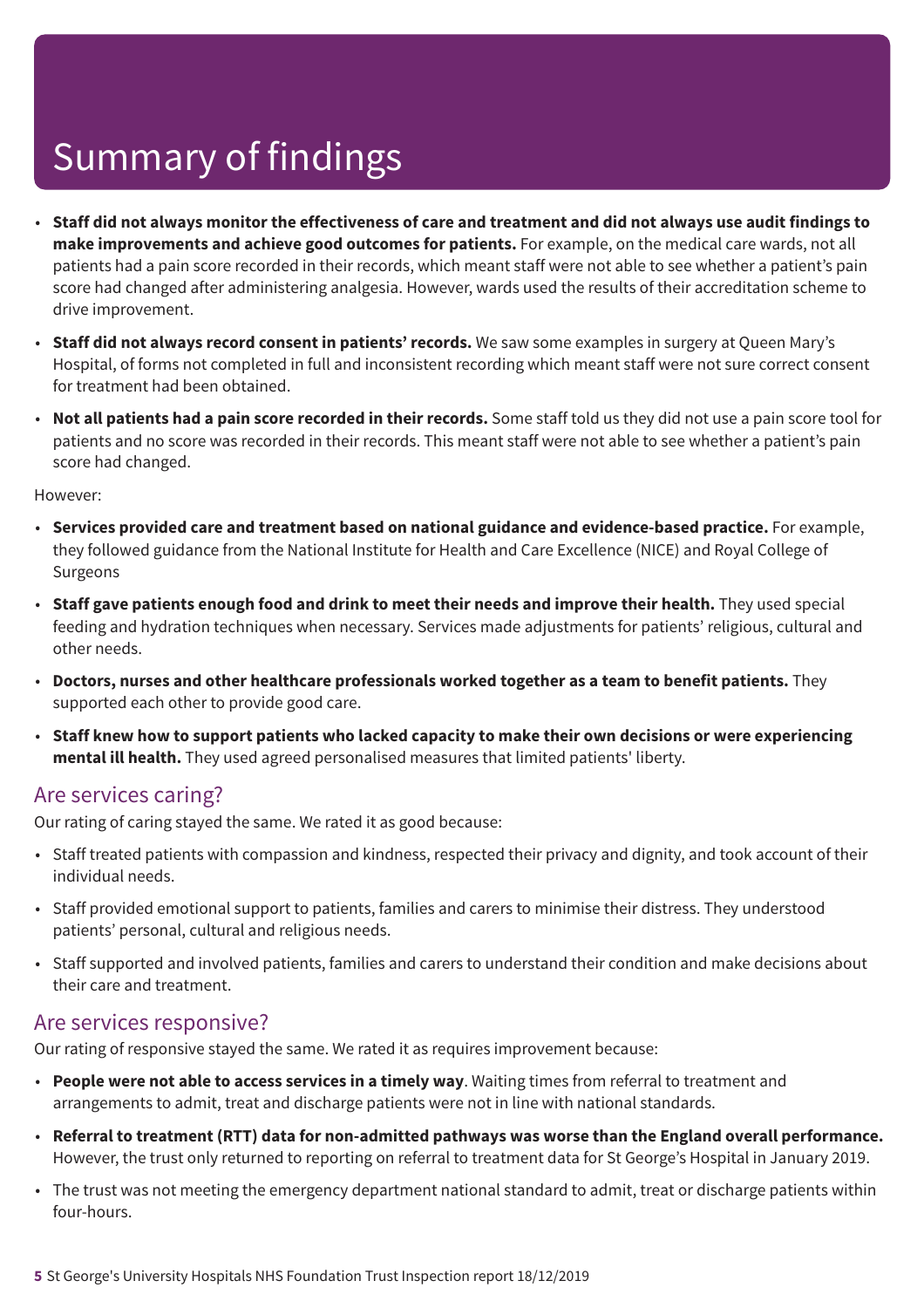- **The trust did not always meet their threshold for 'did not attend' rates.** However, leaders discussed 'did not attend' rates at meetings and measures to improve them were considered, including texting and making phone calls to patients, prior to their appointment. .
- The average length of stay for medical elective patients was higher than the England average.
- Facilities and premises were designed for the services delivered. However, there were limitations on space within clinics and waiting areas, in the outpatients' department at St George's Hospital.

#### However:

- Services planned and provided care in a way that met the needs of local people and the communities served. They also worked with others in the wider system and local organisations to plan care.
- **Services were inclusive and took account of patients' individual needs and preferences.** Staff made reasonable adjustments to help patients access services. They coordinated care with other services and providers.
- **Services treated concerns and complaints seriously, investigated them and shared lessons learned with all staff.** However, there was a lack of patient information displayed in some areas, on how to raise a concern.

### Are services well-led?

Our rating of well-led stayed the same. We rated it as requires improvement because:

- **Most leaders had the skills and abilities to run their services.** However, we had concerns that there was insufficient oversight and management of issues in surgery at Queen Mary's Hospital, and the outpatient department at St George's Hospital.
- Some frontline clinical and non-clinical OPD staff were unaware of their services strategy document and were not involved in the development of the services strategy.
- Some black, Asian and minority ethnic (BAME) were not aware of the equality network they could join.
- Some leaders did not operate effective governance processes and not all staff at all levels were clear about **their roles and accountabilities.** For example, there was no clarity of who had overall responsibility and oversight of surgery at Queen Mary's Hospital, and some senior staff in the outpatient department at St George's Hospital, could not tell us their responsibility for the development of the service.
- Some staff and middle grade managers were not aware of what was on their department's risk register and arrangements for managing risks were not always clear.

#### However:

- Leaders collaborated with partner organisations to help improve services for patients.
- **Staff were committed to continually learning and improving services.** They had a good understanding of quality improvement methods and the skills to use them. Leaders encouraged innovation and participation in research.
- Leaders were visible and approachable in services for patients and staff.

We rated use of resources as requires improvement because:

The trust does not consistently manage its resources to allow it to meet its financial obligations on a sustainable basis and to deliver high quality care.

Please see the separate use of resources report for details of the assessment. The report is published on our website at www.cqc.org.uk/provider/rj7/reports.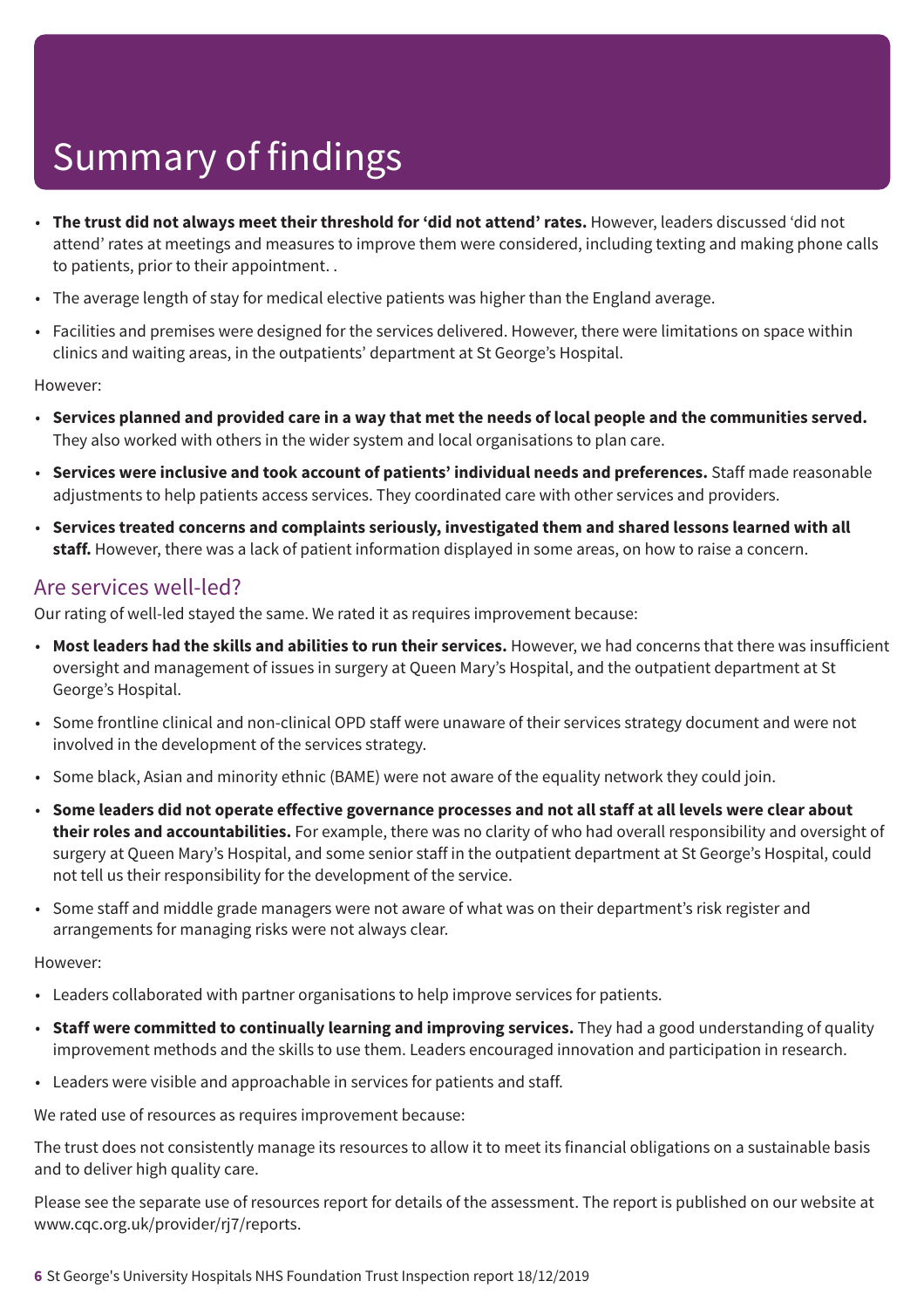### Combined quality and resource

Our combined rating of quality and resource is requires improvement because:

- We rated safe, effective, responsive, and well-led as requires improvement; and caring as good;
- We took into account the current ratings of the five services across the two locations not inspected this time.
- We rated six services across the trust as requires improvement.
- We rated one service as outstanding.
- We rated three services as good.
- We did not rate two services.
- The overall ratings for each of the trust's acute locations remained the same.
- The trust was rated requires improvement for use of resources.

See guidance note 7 then replace this text with your report content. (if required)…

### **Ratings tables**

The ratings tables show the ratings overall and for each key question, for each service, hospital and service type, and for the whole trust. They also show the current ratings for services or parts of them not inspected this time. We took all ratings into account in deciding overall ratings. Our decisions on overall ratings also took into account factors including the relative size of services and we used our professional judgement to reach fair and balanced ratings.

### **Outstanding practice**

We found examples of outstanding practice at St George's Hospital.

For more information, see the Outstanding practice section of this report.

### **Areas for improvement**

We found areas for improvement including two breaches of legal requirements that the trust must put right. We found 42 things that the trust should improve to comply with a minor breach that did not justify regulatory action, to prevent breaching a legal requirement, or to improve service quality.

### **Action we have taken**

We issued two requirement notices to the trust. Our action related to breaches of two legal requirements in the emergency department and medical care services at St George's Hospital.

For more information on action we have taken, see the sections on Areas for improvement and Regulatory action.

### **What happens next**

We will check that the trust takes the necessary action to improve it services. We will continue to monitor the safety and quality of services through our continuing relationship with the trust and our regular inspections.

### **Outstanding practice**

We found examples of outstanding practice in the emergency department:

**7** St George's University Hospitals NHS Foundation Trust Inspection report 18/12/2019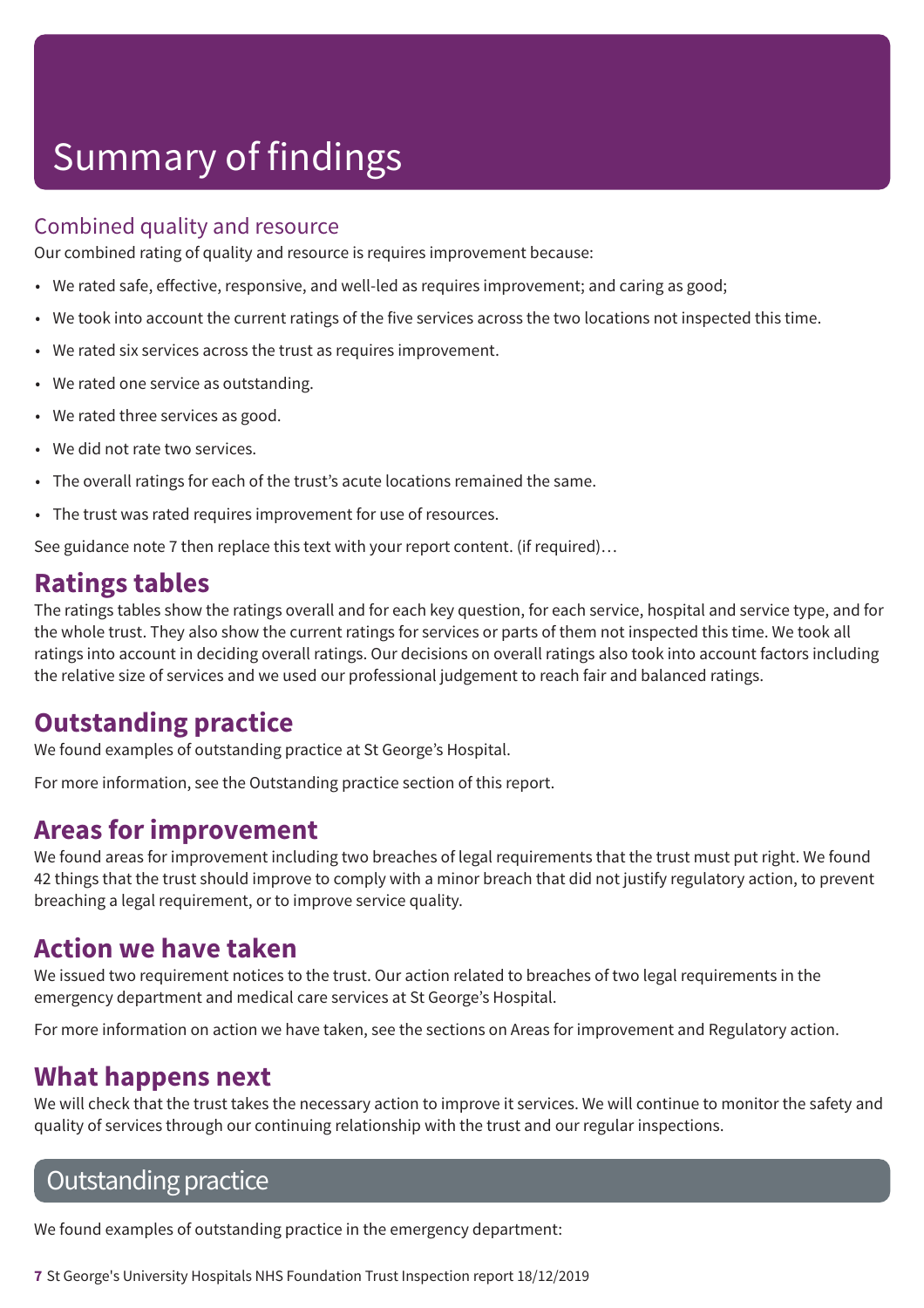- The emergency department had an extensive research programme in progress. Staff were encouraged to participate in the research programme. We saw that trained nurses were able to rotate through the programme for 6-month periods.
- The 'hot lab' in the emergency department was able to produce a full blood count within minutes. This could have a significant benefit when treating patients with certain conditions and reduce the use of unnecessary broad-spectrum antibiotics. This also benefitted patients as they were able to go home rather than being admitted or having to wait in the emergency department.
- The emergency department were also able to test for influenza within the department. This had a significant benefit as patients were able to be tested for 'flu' quickly. This reduced the use of unnecessary anti-viral medicines, as well as reduced the amount of patients being isolated unnecessarily. This also benefitted patients as they were able to go home rather than being admitted or having to wait in the emergency department.
- We saw the use of the sepsis REDS score being used in the adults' emergency department. This was an innovative sepsis specific scoring tool that had been developed by one of the emergency department consultants as part of the newly developed emergency department pathway for patients suspected as having sepsis. The REDS score helped give guidance to clinicians in managing the septic patient and allowed for early escalation to intensive care if necessary.

We found examples of outstanding practice in surgery at St George's Hospital:

- In February 2019, the trauma and orthopaedic team became the first in the UK and second in the world to use a new type of tibial nail in surgery.
- The service had developed an innovative programme called 'Get Set 4 Surgery' to help patients prepare for having an operation and understand what would happen at each stage of their journey, from surgical assessment to discharge and recovery at home. The service had been recognised for this innovative practice through an award from Healthy London Partnership.

We found examples of outstanding practice in the children and young people service:

- The service had implemented situation awareness for everyone (SAFE) safety huddles in paediatrics. Aimed to improve outcomes for acutely unwell children on paediatric wards and reduce variation in service delivery quality. Used in the safety huddle to improve situational awareness and facilitate improved communication.
- The trust had implemented the reducing harm by keeping mothers and babies together programme. This was part of the national Avoiding Term Admissions into Neonatal units' programme. This promotes all maternity and neonatal services to work together to identify babies whose admission to a neonatal unit could be avoided and to promote understanding of the importance of keeping mother and baby together when safe to do so.
- On the paediatric intensive care unit had introduced weekly "Druggle" rounds which reviewed medicine prescribing errors with support from pharmacy.
- Introduction of coffee mornings on Wednesdays for parents with babies on the paediatric intensive care unit.
- There was quarterly joint paediatric medicine, paediatric emergency department and paediatric intensive care clinical governance meetings, where joint audits and quality improvement projects were presented.
- Weekly safeguarding teaching sessions were undertaken. These were led by the safeguarding responsible doctor. These were open to all but were mainly attended by doctors and medical students. The sessions included a variety of safeguarding subjects and any past of current safeguarding cases.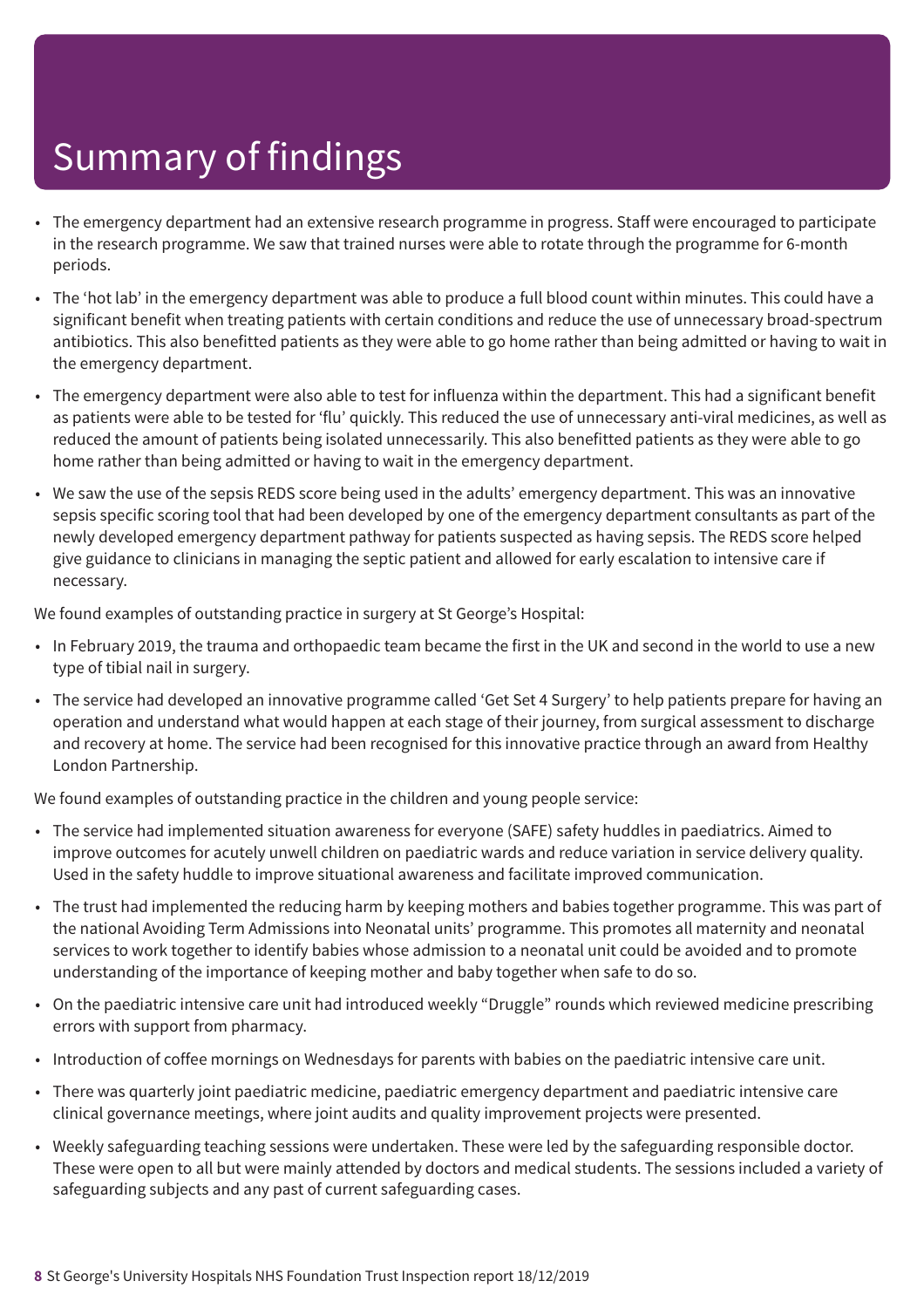- The trust was in the process rolling out a new scheme to provide every primary and secondary school with an emergency asthma kit, which was believed to be the first initiative of its kind in London. The scheme, which was in conjunction with the Wandsworth and Merton Children's Asthma Board, was devised to ensure that all state schools in Wandsworth and Merton had an emergency asthma kit available in line with the Department of Health guidelines and as part of a drive to improve asthma awareness and education.
- Parents were given a pager by theatre staff when they had left their child in theatre for an operation. When the patient was in recovery and awake theatre staff called the pager to notify the parent to come back to the theatre as their child was in recovery.
- On the neonatal unit, there was a weekly parent meeting on a Wednesday led by either Consultant, Matron/Senior nurse/Family-care Coordinator.

### Areas forimprovement

#### **Action the trust MUST take to improve**

- Make sure all patient records are stored securely, completed accurately and kept confidential.
- Make sure consent is correctly recorded in patients notes in line with best practice.

#### **Action the trust SHOULD take to improve**

#### **In the emergency department:**

- Complete all documentation correctly, including fluid balance charts, pain scales and Glasgow Coma Scales.
- Check that all equipment is clean, safe for use, and appropriate checklists completed.
- Improve the BAME knowledge and support within the department.
- Display information about how to raise a concern in all patient areas.

#### **In medical care:**

- Continue work to improve vacancy, sickness and turnover rates amongst nursing staff.
- Continue work to improve completion rates of mandatory training amongst medical staff.
- Improve the recording of actions taken when fridge temperatures are out of range.
- Continue with plans to improve the catheter laboratory to provide a safe service for patients and staff.
- Reduce the number of patient-moves at night.
- Improve the referral to treat time (RTT) in the five specialities where they fell below the England average.

#### **In surgery at St George's Hospital:**

- Continue work to improve vacancy, sickness and turnover rates amongst nursing staff.
- Continue work to improve the environment across the surgical division.
- Continue work to improve completion rates of mandatory training amongst medical staff.
- Continue work to improve appraisal rates for staff across the surgical division.
- Consider further ways to improve staff wellbeing in light of staffing shortages.

**9** St George's University Hospitals NHS Foundation Trust Inspection report 18/12/2019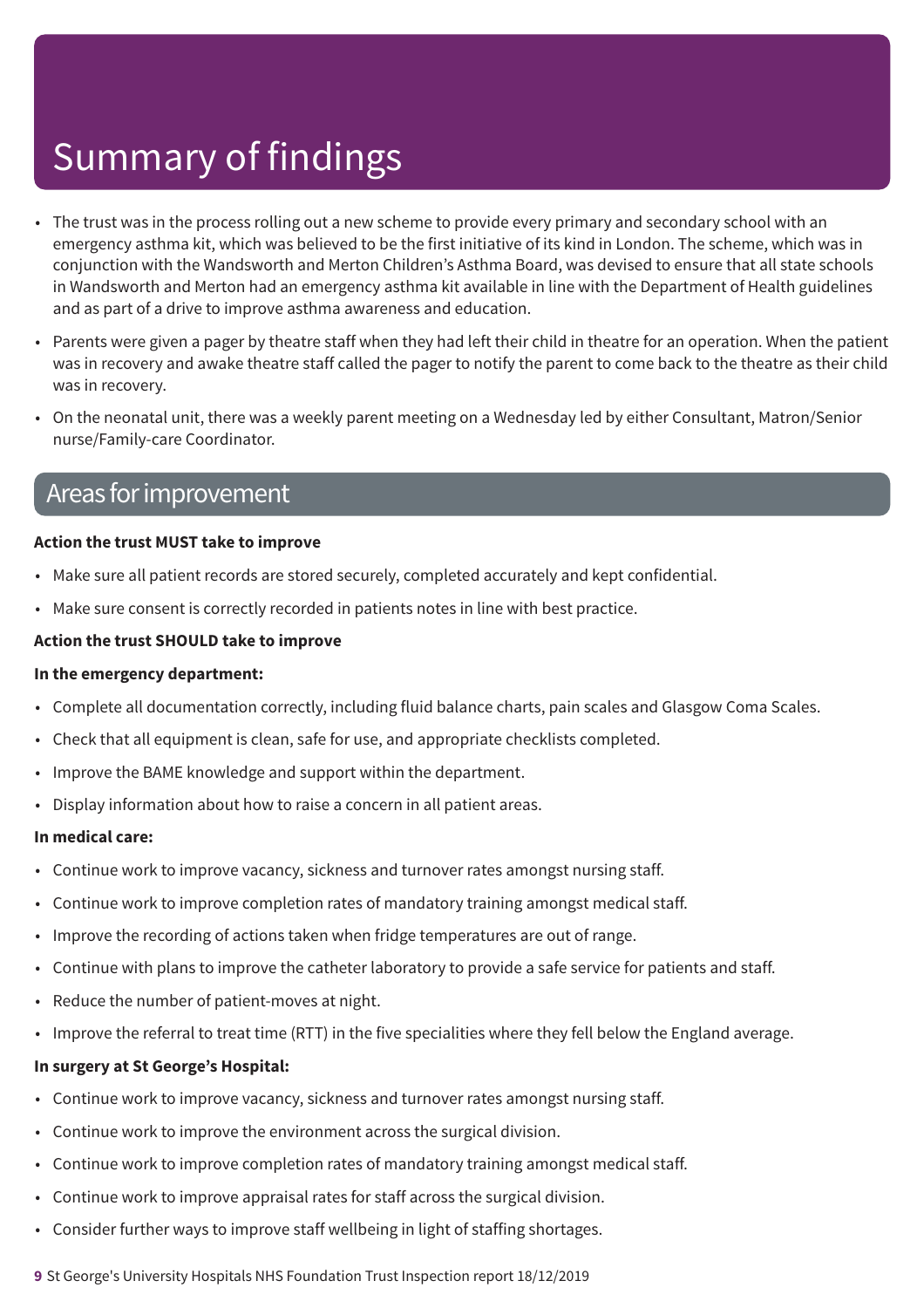- Update and ensure staff have access to the deteriorating patient policy.
- Ensure all locum medical staff complete a full local induction.

#### **In surgery at Queen Mary's Hospital:**

- Have a policy in place for seeing paediatric patients in the day case unit.
- Improve staff awareness on learning from incidents.
- Ensure records are stored securely.
- Update and ensure staff have access to the deteriorating patient policy.
- Continue to work to improve nurse staffing levels.
- Ensure relevant learning from audits is shared across both sites and ensure data is consistently collected for audits and action plans completed where necessary.
- Work to improve staff appraisal rates.
- Ensure consent form documentation is fully completed.
- Ensure senior staff are clear of who has overall responsibility and oversight of surgery at Queen Mary's Hospital.
- Ensure risk registers are completed with up to date information.

#### **In services for children and young people:**

- Continue work to improve completion of nursing staff annual appraisals.
- Continue work to improve the amount of staff qualified in speciality working within the neonatal unit and paediatric intensive care.
- Continue work to improve completion rates of mandatory training amongst medical staff.
- Consider further ways to improve staff engagement, well-being and address concerns highlighted in staff survey.
- Continue with recruitment and retention strategies to reduce vacancy, turnover and sickness rates.
- Consider how to avoid mixed sex breaches.
- Continue with the planned refurbishment to make the premises suitable for modern day healthcare.

#### **In the outpatients' department:**

- Consider an effective process for quality improvement and risk management.
- Improve its local audit programme and review national audit outcomes to improve patient outcomes.
- Complete infection prevention and control audits regularly and take action to address concerns including risks associated with the environment for decontamination of naso-endoscopes were embedded in practice.
- Improve staff compliance with mandatory training, including information governance safeguarding level three (3) and resuscitation.
- Provide adequate seating facilities in clinics, to ensure patients and relatives have enough seating areas.
- Develop systems and processes which enable the trust to determine the quality and performance of its outpatients' department.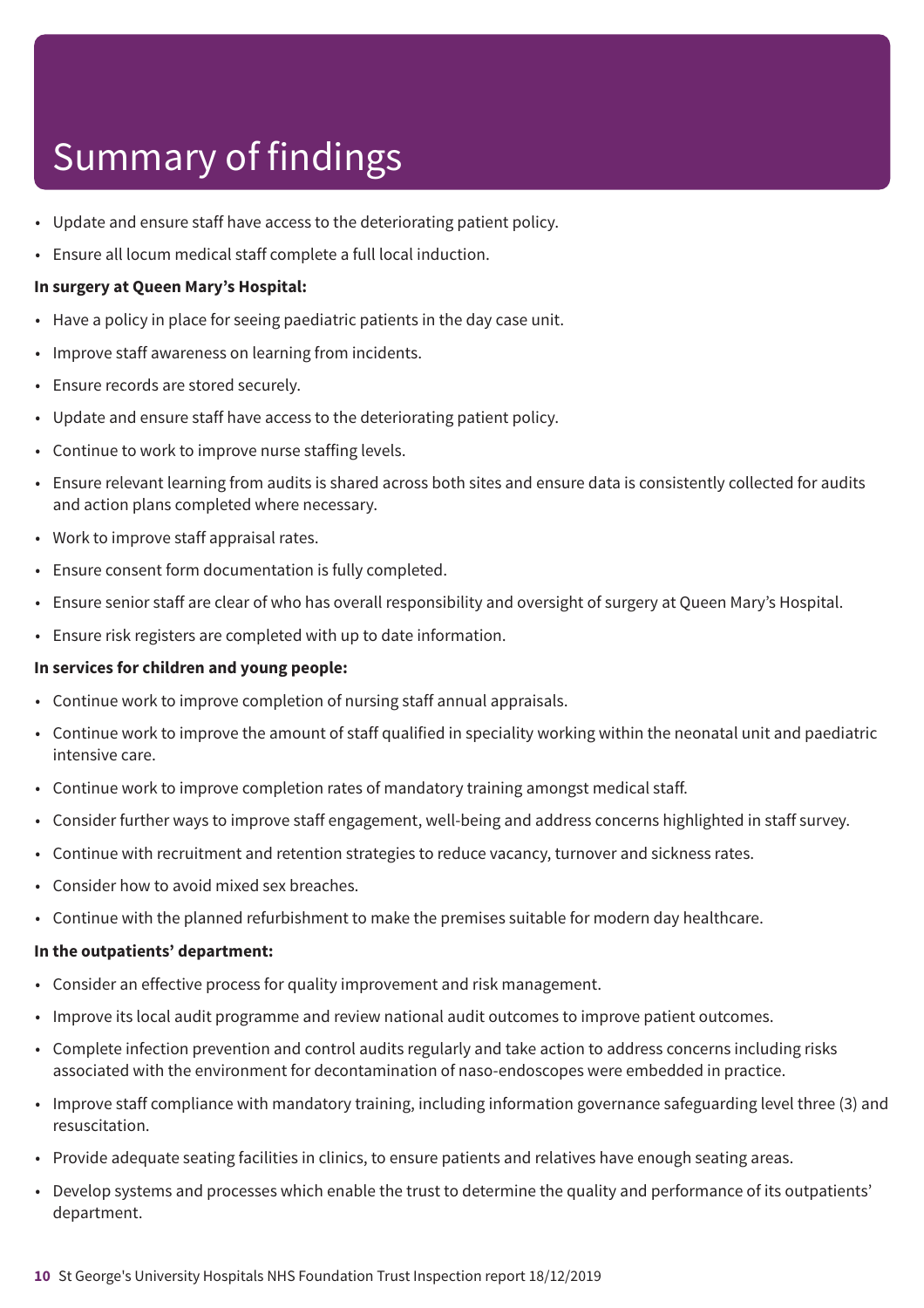### Is this organisation well-led?

Our comprehensive inspections of NHS trusts have shown a strong link between the quality of overall management of a trust and the quality of its services. For that reason, we look at the quality of leadership at every level. We also look at how well a trust manages the governance of its services – in other words, how well leaders continually improve the quality of services and safeguard high standards of care by creating an environment for excellence in clinical care to flourish.

Our rating of well-led at the trust stayed the same. We rated well-led as requires improvement because:

The trust had an experienced leadership team with the skills, abilities, and commitment to provide high-quality services. There was a stable executive team in post who were all focused on improving care for patients and the financial position within the trust and the commitment and abilities to tackle the challenges within the trust.

Each of the executive directors had a team to provide them support and oversight of their portfolio, and on the whole, these provided the support required to move forward the strategy and objectives within the trust.

There were good working relationships between the executive and non-executive directors, at board and through subcommittees. The chair and chief executive had a strong working relationship.

There were positive working relationships with partners in the system. A number of executives had lead roles within the system. This would be strengthened through the appointment of the trust chair as the chair of a nearby trust, which occurred shortly after our inspection.

The trust had a clear vision and set of values with quality and sustainability as the top priorities. How the trust set out to achieve the vision was entitled the St George's Way. The board had a clear commitment to the vision. Although not all staff were able to clearly articulate it, board members were optimistic that all staff would get to the point where they "live and breathe" the vision of Outstanding Care Every Time and that this would be embedded.

The trust's clinical strategy was entitled 'Delivering outstanding care, every time: Our strategy for 2019-2024. The strategy was published in April 2019 and aimed to achieve its goals through four priorities: strong foundations; excellent local services; closer collaboration; and leading specialist healthcare. The strategy had been developed with the involvement of staff and clinical teams. The trust aligned its strategy to local plans in the wider health and social care economy and had developed it with external stakeholders. This included active involvement in sustainability and transformation plans. Supporting strategies were being developed and planned for publication later in the 2019/20 business year, with timescales agreed by the trust Board. Without these supporting strategies in place, the trust's ability to effectively and systematically achieve the organisational priorities and deliver good quality care could be hampered.

Culturally, there had been much progress within the trust. However, there were still areas for improvement, which the trust had identified. These included:

- Continuing work on addressing bullying and harassment within the trust.
- Embedding and ensuring that there were clear objectives for, and awareness of, equality and diversity networks.
- Promoting equality and diversity in staff's day to day work and when looking at opportunities for career progression for BAME staff.
- Building improved relationships with trades unions.
- Supporting leaders and managers throughout the organisation through a development programme.
- Developing a clear organisation development strategy.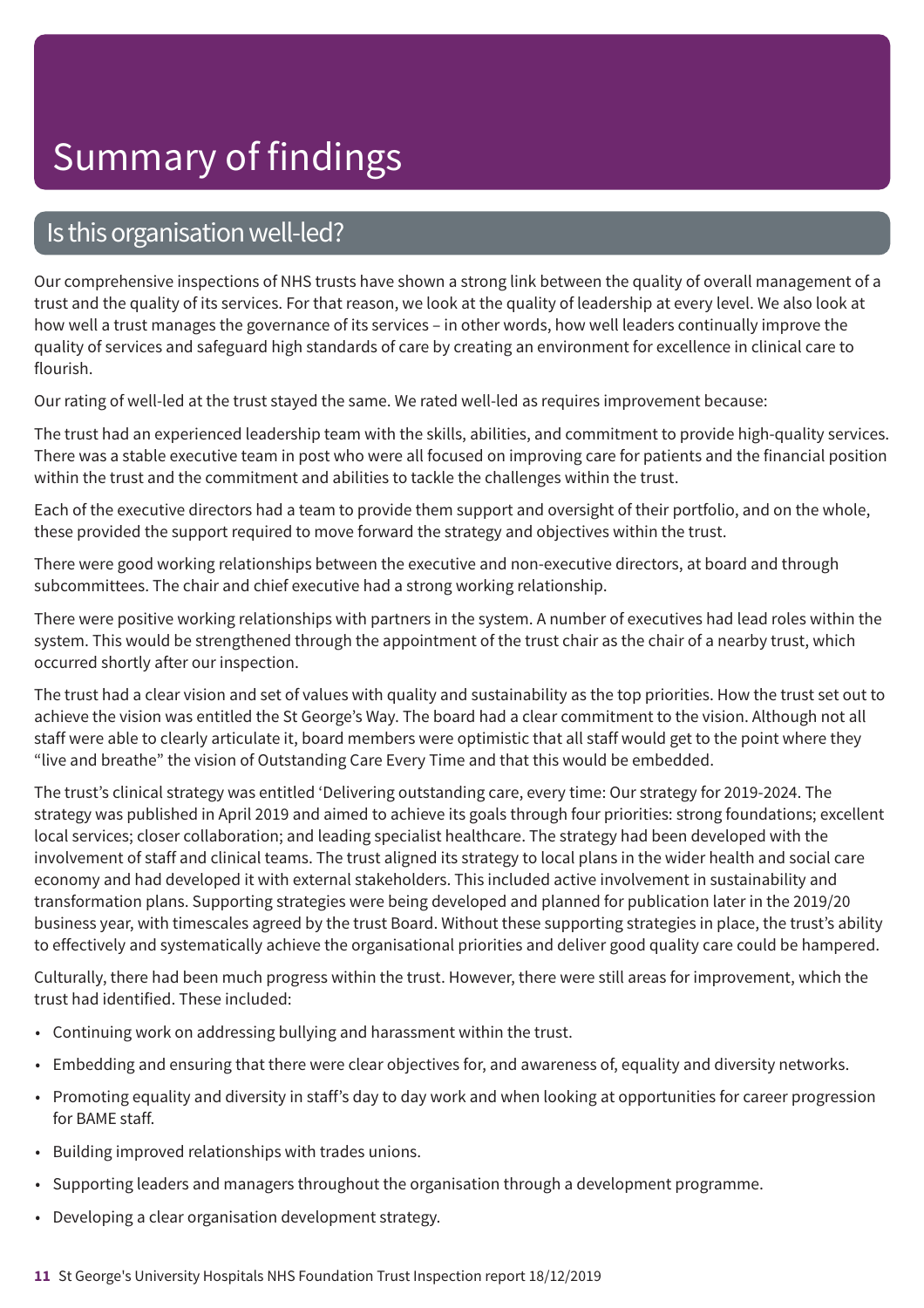The board were sighted on most of these areas and were developing programmes to support this. There was a real focus on providing good quality patient care articulated by the board and across the trust, with improvements seen in core services.

There were systems in place to support staff to speak up, with a Freedom to Speak Up Guardian and Guardian of Safe Working Hours in place and there was board oversight of this. The board was sighted on the fact that there were areas of the trust that people did not feel confident to speak up and had asked that the Speak Up service to pull together a strategy to overcome this. The Freedom to Speak up Guardian was line managed by the Listening into Action Lead, who sat within the human resources directorate. Whilst the Freedom to Speak up Guardian had direct access to the Chief People Officer, there was an agreement that individual cases were not be discussed with him.

It was also notable that the trust had learnt from challenges in team dynamics within areas of the trust. We saw evidence that they had taken action to resolve difficulties in team dynamics relating to leadership and relationships amongst senior staff in an area. Mediation and organisational development support had been arranged swiftly to help to resolve these issues.

The trust had governance structures, systems and processes in place to support the delivery of its strategy including sub-board committees, divisional committees, team meetings and senior managers. Although further embedding of these structures were needed.

There was a board assurance framework in place which had been reviewed. It identified the strategic risks and provided assurance to the board, of the trust awareness of those strategic risks and had a plan to address them. However, it was long and not as user friendly as it could have been, with a presentational disconnect between the risk and mitigations or assurance statements.

Neither the board nor the trust executive committee (TEC), reviewed the whole board assurance framework all at once, but leaders were sighted and recognised that this needed to happen. The trust's executive governance structures were at differing stages of development and ensuring these were fully implemented and embedded was essential for the board to be able to gain assurance and oversight.

A clear framework set out the structure of ward/service team, division and senior trust meetings. Managers used meetings to share essential information such as learning from incidents and complaints and to act as needed.

Non-executive and executive directors were clear about their areas of responsibility. There was good working in board subcommittees. Non-executives and executives undertook walkabouts and were visible within the organisation.

Governors were actively engaged in the operation of the trust. The trust reported good working relationships with governors. Governors were able to attend both parts of the board meeting and all sub-committees. Governors were clear that their role was to hold non-executives to account. However, there was potential for governors to be too close to the operational decision-making process, which could lead to them seeking to hold executive directors, rather than nonexecutive directors to account.

There were arrangements in place for identifying, recording and managing risks, issues and mitigating actions. Recorded risks were aligned with what staff said were on their 'worry list'. The corporate risk register included divisional risks, which had a risk level of 10 and above. The corporate risk register was reviewed by all executive directors who attended the risk management executive, which was a sub-group of the trust executive committee (TEC). However, two-thirds of the risks on the corporate risk register, had not moved or had got worse over the two years prior to our inspection. This implied the controls or mitigation were not having the maximum effect.

The trust had systems in place to identify learning from incidents, complaints and safeguarding alerts and make improvements. The governance team regularly reviewed the systems.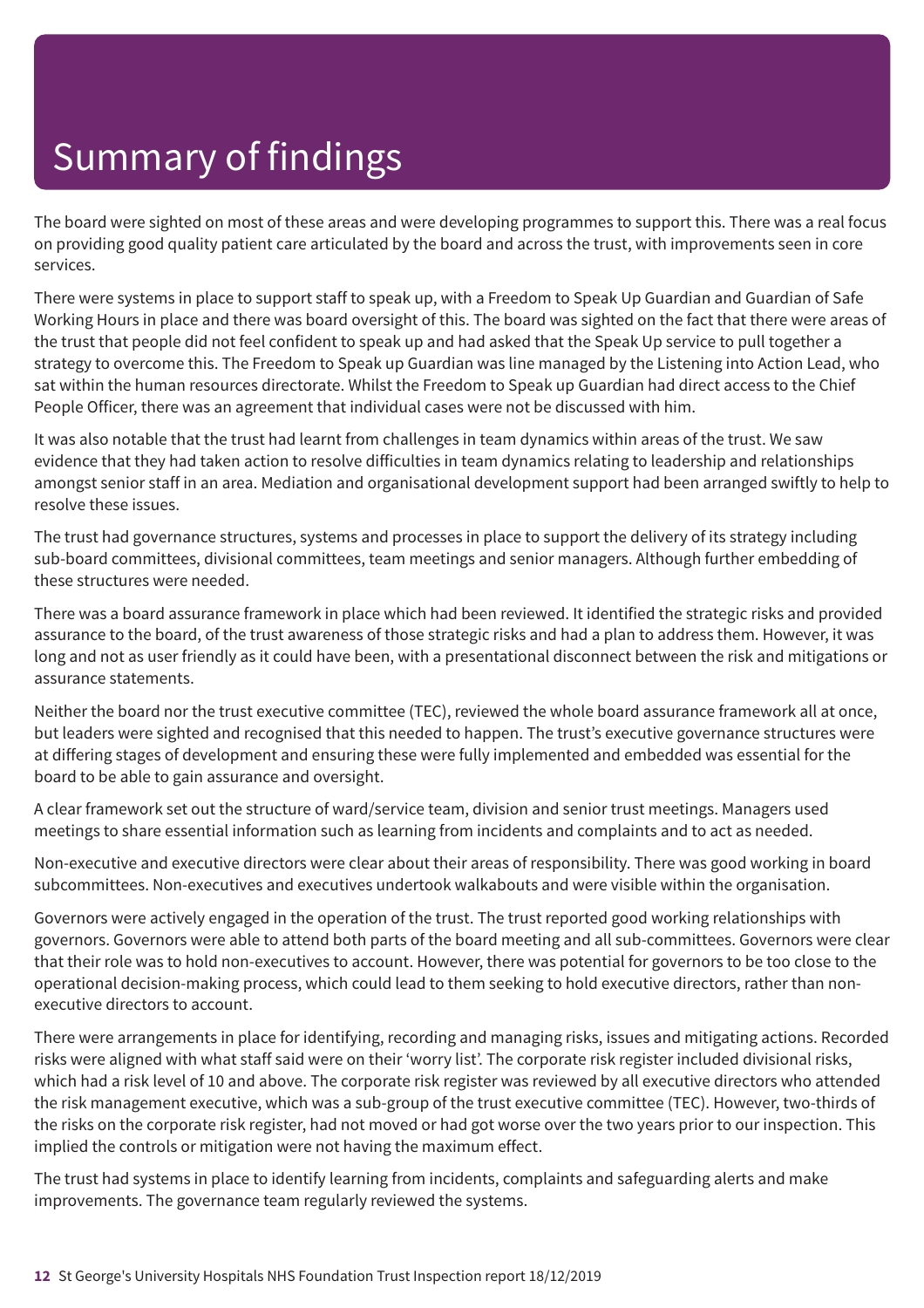Senior management committees and the board reviewed performance reports. Leaders regularly reviewed and improved the processes to manage current and future performance. At the time of the inspection, several important performance targets were not being achieved by the trust. These included the 4-hour emergency access target and referral to treatment. However, the trust had performed well against diagnostics and had achieved this target over the past 12 months. In May 2019, the trust's performance was 99.30% against a national median of 97.23%. This placed the trust in the first (best) quartile nationally. It was worth noting that the trust was utilising Statistical Process Control charts in its board reporting and this was to be commended as good practice and would allow the board to focus on areas of variation.

The trust had faced challenges for several years and had an agreed control total of £3m deficit for the 2019/20 financial year. To meet this target, the trust needed to achieve £45.8m in savings. They had achieved significant savings in the previous year. At the time of the inspection, the trust was forecasting achieving its financial position, but the savings programme was weighted towards the second half of the year and the whole value was not yet identified.

At month three for the financial year 2019/20, the trust was forecasting achieving the year end plan and it was the view of the chief financial officer, chair of the finance and investment committee and chief executive that it would be achieved, despite the risks.

Where cost improvements were taking place, there were arrangements to consider the impact on patient care. Managers monitored changes for potential impact on quality and sustainability. Where cost improvements were taking place, we saw they did not compromise patient care.

Leaders used meeting agendas to address quality and sustainability sufficiently at all levels across the trust. Staff said they had access to all necessary information and were encouraged to challenge its reliability.

The trust had a structured and systematic approach to engaging with people who used services, those close to them and their representatives. The patient engagement strategy was launched in 2018. This strategy set out the steps the trust planned to take to engage patients, listen to their views, and act upon them. The strategy was developed with input from patients and staff. The trust had a long history of engaging with patients and had active groups for maternity, kidney and renal patients. There was a patient, partnership and engagement group.

The trust sought to actively engage with people and staff in a range of equality groups. Staff engagement by the trust had been improving, but board members recognised that they had a long way to go, before changing the culture in the organisation. The trust published its staff engagement plan in November 2017, in response to feedback from staff. Following the inspection, the trust informed us that the 2017 engagement plan was a two-year plan and a refreshed staff engagement plan was approved by the trust board in September 2019.

The staff engagement plan identified three target areas to be improved:

- Improve overall staff engagement
- Address bullying and harassment
- Improve equality and diversity

There were organisational systems to support improvement and innovation work. The trust had made improvements since our last inspection which had been systematic. The ward accreditation system had been embedded with most staff groups. Staff knew what the standards and expectations were through the ward accreditation programme. The programme had been both supportive and a good mechanism for holding people to account. There was also a quality improvement academy and staff had received training in improvement methodologies and used standard tools and methods. The director of quality improvement told us of plans to embed quality improvement principles into the organisation. There was a quality improvement team which engaged with staff to inform them about the quality improvement methodology 'The St George's Way'.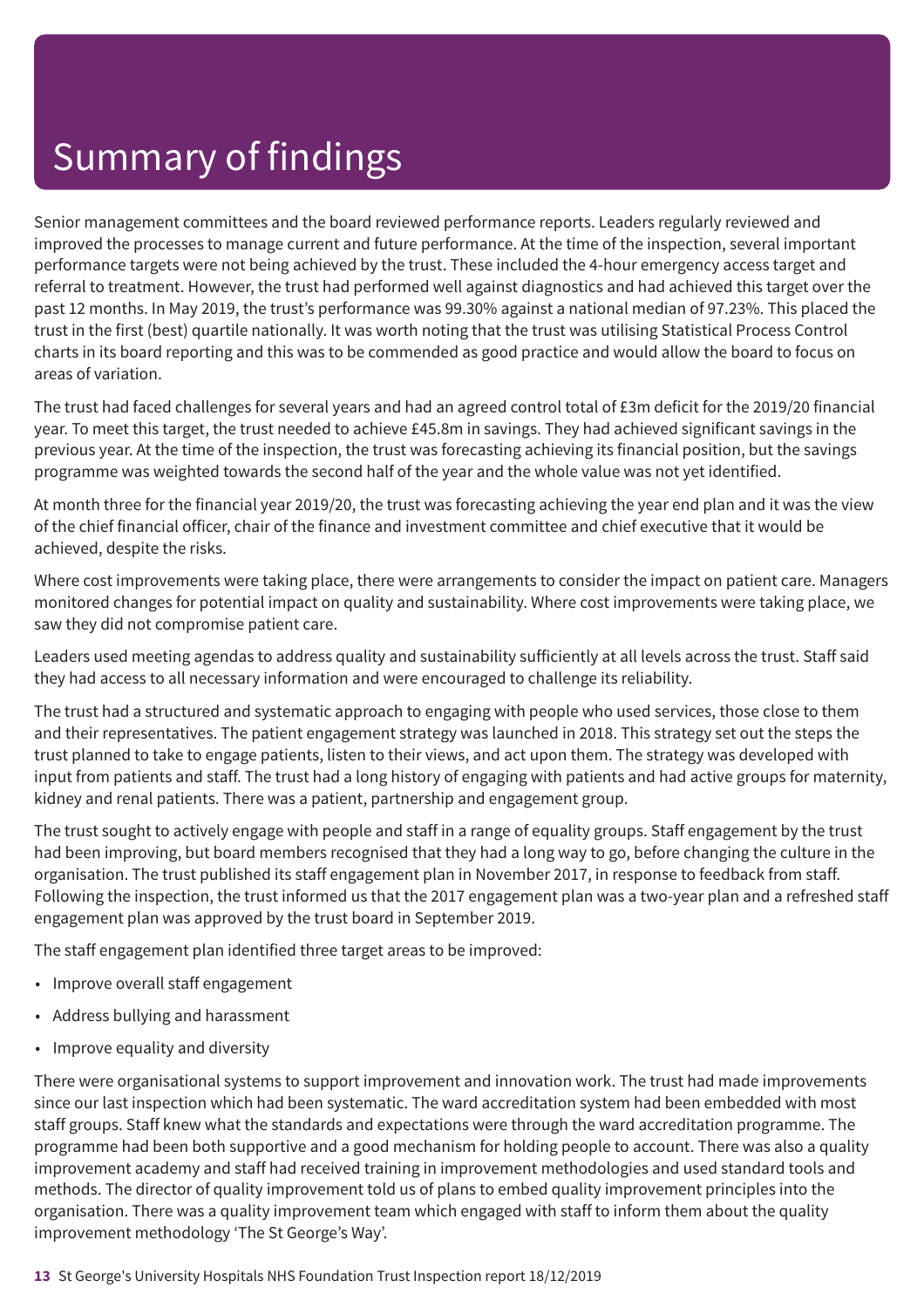The trust, being a teaching hospital, also had a significant research and innovation base which was evident throughout.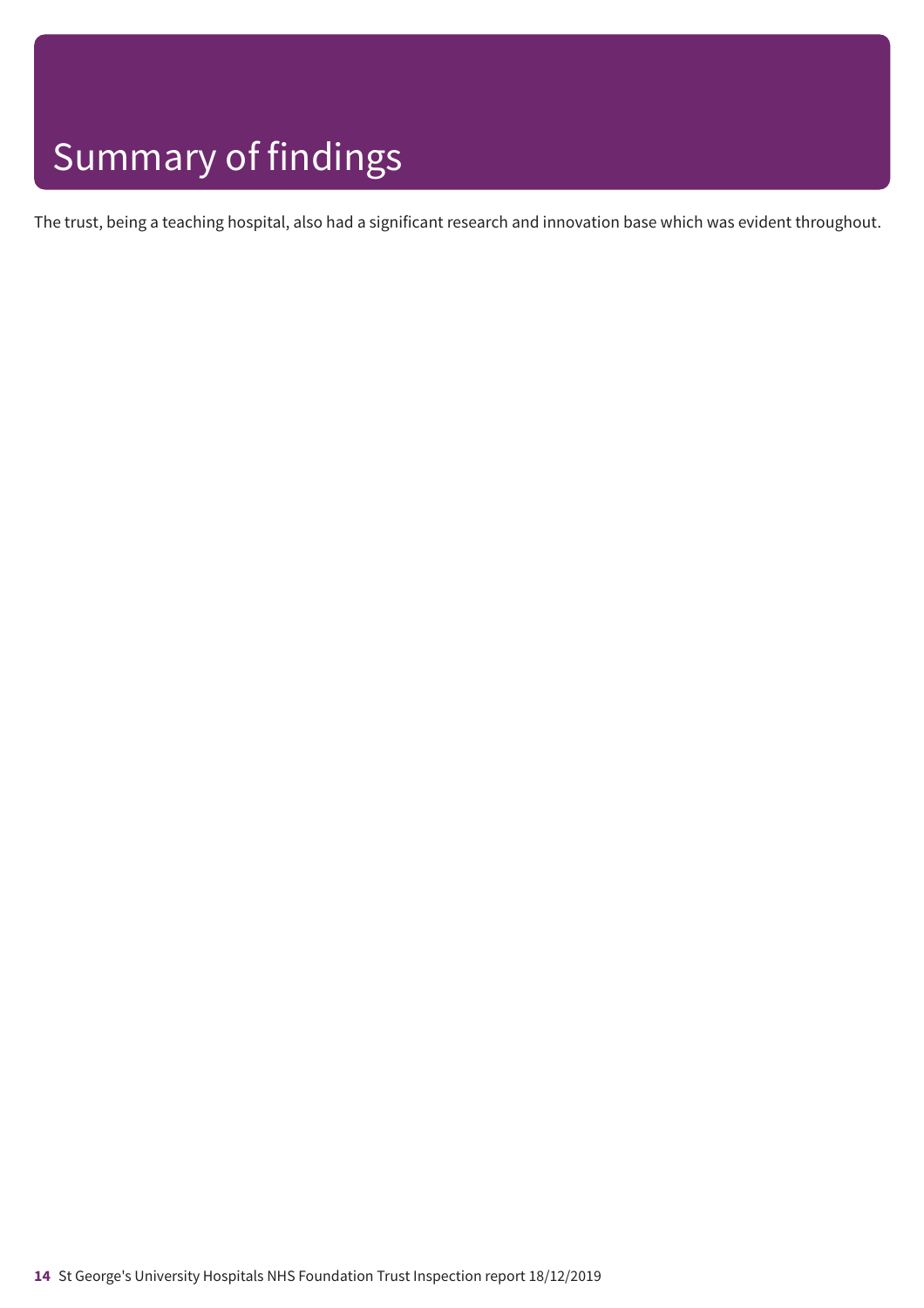### Ratings tables

| <b>Key to tables</b>                   |                          |                                         |                                |      |                                    |
|----------------------------------------|--------------------------|-----------------------------------------|--------------------------------|------|------------------------------------|
| Ratings                                | <b>Not rated</b>         | Inadequate                              | <b>Requires</b><br>improvement | Good | <b>Outstanding</b>                 |
|                                        |                          |                                         |                                |      |                                    |
| Rating change since<br>last inspection | Same                     | Up one rating                           | Up two ratings                 |      | Down one rating   Down two ratings |
| Symbol*                                | $\rightarrow \leftarrow$ | ↑                                       | <b>11</b>                      | ₩    | $\blacklozenge \blacklozenge$      |
|                                        |                          | Month Year = Date last rating published |                                |      |                                    |

\* Where there is no symbol showing how a rating has changed, it means either that:

- we have not inspected this aspect of the service before or
- we have not inspected it this time or
- changes to how we inspect make comparisons with a previous inspection unreliable.

#### **Ratings for the whole trust**

| <b>Safe</b>                                      | <b>Effective</b>                                 | Caring           | Responsive                                       | Well-led                                         | Overall                                    |
|--------------------------------------------------|--------------------------------------------------|------------------|--------------------------------------------------|--------------------------------------------------|--------------------------------------------|
| <b>Requires</b><br>improvement<br>∍←<br>Dec 2019 | <b>Requires</b><br>improvement<br>→←<br>Dec 2019 | Good<br>Dec 2019 | <b>Requires</b><br>improvement<br>→←<br>Dec 2019 | <b>Requires</b><br>improvement<br>→←<br>Dec 2019 | <b>Requires</b><br>improvement<br>Dec 2019 |

The rating for well-led is based on our inspection at trust level, taking into account what we found in individual services. Ratings for other key questions are from combining ratings for services and using our professional judgement.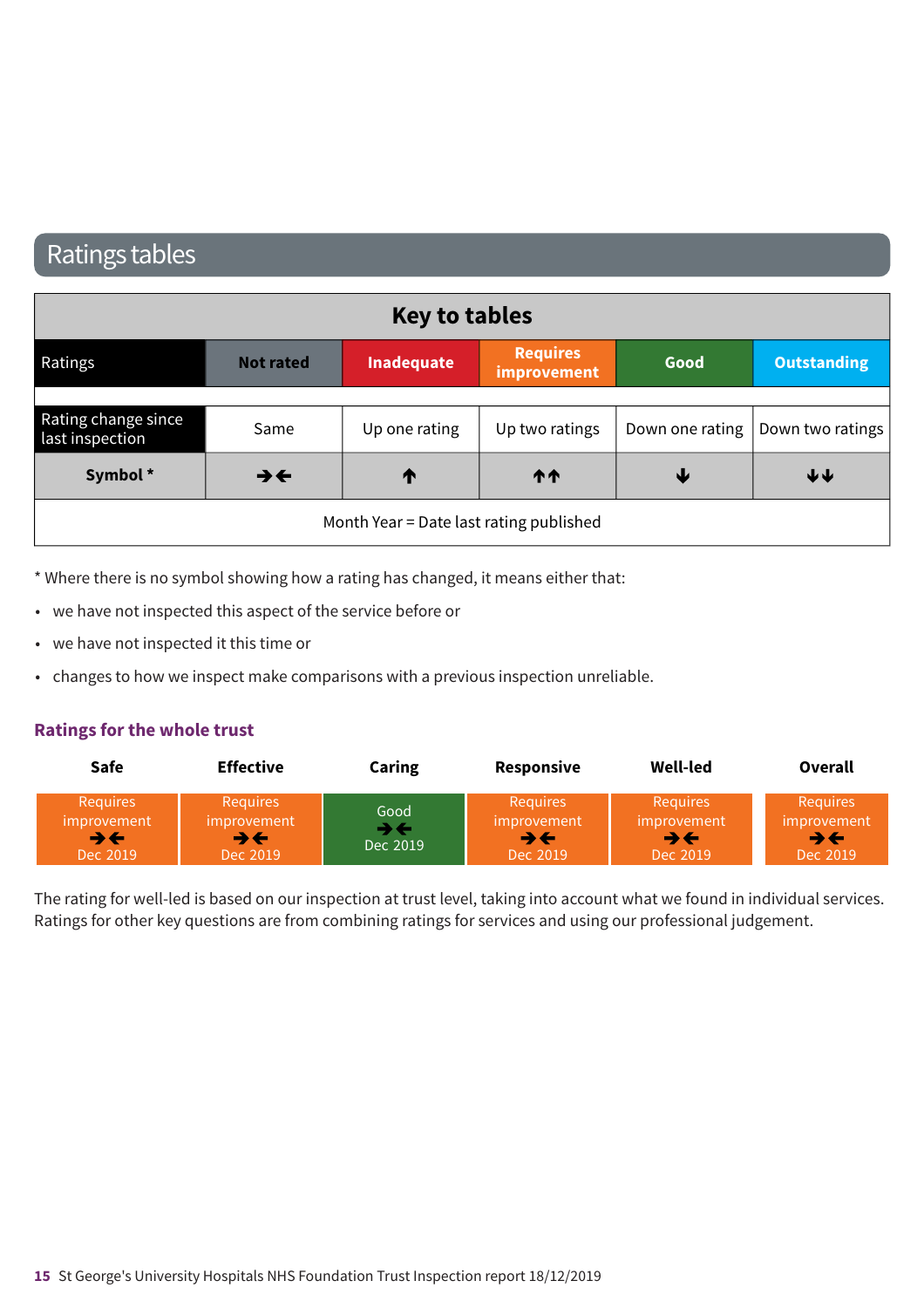### **Rating for acute services/acute trust**

|                       | <b>Safe</b>                                                              | <b>Effective</b>                                                              | Caring                                       | <b>Responsive</b>                                                      | <b>Well-led</b>                                                          | <b>Overall</b>                                                         |
|-----------------------|--------------------------------------------------------------------------|-------------------------------------------------------------------------------|----------------------------------------------|------------------------------------------------------------------------|--------------------------------------------------------------------------|------------------------------------------------------------------------|
| St George's Hospital  | <b>Requires</b><br>improvement<br>$\rightarrow$ $\leftarrow$<br>Dec 2019 | <b>Requires</b><br><i>improvement</i><br>$\rightarrow \leftarrow$<br>Dec 2019 | Good<br>$\rightarrow \leftarrow$<br>Dec 2019 | <b>Requires</b><br>improvement<br>$\rightarrow \leftarrow$<br>Dec 2019 | <b>Requires</b><br>improvement<br>$\rightarrow$ $\leftarrow$<br>Dec 2019 | <b>Requires</b><br>improvement<br>→←<br>Dec 2019                       |
| Queen Mary's Hospital | <b>Requires</b><br>improvement<br>$\rightarrow \leftarrow$<br>Dec 2019   | <b>Requires</b><br>improvement<br>$\rightarrow$ $\leftarrow$<br>Dec 2019      | Good<br>$\rightarrow \leftarrow$<br>Dec 2019 | Requires<br><i>improvement</i><br>$\rightarrow \leftarrow$<br>Dec 2019 | <b>Requires</b><br>improvement<br>$\rightarrow$ $\leftarrow$<br>Dec 2019 | Requires<br>improvement<br>$\rightarrow \leftarrow$<br>Dec 2019        |
| Overall trust         | <b>Requires</b><br>improvement<br>$\rightarrow$ $\leftarrow$<br>Dec 2019 | <b>Requires</b><br>improvement<br>$\rightarrow \leftarrow$<br>Dec 2019        | Good<br>$\rightarrow \leftarrow$<br>Dec 2019 | <b>Requires</b><br>improvement<br>$\rightarrow \leftarrow$<br>Dec 2019 | <b>Requires</b><br>improvement<br>$\rightarrow \leftarrow$<br>Dec 2019   | <b>Requires</b><br>improvement<br>$\rightarrow \leftarrow$<br>Dec 2019 |

Ratings for the trust are from combining ratings for hospitals. Our decisions on overall ratings take into account the relative size of services. We use our professional judgement to reach fair and balanced ratings.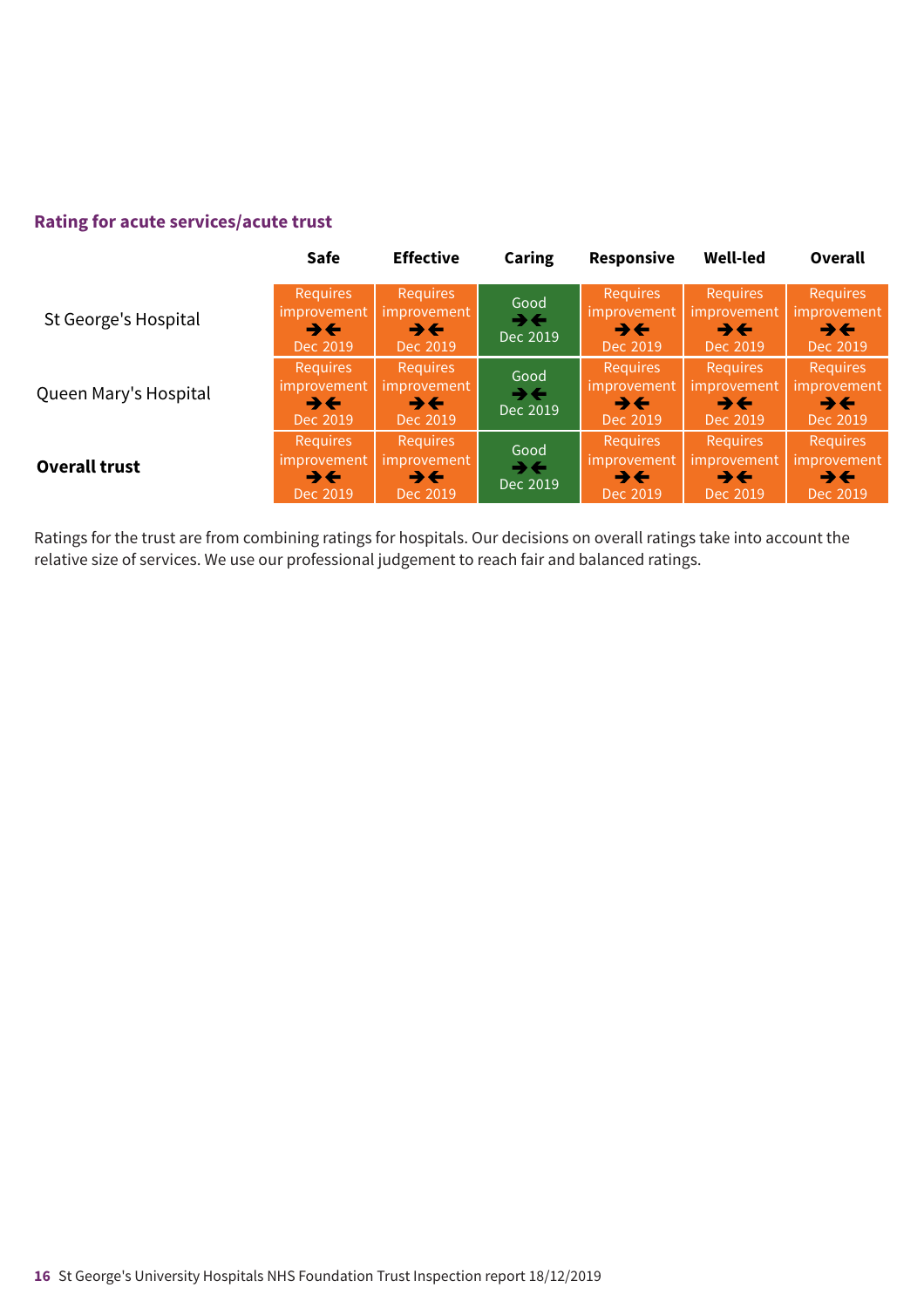### **Ratings for St George's Hospital**

|                                                 | <b>Safe</b>                                                            | <b>Effective</b>                                                              | Caring                                         | <b>Responsive</b>                                                             | <b>Well-led</b>                                                        | Overall                                                                       |
|-------------------------------------------------|------------------------------------------------------------------------|-------------------------------------------------------------------------------|------------------------------------------------|-------------------------------------------------------------------------------|------------------------------------------------------------------------|-------------------------------------------------------------------------------|
| Urgent and emergency<br>services                | <b>Requires</b><br>improvement<br>$\rightarrow \leftarrow$<br>Dec 2019 | Good<br>Dec 2019                                                              | Good<br>$\rightarrow \leftarrow$<br>Dec 2019   | <b>Requires</b><br><i>improvement</i><br>$\rightarrow \leftarrow$<br>Dec 2019 | Good<br>Dec 2019                                                       | <b>Requires</b><br>improvement<br>$\rightarrow \leftarrow$<br>Dec 2019        |
| Medical care (including older<br>people's care) | <b>Requires</b><br>improvement<br>$\rightarrow \leftarrow$<br>Dec 2019 | <b>Requires</b><br><i>improvement</i><br>$\rightarrow \leftarrow$<br>Dec 2019 | Good<br>$\rightarrow \leftarrow$<br>Dec 2019   | <b>Requires</b><br>improvement<br>Dec 2019                                    | <b>Requires</b><br>improvement<br>↓<br>Dec 2019                        | <b>Requires</b><br>improvement<br>$\rightarrow \leftarrow$<br>Dec 2019        |
| Surgery                                         | Good<br>Dec 2019                                                       | Good<br>Dec 2019                                                              | Good<br>$\rightarrow \leftarrow$<br>Dec 2019   | <b>Requires</b><br>improvement<br>$\rightarrow \leftarrow$<br>Dec 2019        | Good<br>$\rightarrow \leftarrow$<br>Dec 2019                           | Good<br>́↑<br>Dec 2019                                                        |
| Critical care                                   | Requires<br>improvement<br><b>Nov 2016</b>                             | Good<br><b>Nov 2016</b>                                                       | Good<br><b>Nov 2016</b>                        | Good<br><b>Nov 2016</b>                                                       | Good<br><b>Nov 2016</b>                                                | Good<br><b>Nov 2016</b>                                                       |
| Maternity                                       | Good<br><b>Nov 2016</b>                                                | Outstanding<br><b>Nov 2016</b>                                                | Good<br><b>Nov 2016</b>                        | Good<br>Nov 2016                                                              | Good<br>Nov 2016                                                       | Good<br>Nov 2016                                                              |
| Services for children and<br>young people       | Good<br>Dec 2019                                                       | Good<br>$\rightarrow \leftarrow$<br>Dec 2019                                  | Outstanding<br>T<br>Dec 2019                   | Outstanding<br>Dec 2019                                                       | Good<br>́∱∖<br>Dec 2019                                                | Outstanding<br><b>11</b><br>Dec 2019                                          |
| End of life care                                | <b>Requires</b><br>improvement<br><b>Nov 2016</b>                      | <b>Requires</b><br>mprovement<br>Nov 2016                                     | Good<br><b>Nov 2016</b>                        | Good<br><b>Nov 2016</b>                                                       | <b>Requires</b><br>improvement<br><b>Nov 2016</b>                      | <b>Requires</b><br><i>improvement</i><br><b>Nov 2016</b>                      |
| Outpatients                                     | Good<br>Dec 2019                                                       | Not rated                                                                     | Good<br>$\rightarrow$ $\leftarrow$<br>Dec 2019 | <b>Requires</b><br>improvement<br>$\rightarrow \leftarrow$<br>Dec 2019        | <b>Requires</b><br><i>improvement</i><br>↑<br>Dec 2019                 | <b>Requires</b><br>improvement<br>$\rightarrow \leftarrow$<br>Dec 2019        |
| Overall*                                        | <b>Requires</b><br>improvement<br>$\rightarrow \leftarrow$<br>Dec 2019 | <b>Requires</b><br>mprovement<br>$\rightarrow \leftarrow$<br>Dec 2019         | Good<br>$\rightarrow \leftarrow$<br>Dec 2019   | <b>Requires</b><br>improvement<br>$\rightarrow \leftarrow$<br>Dec 2019        | <b>Requires</b><br>improvement<br>$\rightarrow \leftarrow$<br>Dec 2019 | <b>Requires</b><br><i>improvement</i><br>$\rightarrow \leftarrow$<br>Dec 2019 |

\*Overall ratings for this hospital are from combining ratings for services. Our decisions on overall ratings take into account the relative size of services. We use our professional judgement to reach fair and balanced ratings.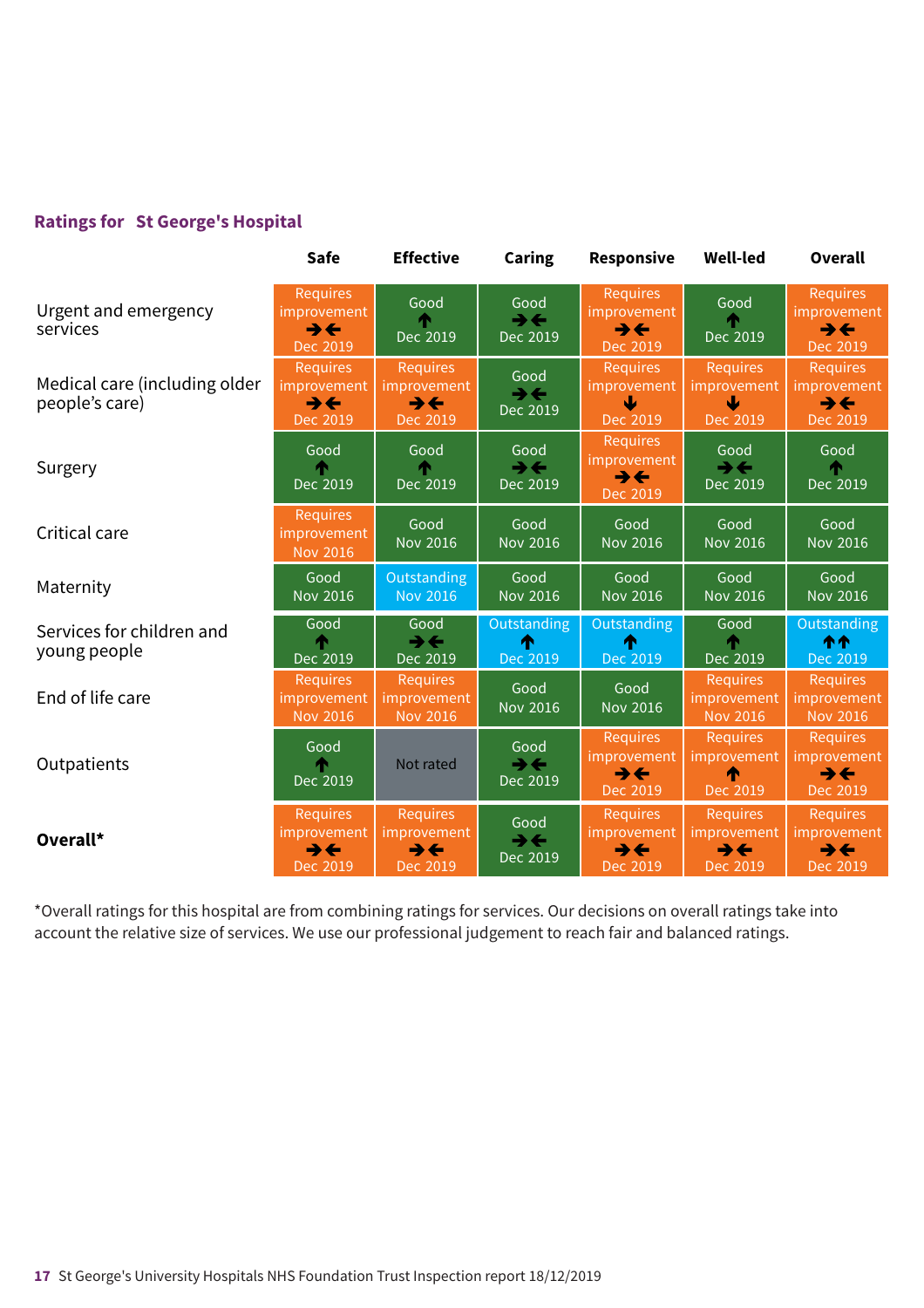### **Ratings for Queen Mary's Hospital**

|             | <b>Safe</b>                                                              | <b>Effective</b>                                                       | <b>Caring</b>                                | <b>Responsive</b>                                                      | <b>Well-led</b>                                                        | Overall                                                                |
|-------------|--------------------------------------------------------------------------|------------------------------------------------------------------------|----------------------------------------------|------------------------------------------------------------------------|------------------------------------------------------------------------|------------------------------------------------------------------------|
| Surgery     | Good<br>Dec 2019                                                         | <b>Requires</b><br>improvement<br>$\rightarrow \leftarrow$<br>Dec 2019 | Good<br>$\rightarrow \leftarrow$<br>Dec 2019 | <b>Requires</b><br>improvement<br>Dec 2019                             | <b>Requires</b><br>improvement<br>$\rightarrow \leftarrow$<br>Dec 2019 | <b>Requires</b><br>improvement<br>$\rightarrow \leftarrow$<br>Dec 2019 |
| Outpatients | Requires<br>improvement                                                  | Not rated                                                              | Good                                         | <b>Requires</b><br>improvement                                         | <b>Requires</b><br>improvement                                         | <b>Requires</b><br>improvement                                         |
|             | <b>Jul 2018</b>                                                          |                                                                        | <b>Jul 2018</b>                              | <b>Jul 2018</b>                                                        | <b>Jul 2018</b>                                                        | <b>Jul 2018</b>                                                        |
| Overall*    | <b>Requires</b><br>improvement<br>$\rightarrow$ $\leftarrow$<br>Dec 2019 | Requires<br><i>improvement</i><br>$\rightarrow \leftarrow$<br>Dec 2019 | Good<br>$\rightarrow \leftarrow$<br>Dec 2019 | <b>Requires</b><br>improvement<br>$\rightarrow \leftarrow$<br>Dec 2019 | <b>Requires</b><br>improvement<br>$\rightarrow \leftarrow$<br>Dec 2019 | <b>Requires</b><br>improvement<br>$\rightarrow \leftarrow$<br>Dec 2019 |

\*Overall ratings for this hospital are from combining ratings for services. Our decisions on overall ratings take into account the relative size of services. We use our professional judgement to reach fair and balanced ratings.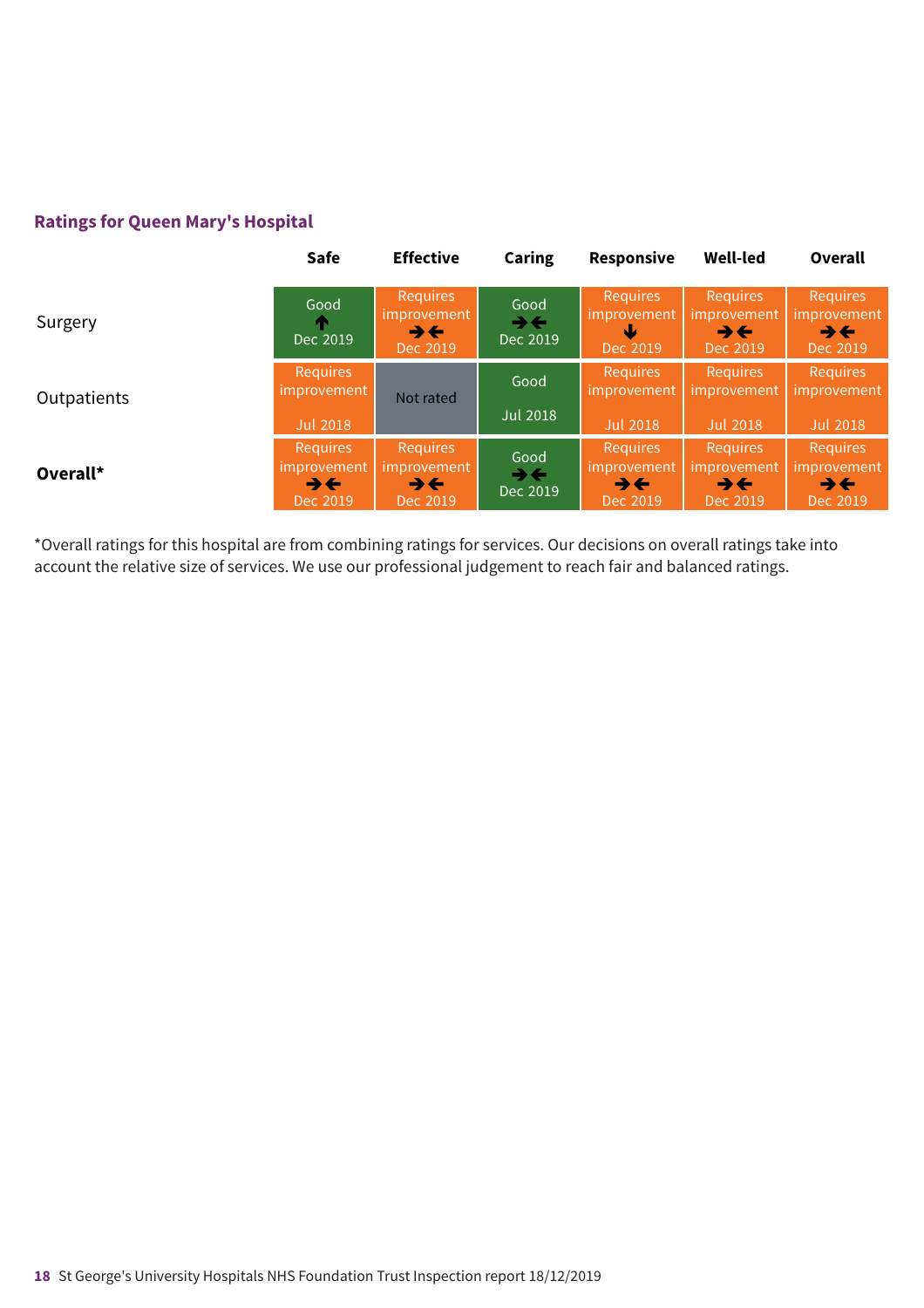

# St George's Hospital (Tooting)

Blackshaw Road Tooting London SW17 0QT Tel: 02086721255 www.stgeorges.nhs.uk

### Key facts and figures

St George's Hospital is located in Tooting, London and managed by St George's University Hospitals NHS Foundation NHS Trust. The hospital serves a population of around 1.3 million people in South West London, with services commissioned by Wandsworth, Merton and Lambeth Clinical Commissioning Groups.

The hospital has 995 beds, including 51 children's beds.

St George's Hospital operates 24 hours per day and has an accident and emergency department and a major trauma centre. The hospital provides acute hospital services and specialist care for the most complex of injuries and illnesses, including trauma, surgery, neurology, cardiothoracic medicine, renal transplantation, cancer care and stroke.

In 2018/19, St Georges Hospital had 159,912 emergency attendances, 160,199 admissions (includes maternity) and 683,210 outpatient attendances.

During the inspection, we spoke with over 81 patients, over 24 relatives and over 180 members of staff from various disciplines. We reviewed over 62 sets of patient records. We observed care being delivered and attended safety briefings and handovers.

### Summary of services at St George's Hospital (Tooting)

 $\rightarrow \leftarrow$ 

#### **Requires improvement**

Our rating of services stayed the same. We rated them as requires improvement because:

- Staff did not always complete and update risk assessments for each patient. Documentation in patient files was inconsistent and not always completed; and in medical care, consent forms were not always completed in full.
- Some services did not keep detailed records of patients' care and treatment. Some records were not clear, up-to-date, stored securely or easily available to staff providing care.
- Some services did not control infection risks well. Some staff did not use equipment and control measures to protect patients, themselves and others from infection. Some areas of the emergency department were not visibly clean.
- Some facilities and premises were not always ideal and in need of modernising or refurbishment. For example, some of the departments and wards were excessively hot in the summer months due to lack of air conditioning.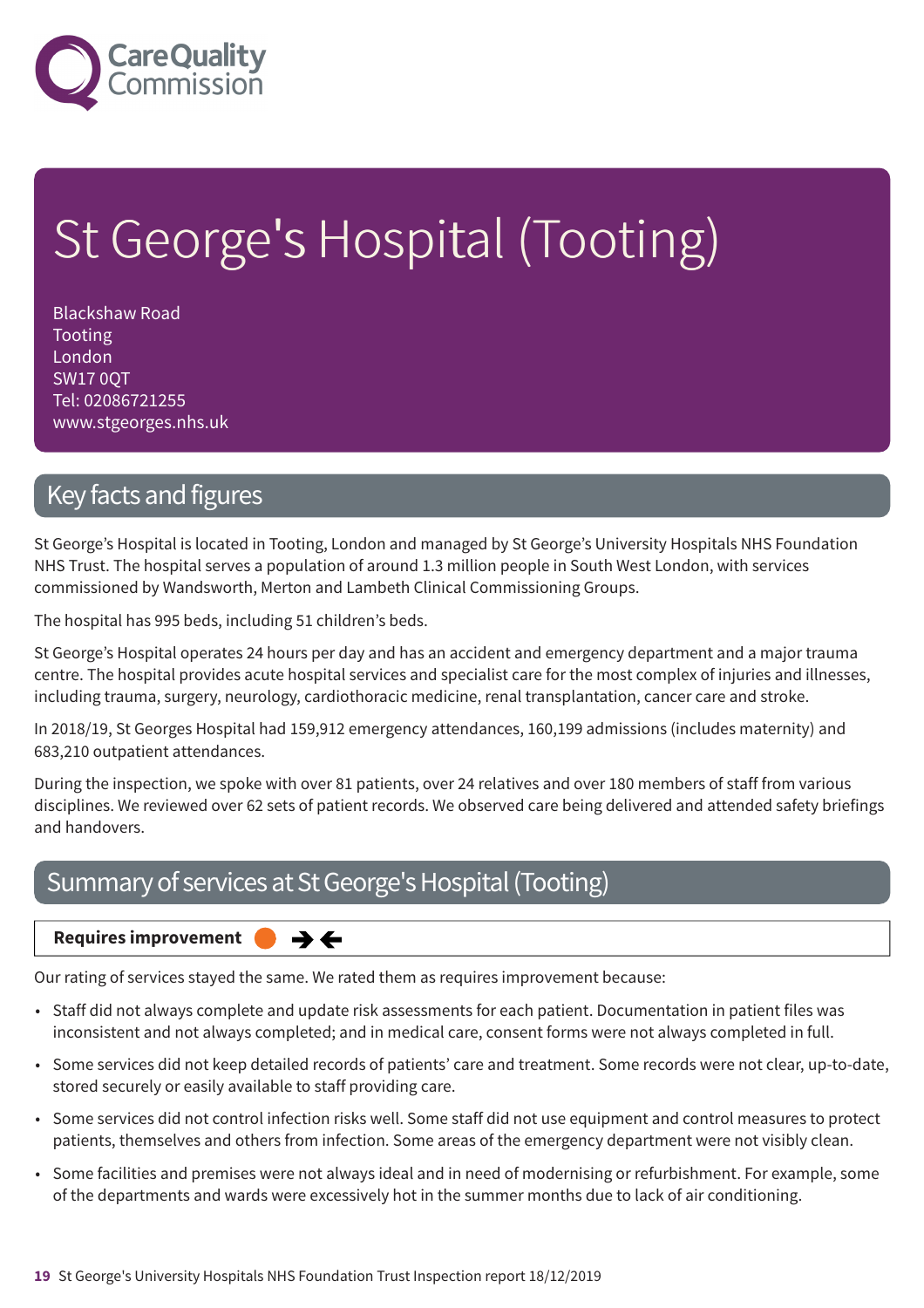- There were gaps in management and support arrangements for staff, such as appraisal, supervision and professional development. The number of nursing staff who had received an annual appraisal was below the trust target in many wards and departments.
- People could not always access the service when they needed it and did not receive the right care promptly. Waiting times from referral to treatment and arrangements to admit, treat and discharge patients were not in line with national standards.
- Not all risks on some risk registers were completed thoroughly.
- Services provided mandatory training in key skills to all staff, however, not all staff had completed the training required.

However;

- Staff had training in key skills and understood how to protect patients from abuse. Services managed safety incidents well and learned lessons from them. Staff collected safety information and used it to improve services.
- Staff provided good care and treatment, gave patients enough to eat and drink, and gave them pain relief when they needed it. Staff worked well together for the benefit of patients, advised them on how to lead healthier lives, supported them to make decisions about their care, and had access to good information. Key services were available seven days a week.
- Staff treated patients with compassion and kindness, respected their privacy and dignity, took account of their individual needs, and helped them understand their conditions. They provided emotional support to patients, families and carers.
- Services planned care to meet the needs of local people and took account of patients' individual needs.
- In children and young people services, staff found innovative ways to enable children and young people to manage their own health and care when they could and to maintain independence as much as possible.
- Most services had enough staff to care for patients and keep them safe, despite there being vacancies in many areas.
- The trust scored highly in the Sentinel Stroke National Audit Programme (SSNAP). On a scale of A-E, where A is best, the trust achieved grade A in latest audit.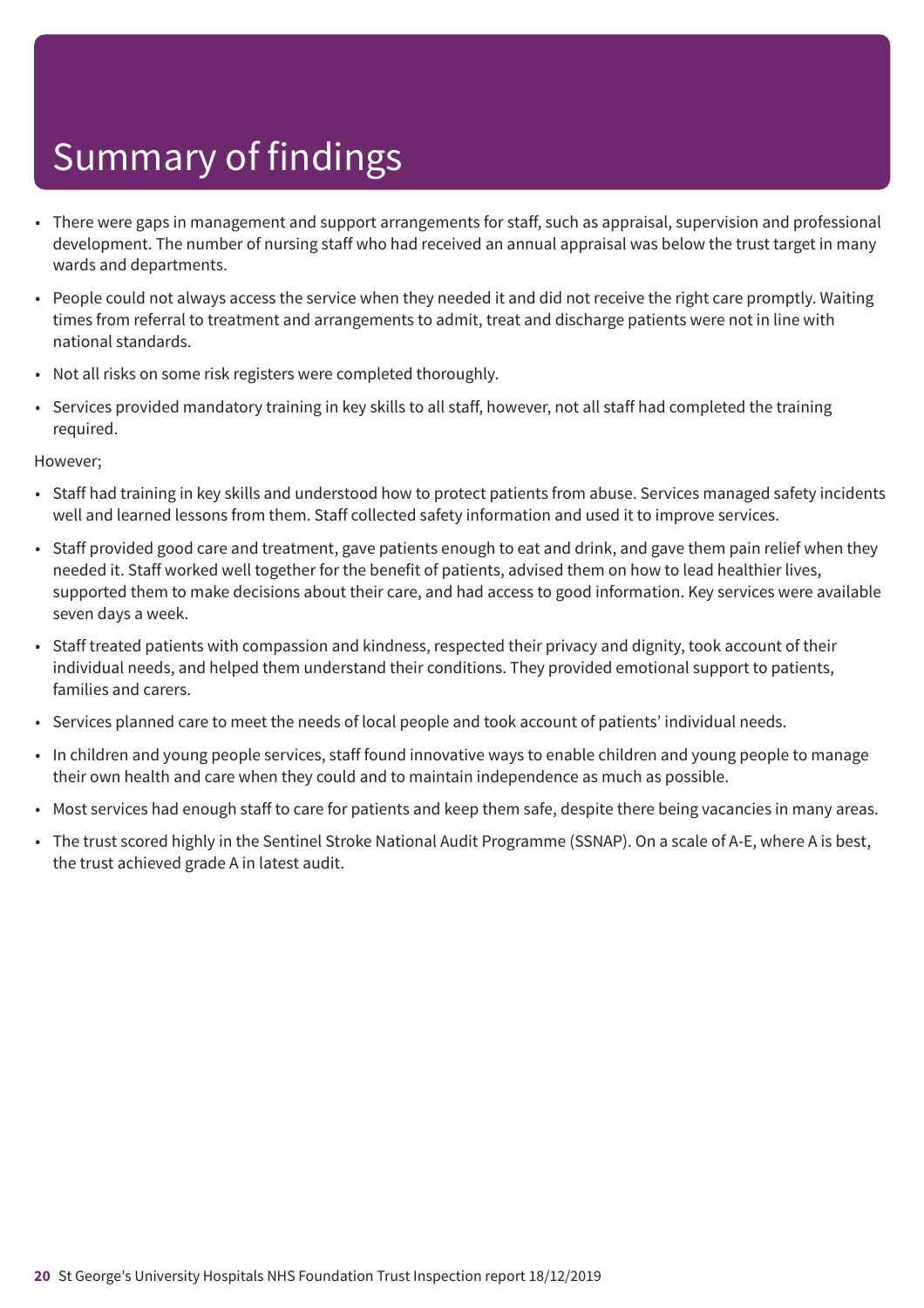#### **Requires improvement**  $\rightarrow$   $\leftarrow$

# Key facts and figures

St George's Hospital provides urgent and emergency care services which are open 24 hours a day, 365 days per year. The hospital provides services to the local populations within south west London including the London boroughs of Wandsworth, Merton, Lambeth. St George's emergency department (ED) is a major trauma receiving unit for emergency adult, paediatric and maternity patients.

From February 2018 to January 2019 there were 167,547 attendances. Of these 33,112 were children and young people under the age of 17 years.

Patients present to the department by walking into the reception area, arriving by ambulance via a dedicated ambulance-only entrance or by the Helicopter Emergency Medical Service (HEMS). Patients transporting themselves to the department were seen by a streaming nurse who would triage them.

The ED had different areas where patients were treated depending on their acuity including majors, resuscitation area, clinical decision unit (CDU), and the urgent care centre (UCC). There was a separated paediatric ED with its own waiting area.

During this inspection we spoke with over 35 members of staff from a range of clinical and non-clinical roles and of varying grades. We spoke with 30 patients and 10 relatives. We reviewed 45 patient records, including 10 related to children and young people. We made observations and looked at documentary information accessible within the department and provided by the trust.

### **Summary of this service**

Our rating of this service stayed the same. We rated it as requires improvement because:

- The service did not control infection risk well. Staff did not use equipment and control measures to protect patients, themselves and others from infection. Some areas of the emergency department were not visibly clean.
- Staff did not always complete risk assessments for each patient swiftly. They did not remove or minimised risks and did not update the assessments.
- Staff did not keep detailed records of patients' care and treatment. Records were not clear, up-to-date, stored securely and easily available to all staff providing care.
- The service did not use systems and processes to safely prescribe, administer, record and store medicines.
- People could not always access the service when they needed it and did not receive the right care promptly. Waiting times from referral to treatment and arrangements to admit, treat and discharge patients were not in line with national standards. Patients did not receive treatment within agreed timeframes and national targets.
- It was not easy for people to give feedback and raise concerns about care received. There was a lack of patient information displayed in public areas on how to raise a concern. This was something we found on the previous inspection.
- Not all staff understood the service's vision and values, and how to apply them in their work.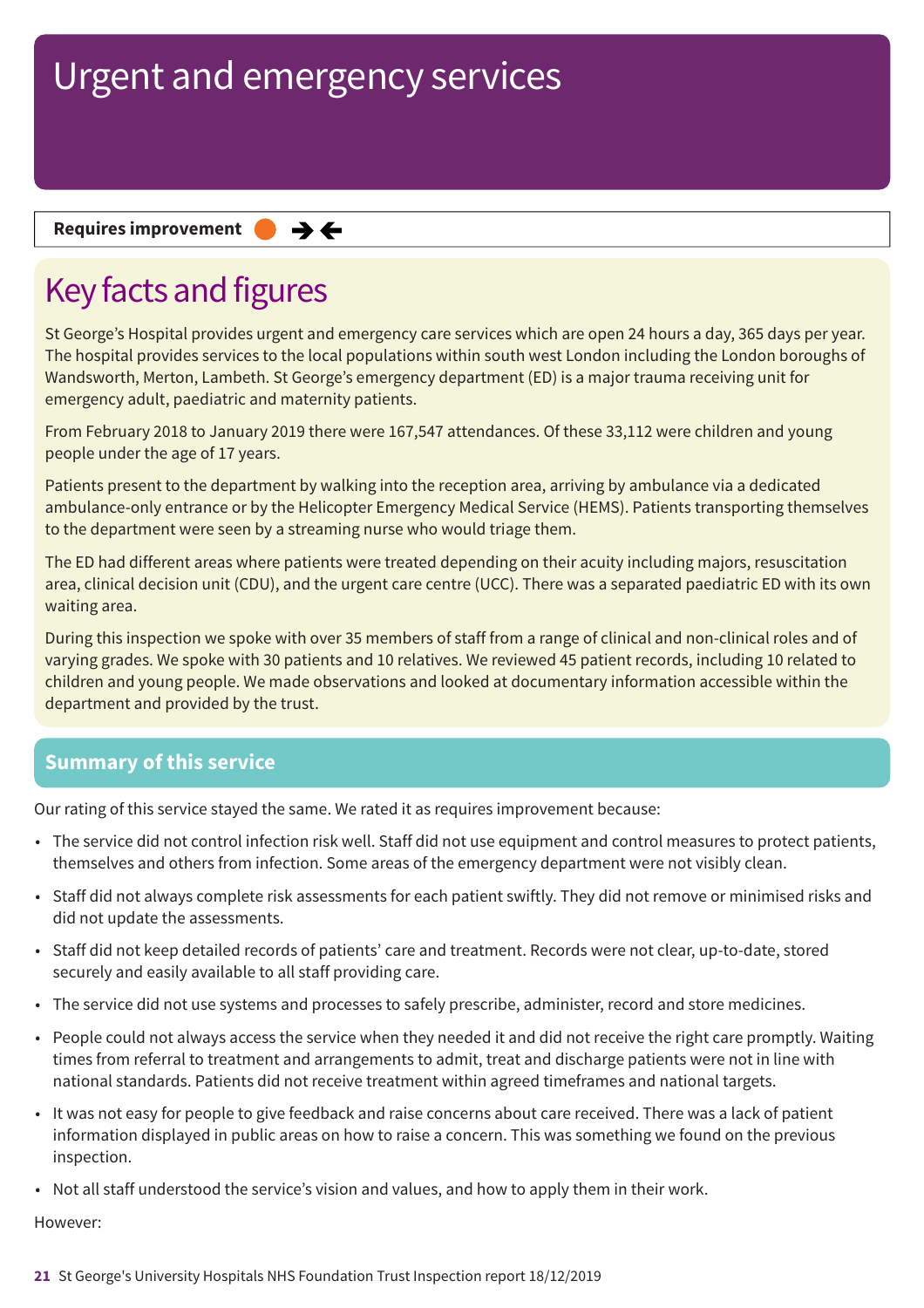- The service had enough staff to care for patients and keep them safe. Staff had training in key skills, understood how to protect patients from abuse, and managed safety well. The service managed safety incidents well and learned lessons from them. Staff collected safety information and used it to improve the service.
- Staff provided good care and treatment, gave patients enough to eat and drink, and gave them pain relief when they needed it. Managers monitored the effectiveness of the service and made sure staff were competent. Staff worked well together for the benefit of patients, advised them on how to lead healthier lives, supported them to make decisions about their care, and had access to good information. Key services were available seven days a week.
- Staff treated patients with compassion and kindness, respected their privacy and dignity, took account of their individual needs, and helped them understand their conditions. They provided emotional support to patients, families and carers.

### **Is the service safe? Same–––rating Requires improvement –––**  $\rightarrow \leftarrow$

Our rating of safe stayed the same. We rated it as requires improvement because:

- The service did not control infection risk well. Staff did not use equipment and control measures to protect patients, themselves and others from infection. Cleaning records were not always up-to-date and did not demonstrate that all areas were cleaned regularly. Not all equipment was labelled to show when it was last cleaned. Some areas of the emergency department were not visibly clean. The department participated in monthly hand hygiene audits. The department scored 80.4%, which is below the trust target of 95%.
- Staff did not complete risk assessments for each patient swiftly. They did not remove or minimised risks and did not update the assessments. Patients who had presented to hospital having had a fall did not always have a falls risk assessment completed. The risk of the patients having another fall while in the department had not been assessed. Staff did not always complete Waterlow assessments for frail patients who had been in the department for more than 6 hours. Patients had not been assessed for risk of developing pressure ulcers.
- Staff did not keep detailed records of patients' care and treatment. Records were not clear, up-to-date, stored securely and easily available to all staff providing care. Pain assessments, falls risk assessments, pressure ulcer risk assessments and fluid balance charts were not always completed. During our last inspection we found that medical notes were not being stored securely. On this inspection we found that this was still the case. Medical notes which included patient identifiable information and confidential medical information were stored in unsecure folder holders in cubicle areas.
- The service did not use systems and processes to safely prescribe, administer, record and store medicines and there were inconsistences using the electronic drug charts. Staff in the emergency department were unable to prescribe or administer medicines using electronic drug charts as they had not yet been trained in its use. Patients who had been prescribed medication electronically by specialist teams did not have these administered as emergency department staff could not use the electronic prescriptions.

- The service provided mandatory training in key skills including the highest level of life support training to all staff and made sure everyone completed it.
- Staff understood how to protect patients from abuse and the service worked well with other agencies to do so. Staff had training on how to recognise and report abuse, and they knew how to apply it.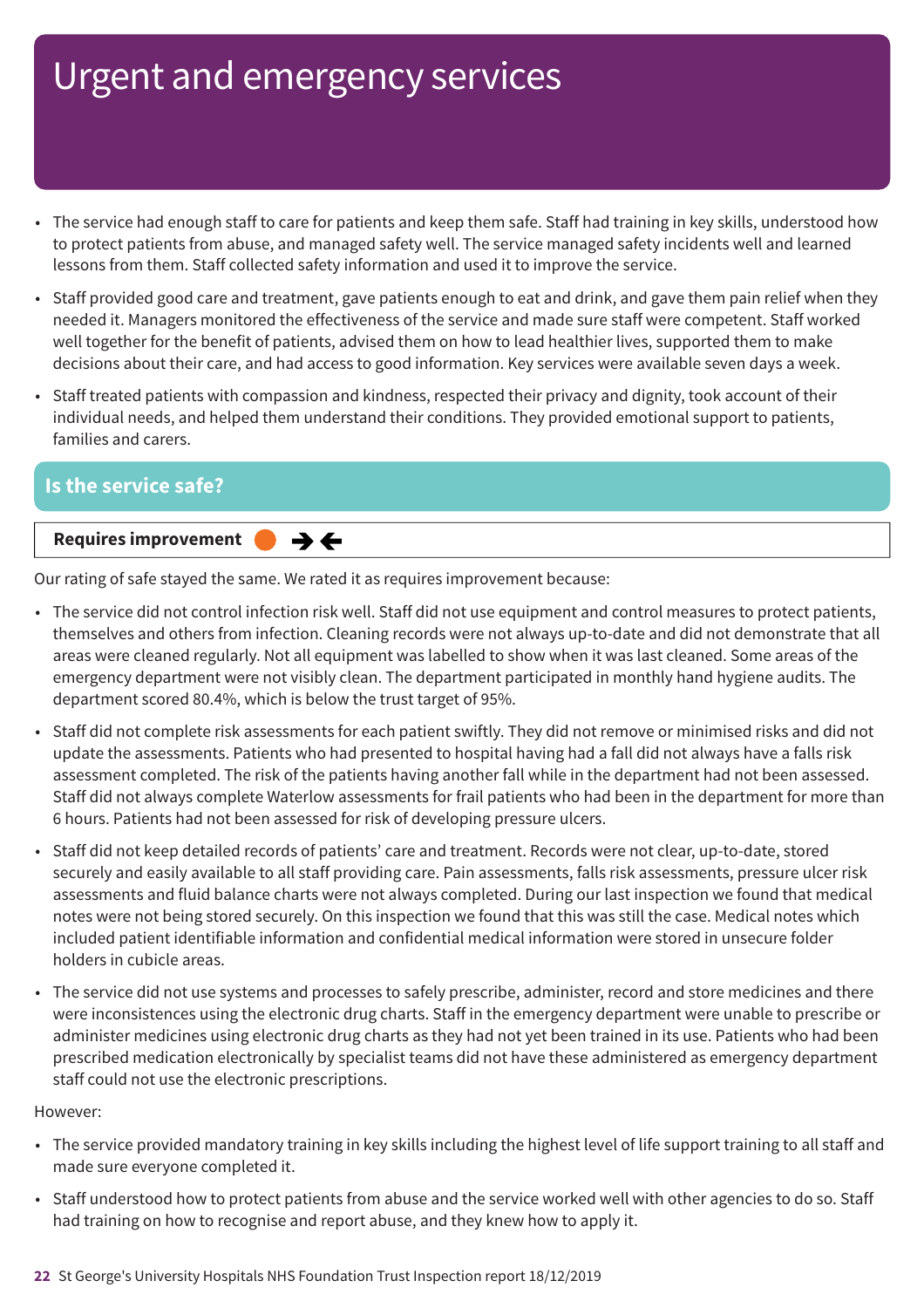• The service mostly had enough staff with the right qualifications, skills, training and experience to keep patients safe from avoidable harm and to provide the right care and treatment.

### **Is the service effective?**



Our rating of effective improved. We rated it as good because:

- The service provided care and treatment based on national guidance and evidence-based practice. Managers checked to make sure staff followed guidance. Staff protected the rights of patients subject to the Mental Health Act 1983.
- Staff gave patients enough food and drink to meet their needs and improve their health. They mostly used special feeding and hydration techniques when necessary. The service made adjustments for patients' religious, cultural and other needs.
- Staff assessed and monitored patients regularly to see if they were in pain and gave pain relief in a timely way. They supported those unable to communicate using suitable assessment tools and gave additional pain relief to ease pain.
- Staff monitored the effectiveness of care and treatment. They used the findings to make improvements and achieved good outcomes for patients.
- The service made sure staff were competent for their roles. Managers appraised staff's work performance and held supervision meetings with them to provide support and development.
- Doctors, nurses and other healthcare professionals worked together as a team to benefit patients. They supported each other to provide good care.
- Key services were available seven days a week to support timely patient care.
- Staff gave patients practical support and advice to lead healthier lives.
- Staff supported patients to make informed decisions about their care and treatment. They followed national guidance to gain patients' consent. They knew how to support patients who lacked capacity to make their own decisions or were experiencing mental ill health. They used agreed personalised measures that limit patients' liberty.
- Staff always had access to up-to-date, accurate and comprehensive information on patients' care and treatment. All staff had access to an electronic records system that they could all update.

### **Is the service caring?**



Our rating of caring stayed the same. We rated it as good because:

- Staff treated patients with compassion and kindness, respected their privacy and dignity, and took account of their individual needs.
- Staff provided emotional support to patients, families and carers to minimise their distress. They understood patients' personal, cultural and religious needs.
- Staff supported and involved patients, families and carers to understand their condition and make decisions about their care and treatment.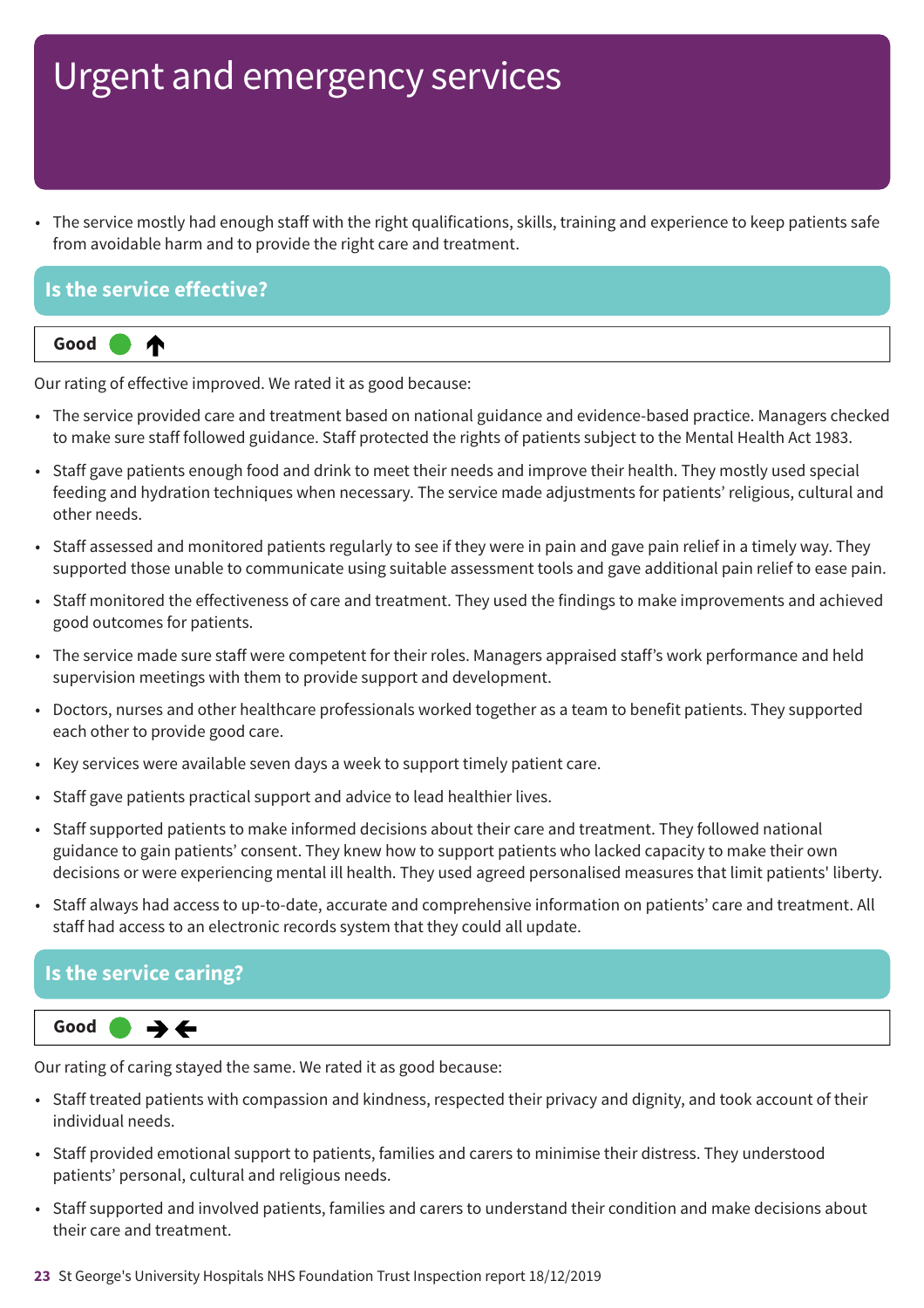### **Is the service responsive?**

**Requires improvement** 

Our rating of responsive stayed the same. We rated it as requires improvement because:

 $\rightarrow$   $\leftarrow$ 

- People could not always access the service when they needed it and did not receive the right care promptly. Waiting times from referral to treatment and arrangements to admit, treat and discharge patients were not in line with national standards. The Department of Health's standard for emergency departments is that 95% of patients should be admitted, transferred or discharged within four hours of arrival in the emergency department. From June 2018 to May 2019 the trust failed to meet the standard. From June 2018 to May 2019 performance worsened from 94% to 86%.
- Patients did not receive treatment within agreed timeframes and national targets. The Royal College of Emergency Medicine recommends that the time patients should wait from time of arrival to receiving treatment should be no more than one hour. The trust did not meet the standard in any month from April 2018 to March 2019.
- It was not easy for people to give feedback and raise concerns about care received. There was a lack of patient information displayed in public areas on how to raise a concern. This was something we found on the previous inspection.

However:

- The service planned and provided care in a way that met the needs of local people and the communities served. It also worked with others in the wider system and local organisations to plan care.
- The service was inclusive and took account of patients' individual needs and preferences. Staff made reasonable adjustments to help patients access services. They coordinated care with other services and providers.

### **Is the service well-led?**



Our rating of well-led improved. We rated it as good because:

- Leaders had the integrity, skills and abilities to run the service. They understood and managed the priorities and issues the service faced. They were visible and approachable in the service for patients and staff. They supported staff to develop their skills and take on more senior roles.
- Staff felt respected, supported and valued. They were focused on the needs of patients receiving care. The service promoted equality and diversity in daily work and provided opportunities for career development. The service had an open culture where patients, their families and staff could raise concerns without fear.
- Leaders operated effective governance processes, throughout the service and with partner organisations. Staff at all levels were clear about their roles and accountabilities and had regular opportunities to meet, discuss and learn from the performance of the service.
- Leaders and teams used systems to manage performance effectively. They identified and escalated relevant risks and issues and identified actions to reduce their impact. They had plans to cope with unexpected events. Staff contributed to decision-making to help avoid financial pressures compromising the quality of care.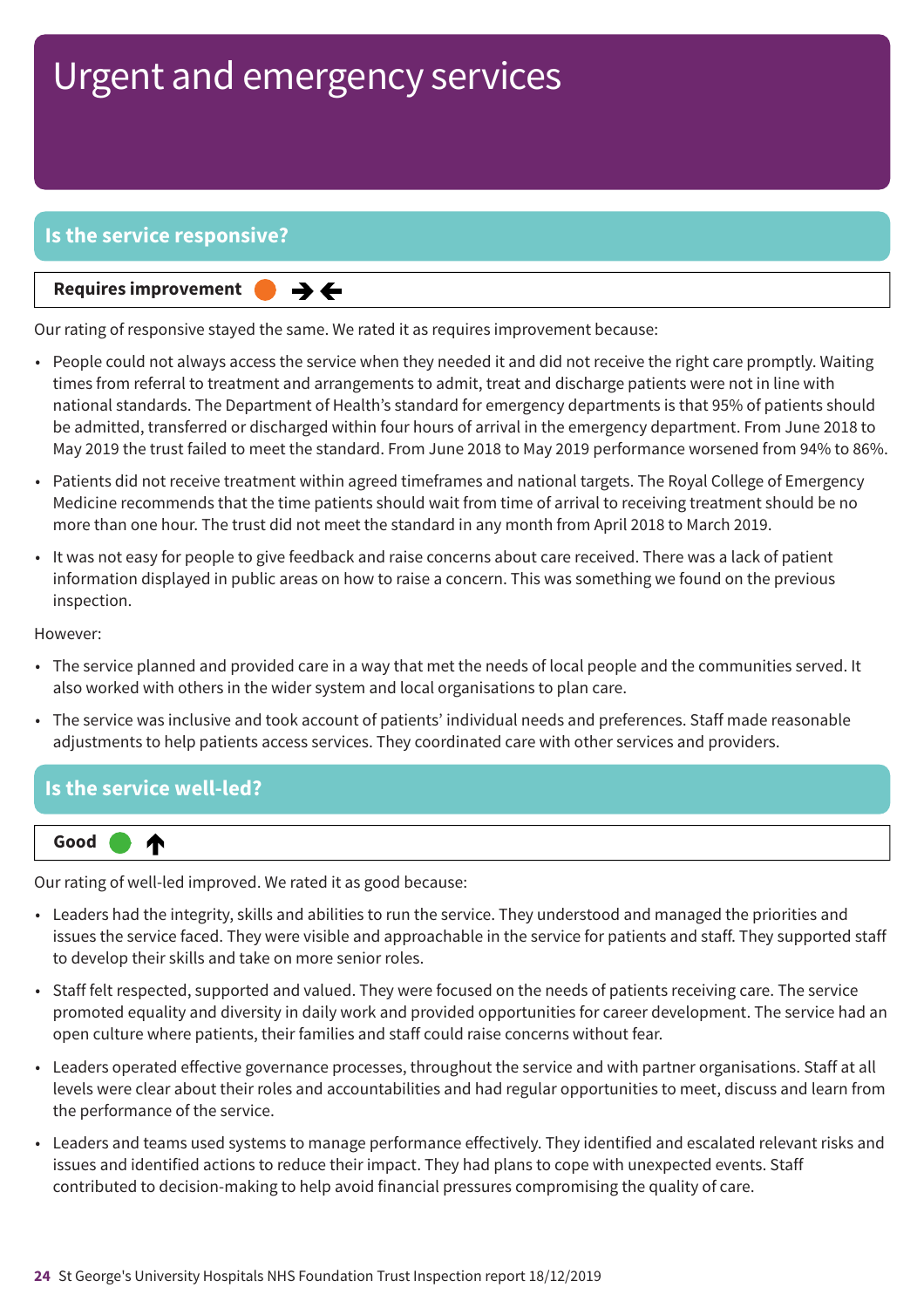- The service collected reliable data and analysed it. Staff could find the data they needed, in easily accessible formats, to understand performance, make decisions and improvements. The information systems were integrated and secure. Data or notifications were consistently submitted to external organisations as required.
- Leaders and staff actively and openly engaged with patients, staff, equality groups, the public and local organisations to plan and manage services. They collaborated with partner organisations to help improve services for patients.
- All staff were committed to continually learning and improving services. They had a good understanding of quality improvement methods and the skills to use them. Leaders encouraged innovation and participation in research.

#### However:

- Not all staff were aware of the department's vision and strategy. Staff were aware of the trust's vision and strategy, but most were not aware of the emergency department's vision and strategy.
- Staff had little knowledge of the BAME network. Neither BAME and non BAME staff were able to tell us if the department had a BAME network. Staff were not aware of the BAME support available in either the department or the trust.

### **Outstanding practice**

- The ED had an extensive research programme in progress. Staff were encouraged to participate in the research programme. We saw that trained nurses were able to rotate through the programme for 6-month periods.
- The 'hot lab' in the ED was able to produce a full blood count within minutes. This could have a significant benefit when treating patients with certain conditions and reduce the use of unnecessary broad-spectrum antibiotics. This also benefitted patients as they were able to go home rather than being admitted or having to wait in the ED.
- The ED were also able to test for influenza within the department. This had a significant benefit as patients were able to be tested for 'flu' quickly. This reduced the use of unnecessary antiviral medicines, as well as reduced the number of patients being isolated unnecessarily. This also benefitted patients as they were able to go home rather than being admitted or having to wait in the ED.
- We saw the use of the sepsis REDS score being used in the adults ED. This was an innovative sepsis specific scoring tool that had been developed by one of the ED consultants as part of the newly developed ED pathway for patients suspected as having sepsis. The REDS score helped give guidance to clinicians in managing the septic patient and allowed for early escalation to intensive care if necessary.

### Areas for improvement

The service MUST:

• Ensure all patients records are stored securely.

The service SHOULD:

- Ensure all documentation is correctly completed including fluid balance charts, pain scales and Glasgow Coma Scales.
- Ensure all equipment is clean, safe for use, and appropriate checklists completed.
- Improve the BAME knowledge and support within the department.
- Ensure information about how to raise a concern is displayed in all patient areas.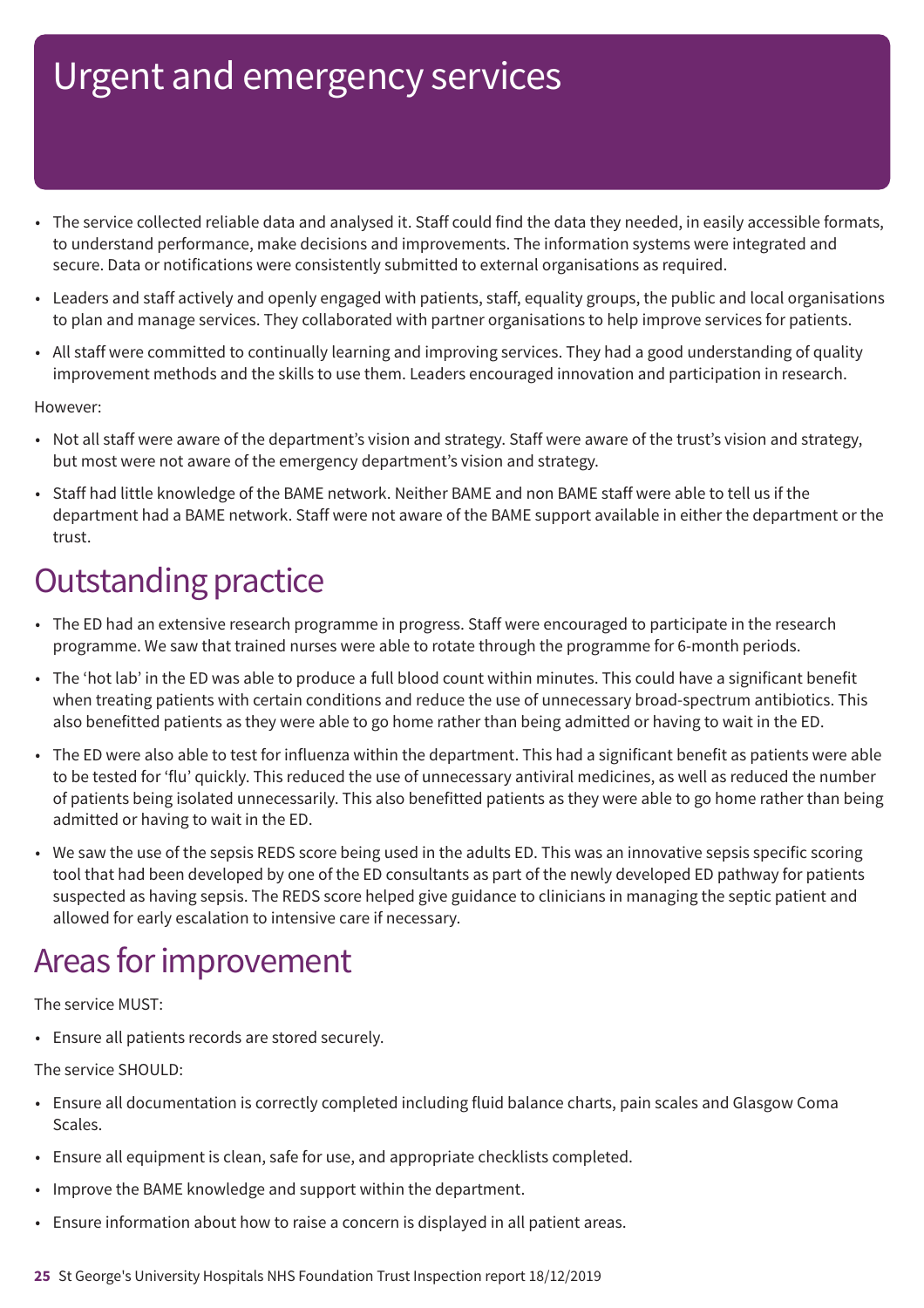- Ensure all medicines are correctly prescribed and administered.
- Ensure all patients have necessary risk assessments completed and documented, and that these are updated.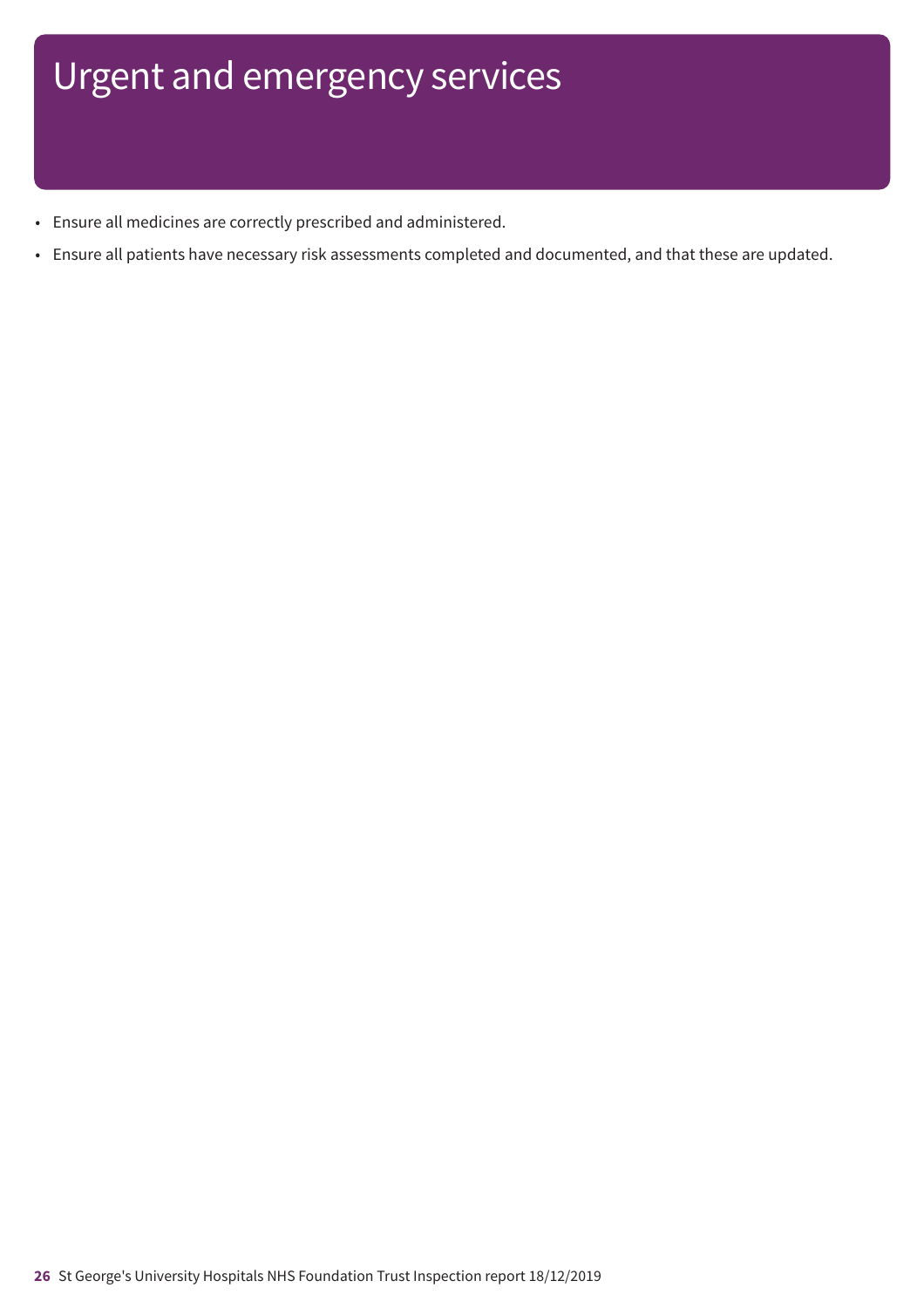#### **Requires improvement**  $\rightarrow$   $\leftarrow$

# Key facts and figures

The Acute and General Medicine service provides a range of general and specialist inpatient, ambulatory and outpatient care. Adult patients are admitted via the Acute Medical Unit except for some specialist pathways.

The inpatient aspect of specialist medical services including gastroenterology, respiratory, diabetes and endocrinology are delivered by dual-accredited specialist teams with oversight from the Inpatient Medicine care group.

The hospital provided tertiary service provision for intestinal failure, nutrition, hepatology, weaning/acutedomiciliary ventilation and lymphoedema.

Inpatient beds:

- AMU 51 inpatient beds
- General Medicine 112 inpatient beds

The trust had 43,385 medical admissions from February 2018 to January 2019. Emergency admissions accounted for 18,602 (38.4%), 3,005 (6.2%) were elective, and the remaining 26,778 (55.3%) were day case.

During our inspection we visited the following wards: Allingham, Amyand, Belgrave, Caesar Hawkins, Champneys, Charles Pumphrey Unit, Dalby, Gordon Smith, Kent, Marnham, Richmond, Rodney Smith, Trevor Howell And William Drummond. We spoke with approximately 50 members of staff including nursing and medical staff of all grades, allied health professionals such as occupational therapists, healthcare assistants, housekeeping and catering staff, and managers. We spoke with 25 patients and their relatives. Our inspection was unannounced (staff did not know we were coming) to enable us to observe routine activity.

### **Summary of this service**

Our rating of this service stayed the same. We rated it as requires improvement because:

- The service provided mandatory training in key skills to all staff however not all staff had completed it. Medical staff in the division did not meet the trust target for most mandatory training and safeguarding training modules.
- Staff did not always complete and update risk assessments for each patient. Documentation in patient files was inconsistent and not always completed, and consent forms were not always completed in full.
- The service did not always have enough staff, including nurses and doctors, with the right qualifications, skills, training and staff told us this was a potential risk to patient safety.
- Records of patients' care and treatment were not always stored securely or easily available to all staff providing care. Electronic records were not always accessible in a timely manner and paper records were not always securely stored. We saw paper records that included patient identifiable information and do not resuscitate forms accessible in folders and were not secure or marked as confidential.
- The service did not always coordinate between pharmacy and ward staff use systems and processes to safely store medicines. We found examples of fridge temperature recordings consistently higher than the recommended temperature and ward staff were not clear what action had been taken. Staff could not be sure the medicines was safe to use.
- **27** St George's University Hospitals NHS Foundation Trust Inspection report 18/12/2019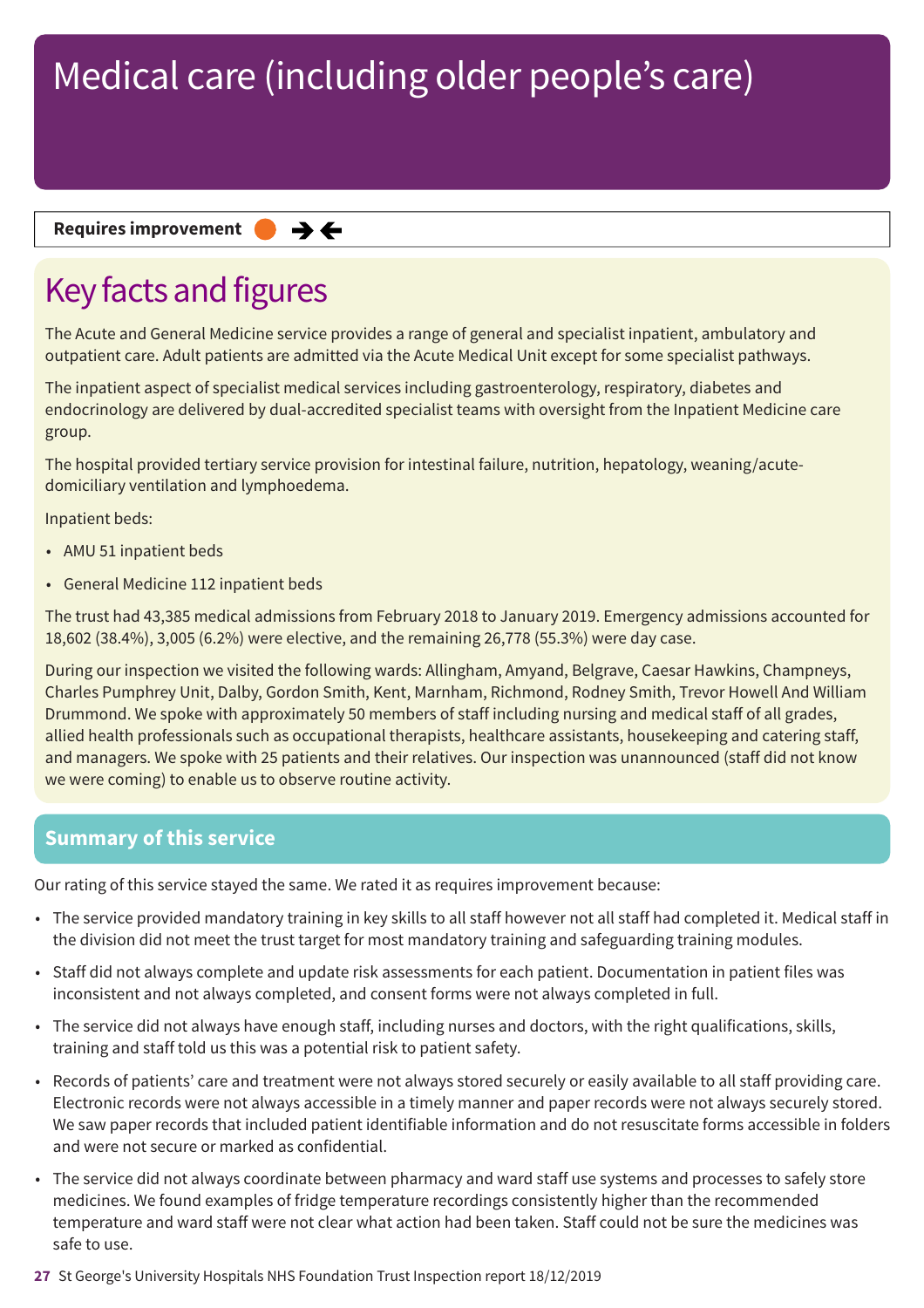- The catheter laboratory had aging equipment that needed replacing and two beds had been decommissioned as a result. There was a risk of further equipment failure and a temporary mobile catheter laboratory had been commissioned by the trust. The trust is a designated heart attack centre. Following the inspection, the trust advised us that a business case for the provision of equipment was approved by the board in September 2019.
- Patients were at a higher risk of readmission following discharge when compared to the national average. The risk of readmission for both elective and non-elective treatment was higher than the national average in two of the top three specialities by number of admissions.
- The service did not encourage black, Asian and minority ethnic (BAME) to join the staff BAME network where they could seek support. Staff we talked to were not aware of the network and senior staff were not able to direct us to information on the intranet for staff to access.

However:

- The service managed patient safety incidents well. Staff recognised and reported incidents and near misses. Managers investigated incidents and shared lessons learned with the whole team. When things went wrong, staff apologised and gave patients honest information and suitable support.
- The division had worked hard to reduce the number or patient falls. We saw examples of initiatives such as "bay watch", where a designated member of staff always remained in a bay to assist patients and patients were provided with socks with grip to prevent slips. All staff we talked to had a good awareness of initiatives and why they were important.
- The trust scored highly in the Sentinel Stroke National Audit Programme (SSNAP). On a scale of A-E, where A is best, the trust achieved grade A in latest audit.
- Staff treated patients with compassion and kindness, respected their privacy and dignity, took account of their individual needs, and helped them understand their conditions. They provided emotional support to patients, families and carers.

### **Is the service safe?**

#### **Requires improvement**  $\rightarrow$   $\leftarrow$

Our rating of safe stayed the same. We rated it as requires improvement because:

- Staff did not always complete and update risk assessments for each patient. Documentation in patient files was inconsistent and not always completed in full. During our inspection we saw examples of risk assessments being completed, partially completed or not at all.
- Records of patients' care and treatment were not always stored securely or easily available to all staff providing care. Electronic records were not always accessible in a timely manner and paper records were not always securely stored. We saw paper records that included patient identifiable information and do not resuscitate forms accessible in folders and were not secure or marked as confidential.
- The service provided mandatory training in key skills to all staff however not all staff had completed it. Medical staff in the division did not meet the trust target for most mandatory training and safeguarding training modules. No staff group met the trust target for lifesaving training and staff told us this training had been difficult to access.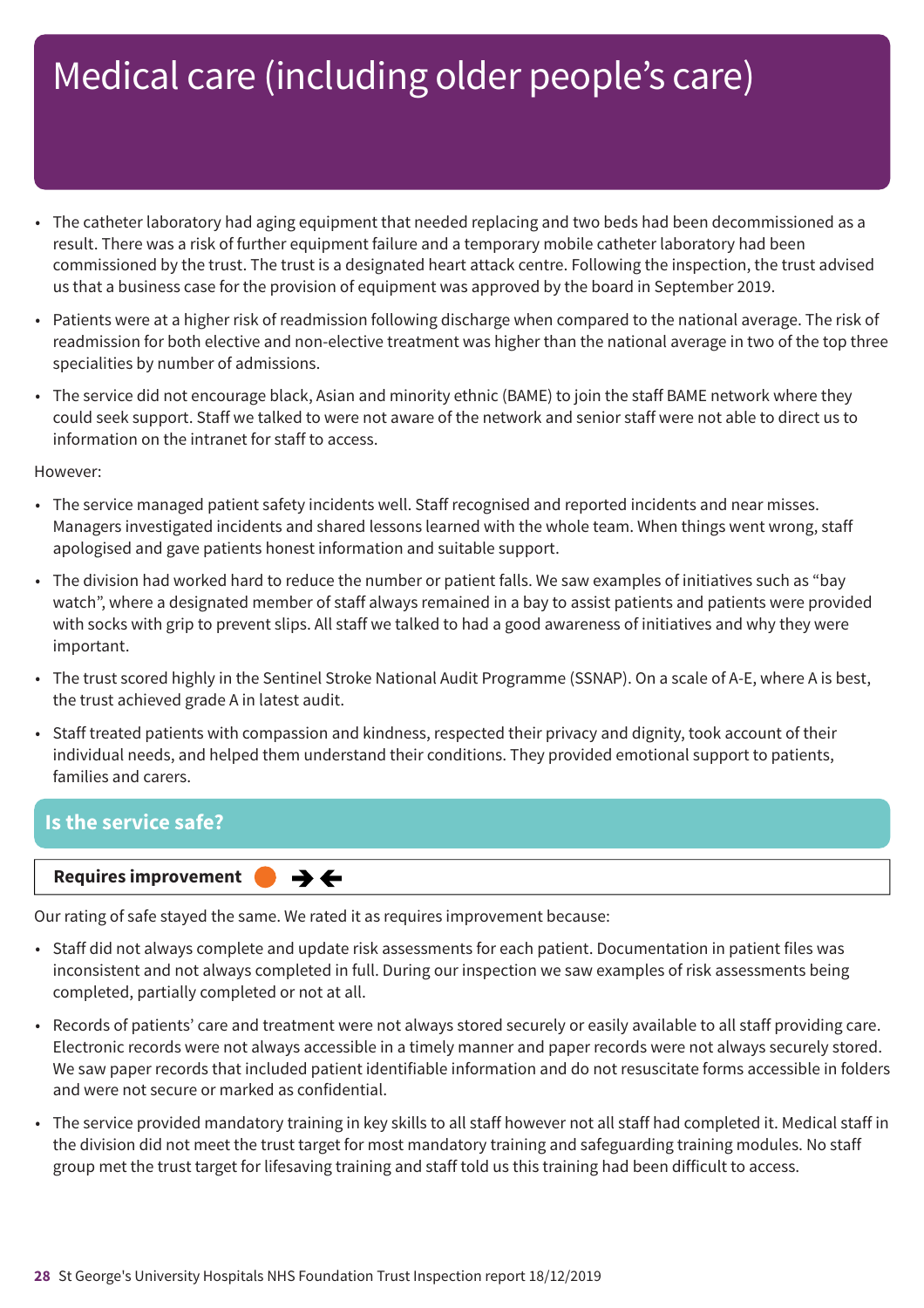- The service did not always have enough staff with the right qualifications, skills, training and experience to keep patients safe from avoidable harm and to provide the right care and treatment. For nurses, the vacancy, turnover and sickness rate continued to be higher than the trust target and 19% of hours set to be filled by bank or agency staff were unfilled. On the days we visited, we saw wards where the planned number of staff was not filled.
- The service did not always coordinate between pharmacy and ward staff or use systems and processes to safely store medicines. We found examples of fridge temperature recordings consistently higher than the recommended temperature and ward staff were not clear what action had been taken. Staff could not be sure the medicines was safe to use.
- The service did not always control infection risk well. We saw example of staff not washing their hands between patient contact and this was reflected in one ward's hand hygiene score for June 2019 of 88.1%.
- The trust and division were dealing with an ageing estate which at times was a risk to patient safety. The trust had taken some actions to control the risk, such as filters on taps to prevent legionnaires disease and the pipework was flushed regularly to prevent leaks, but this was an ongoing problem.

However:

- The service managed patient safety incidents well. Staff recognised and reported incidents and near misses. Managers investigated incidents and shared lessons learned with the whole team. When things went wrong, staff apologised and gave patients honest information and suitable support. Staff told us there was an open and honest culture and they were encouraged by their managers to report incidents and staff were able to give us examples of when duty of candour had been applied.
- Dalby ward was refurbished and opened in December 2018 to provide a safe, dementia friendly environment for patients. Comfort cooling, an air-cooling system, was installed so the bays did not reach high temperatures and the exit and entry system was designed to allow patients to walk freely around the ward without the risk of them leaving unattended.
- The division had worked hard to reduce the number or patient falls. We saw examples of initiatives such as "bay watch", where a designated member of staff always remained in a bay to assist patients and patients were provided with socks with grip to prevent slips. All staff we talked to had a good awareness of initiatives and why they were important.

### **Is the service effective?**

**Requires improvement** 

Our rating of effective stayed the same. We rated it as requires improvement because:

 $\rightarrow$   $\leftarrow$ 

- Staff did not always record consent appropriately. We saw examples of forms not completed in full and inconsistent recording which meant staff were not sure correct consent for treatment had been gained.
- Not all patients had a pain score recorded in their records. Staff we talked to told us they did not use a pain score tool for patients that could articulate their pain and no score was recorded in their notes. This meant staff were not able to see whether a patient's pain score had changed.
- Patients were at a higher risk of readmission following discharge when compared to the national average. The risk of readmission for both elective and non-elective treatment was higher than the national average in two of the top three specialities by number of admissions. This had not improved since our last inspection.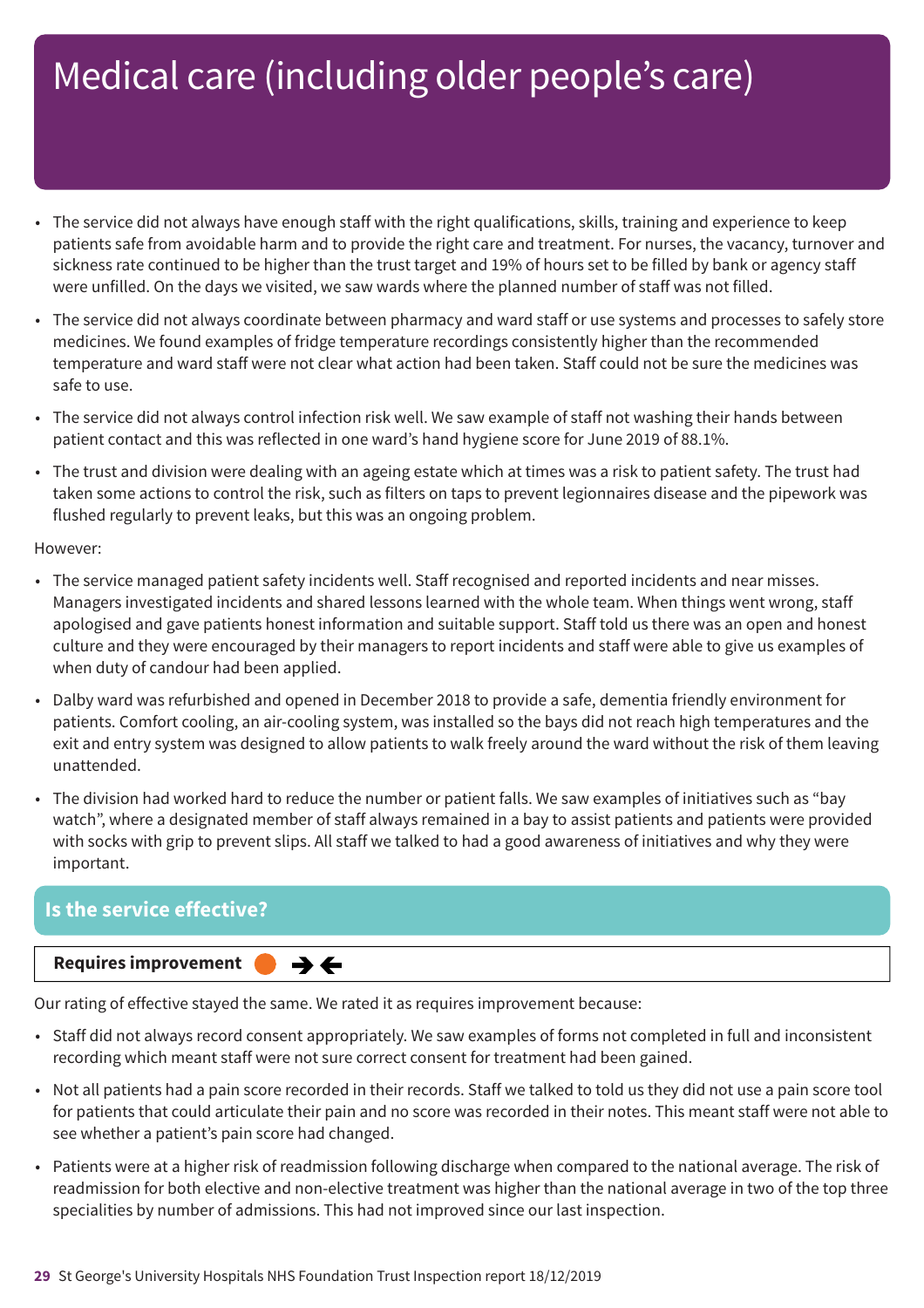- Not all staff received an appraisal of their work. The trust set a target of 90% of staff to receive an annual appraisal and the division did not meet this target for any staff group. This had not improved since our last inspection.
- The division did not meet the seven-day clinical standards target in all specialities. Access to Magnetic resonance imaging (MRI) was limited and four medical specialities were not compliant at the weekend.
- We saw a deprivation of liberty safeguards (DoLS) application that had no expiry or review date recorded.

#### However:

- Staff gave patients enough food and drink to meet their needs and improve their health and we saw staff encouraging patients to drink in hot weather.
- Following the National Diabetes Inpatient Audit 2017, the division had secured funding for a specialist inpatients diabetes teams to work with ward staff, supporting them to provide safe care for diabetic patients.
- The trust scored highly in the Sentinel Stroke National Audit Programme (SSNAP). On a scale of A-E, where A is best, the trust achieved grade A in latest audit.
- Doctors, nurses and other healthcare professionals worked together as a team to benefit patients. They supported each other to provide good care.

### **Is the service caring?**

**Same–––rating Good –––**

Our rating of caring stayed the same. We rated it as good because:

- Staff treated patients with compassion and kindness, respected their privacy and dignity, and took account of their individual needs. Patients told us that staff were caring and this was consistent across all wards we visited.
- Staff provided emotional support to patients, families and carers to minimise their distress. They understood patients' personal, cultural and religious needs. Patients, relatives and staff could access multi faith, multi denomination, chaplaincy services.
- Staff supported and involved patients, families and carers to understand their condition and make decisions about their care and treatment. We saw staff having conversations with patients and relatives about their care, treatment and prognosis. This was delivered with compassion and patients and relatives were able to ask questions.
- We saw examples of compliments from patients displayed in the wards we visited, thanking staff for the care they received.

#### However:

• The response rate for the Friends and Family test on some wards was less than five per month and meant a score was not recorded as the sample was too low.

### **Is the service responsive?**

**Downloaf Bouldings Requires improvement** 

Our rating of responsive went down. We rated it as requires improvement because:

J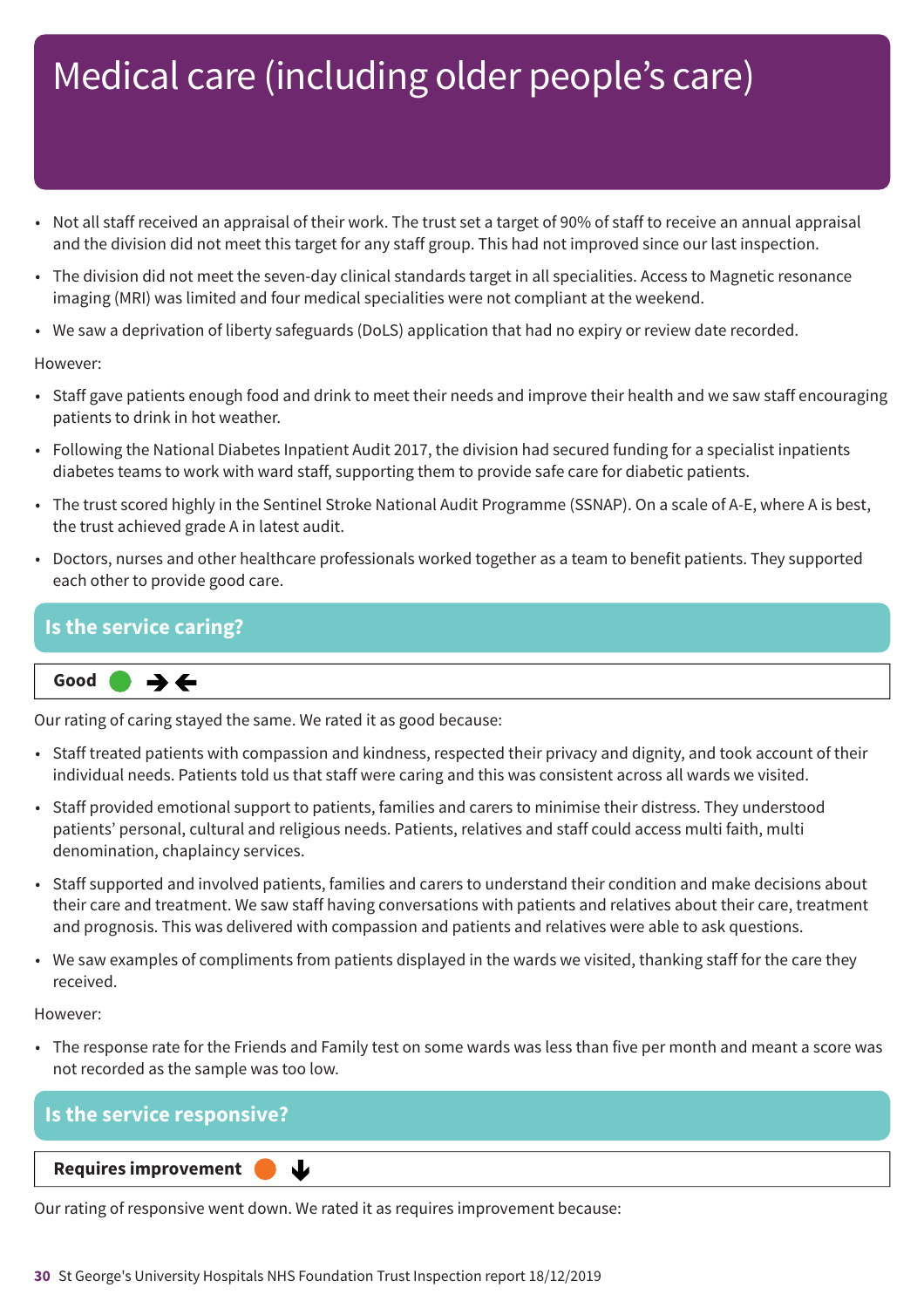- Five medical specialities were below the England average for admitted referral to treatment time (RTT). The worst performing speciality was cardiology which was 34% below the England average of 81.1% patients seen within 18 weeks.
- The average length of stay for medical elective patients was 8.6 days which was higher than the England average of 5.9 days.
- Elective work was placed early in the day which did not account for emergency patients and reduced patient flow through the hospital.
- We saw blank "reach out to me" forms use to record patient's personal preference and we were not assured these were consistently completed.
- There were 572 patient moves at night within the division. The three wards with the highest number of moves were Belgrave (102), Kent (57) and Trevor Howell (45). Night moves after 10.30pm are not in line with best practice.

However:

- The service planned took account of patients' individual needs. Dalby ward was refurbished to meet the needs of patients living with dementia and Heberden ward was undergoing refurbishment to a similar standard.
- Ambulatory care had been introduced in two areas of the hospital to improve the number of patients that were treated and reduce the number or patients admitted to a ward.
- The service treated concerns and complaints seriously, investigated them and shared lessons learned with all staff. Staff gave us examples of complaints they dealt with and knew how to escalate concerns when needed.
- The service used the butterfly scheme to identify patients living with dementia and those with suspected delirium. This was a discrete way for staff to easily identify patients that needed additional support.

### **Is the service well-led?**



Our rating of well-led went down. We rated it as requires improvement because:

ψ

- Staff could not provide examples of a change in practice following an incident, complaint or action taken after open conversations with senior management.
- Not all staff we talked to were aware of the vision and strategy was for the trust or the ward they worked on. Four nurses we talked to did not know what the vision and strategy was and were not aware a new strategy had been launched in April 2019.
- Not all low risks on the divisional risk register had met the action due date or been updated for over 12 months.
- The trust had recently established a group for black, Asian and minority ethnic (BAME) staff to network and seek support. However, staff we spoke with were not aware of the network and senior staff were not able to direct us to information on the intranet for staff to access.
- Four staff networks had recently been established, BAME, Disability and Wellbeing, LGBTQ+ and women's. They had not yet set their objectives and staff were not able to locate information on the intranet.
- Not all wards used GREATix to celebrate compliments about their staff. GREATix was a trust wide system where staff could nominate other staff members, recognising excellence. The trust recorded 152 GREATix submissions in medical care between March 2017 and November 2019.
- **31** St George's University Hospitals NHS Foundation Trust Inspection report 18/12/2019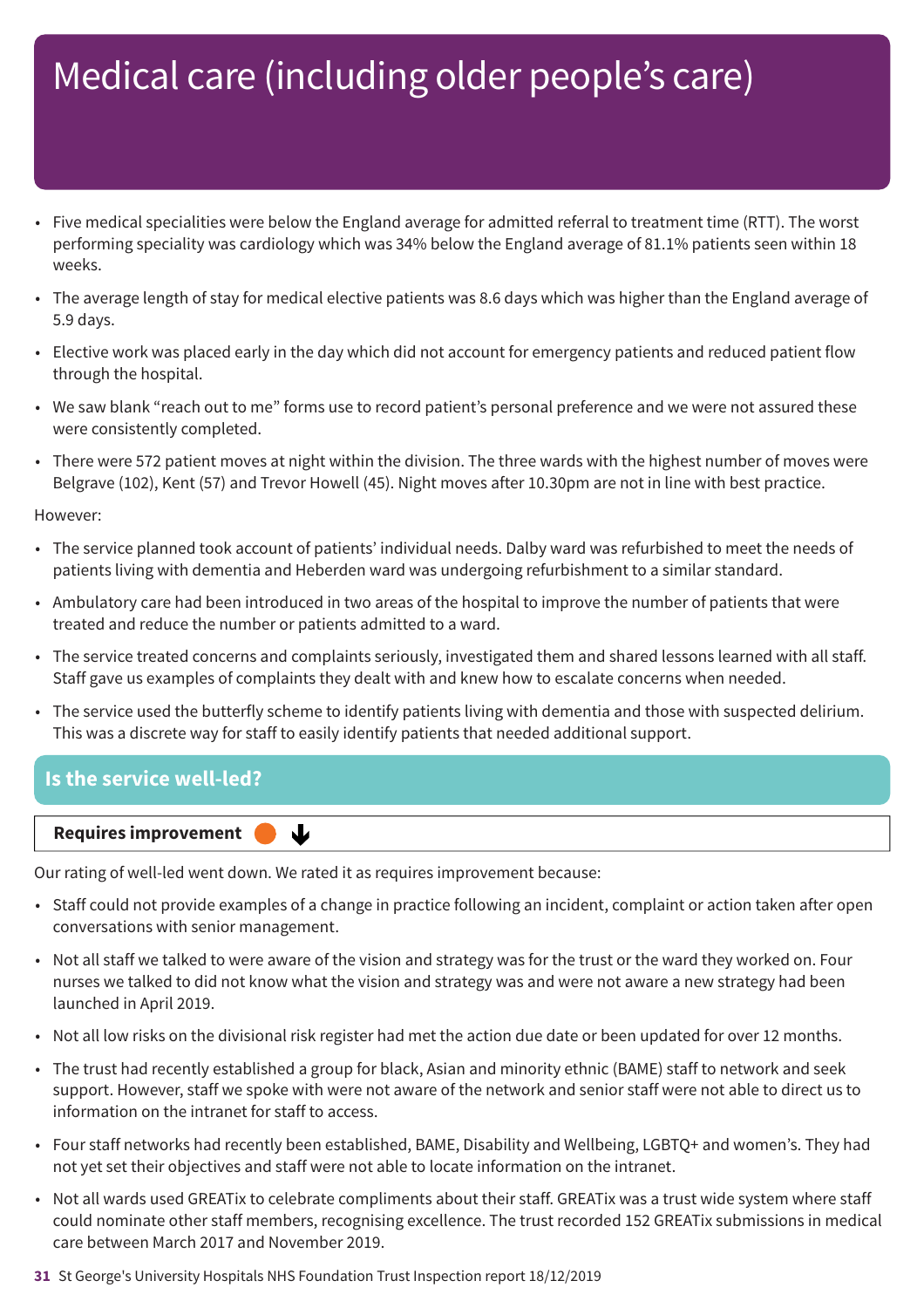#### However:

- The leaders of the service had a vision for what it wanted to achieve and a strategy to turn it into action. Leaders told us about their aim to improve the elderly care service which considered the increasing numbers of this patient group.
- Staff felt respected, supported and valued and were focused on the needs of patients receiving care. The service had an open culture where patients, their families and staff could raise concerns without fear. All staff we talked to told us there was an open reporting culture and they were encouraged to report incidents.
- Leaders operated effective governance processes, and staff at all levels had regular opportunities to meet, discuss and learn from the performance of the service.
- All staff were committed to continually learning and improving services and leaders encouraged innovation.

### Areas for improvement

#### The service MUST:

- Make sure all patient records are stored securely, completed accurately and kept confidential.
- Make sure consent is correctly recorded in patients notes in line with best practice.

#### The service SHOULD:

- Continue work to improve vacancy, sickness and turnover rates amongst nursing staff.
- Continue work to improve completion rates of mandatory training amongst medical staff.
- Improve the consistency of completed patient records including risk assessments and reach out to me forms.
- Improve the recording of actions taken when fridge temperatures are out of range.
- Continue with plans to improve the catheter laboratory to provide a safe service for patients and staff.
- Reduce the number of patient moves at night.
- Improve the referral to treat time (RTT) in the five specialities where they fell below the England average.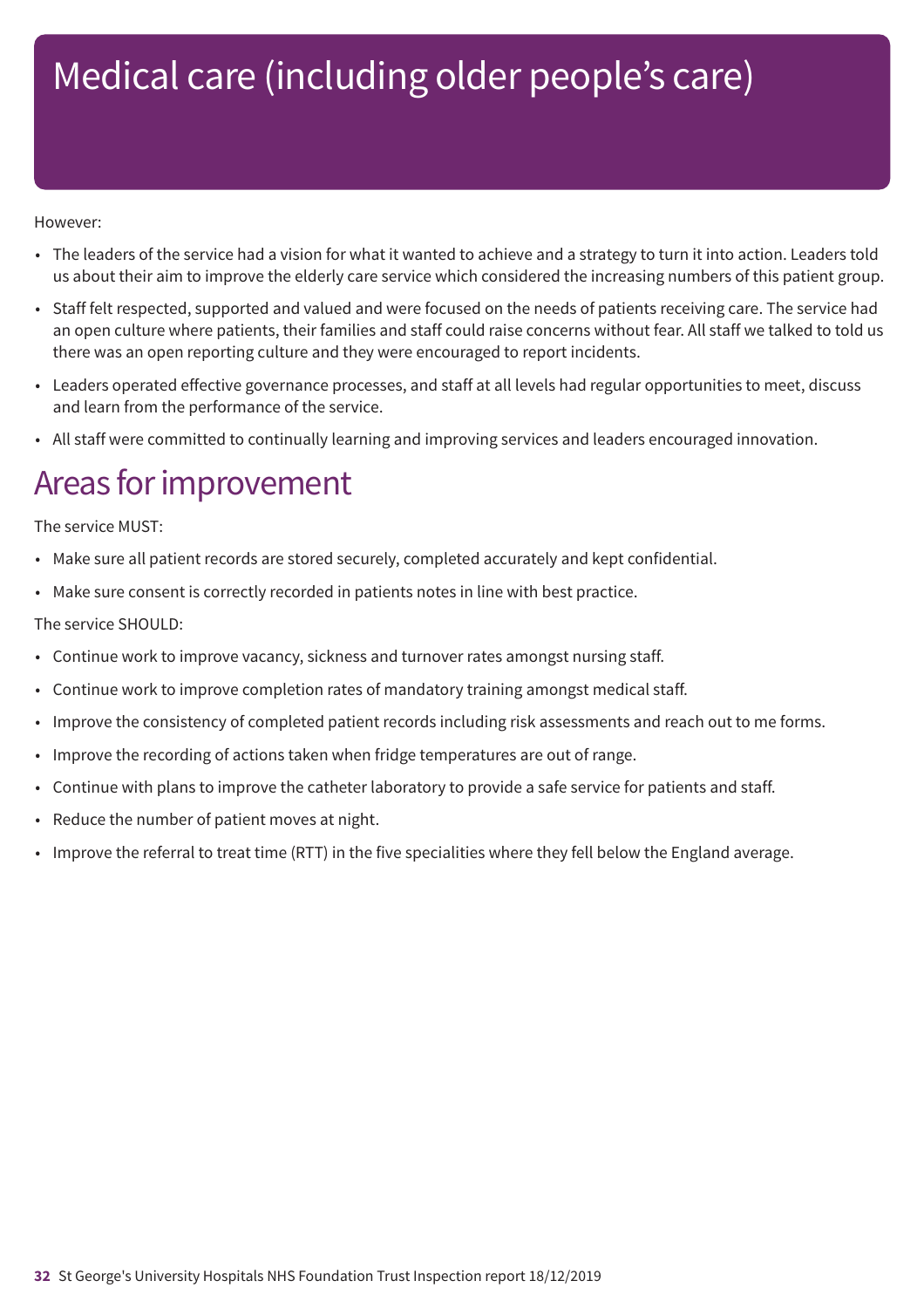

## Key facts and figures

The surgery service at St George's Hospital Tooting includes a wide variety of surgical disciplines and is a tertiary hub for South West London and Surrey, covering major trauma, complex cardiology and the hyper-acute stroke unit. The trust had 29,700 surgical admissions from February 2018 to January 2019. Emergency admissions accounted for 10,838 (36.5%), 11,078 (37.3%) were day case, and the remaining 7,784 (26.2%) were elective.

During our inspection we visited the following wards: Benjamin Weir, Brodie, Caroline, Champneys, Chelsden, Florence Nightingale, Gray, Gunning, Holdsworth, Keate, McKissock and Vernon. We also visited a selection of theatres, the Surgical Admissions Lounge and the Nye Bevan Unit. We spoke with approximately 40 members of staff including nursing and medical staff of all grades, allied health professionals such as occupational therapists, healthcare assistants, housekeeping and catering staff, and managers. We spoke with 10 patients and their relatives. Our inspection was unannounced (staff did not know we were coming) to enable us to observe routine activity.

### **Summary of this service**

Our rating of this service improved. We rated it as good because:

- Staff had training in key skills, understood how to protect patients from abuse, and managed safety well. The service controlled infection risk well. Staff assessed risks to patients, acted on them and kept good care records. They managed medicines well. The service managed safety incidents well and learned lessons from them. Staff collected safety information and used it to improve the service.
- Staff provided good care and treatment, gave patients enough to eat and drink, and gave them pain relief when they needed it. Managers monitored the effectiveness of the service. Staff worked well together for the benefit of patients, advised them on how to lead healthier lives, supported them to make decisions about their care, and had access to good information. Key services were available seven days a week.
- Staff treated patients with compassion and kindness, respected their privacy and dignity, took account of their individual needs, and helped them understand their conditions. They provided emotional support to patients, families and carers.
- The service planned care to meet the needs of local people and took account of patients' individual needs.
- Leaders ran services well using reliable information systems and supported staff to develop their skills. Staff mostly felt respected, supported and valued. They were focused on the needs of patients receiving care. Staff were clear about their roles and accountabilities. The service engaged well with patients and the community to plan and manage services and all staff were committed to improving services continually.

- The design of the environment did not always follow national guidance. Many ward areas were cluttered with equipment at various points throughout the day (for example, when receiving orders). However, leaders and housekeeping staff we spoke to confirmed there was a transformation programme underway to improve this.
- Vacancy, turnover and sickness rates amongst nursing staff did not meet the trust's target, although the service was taking action to address this.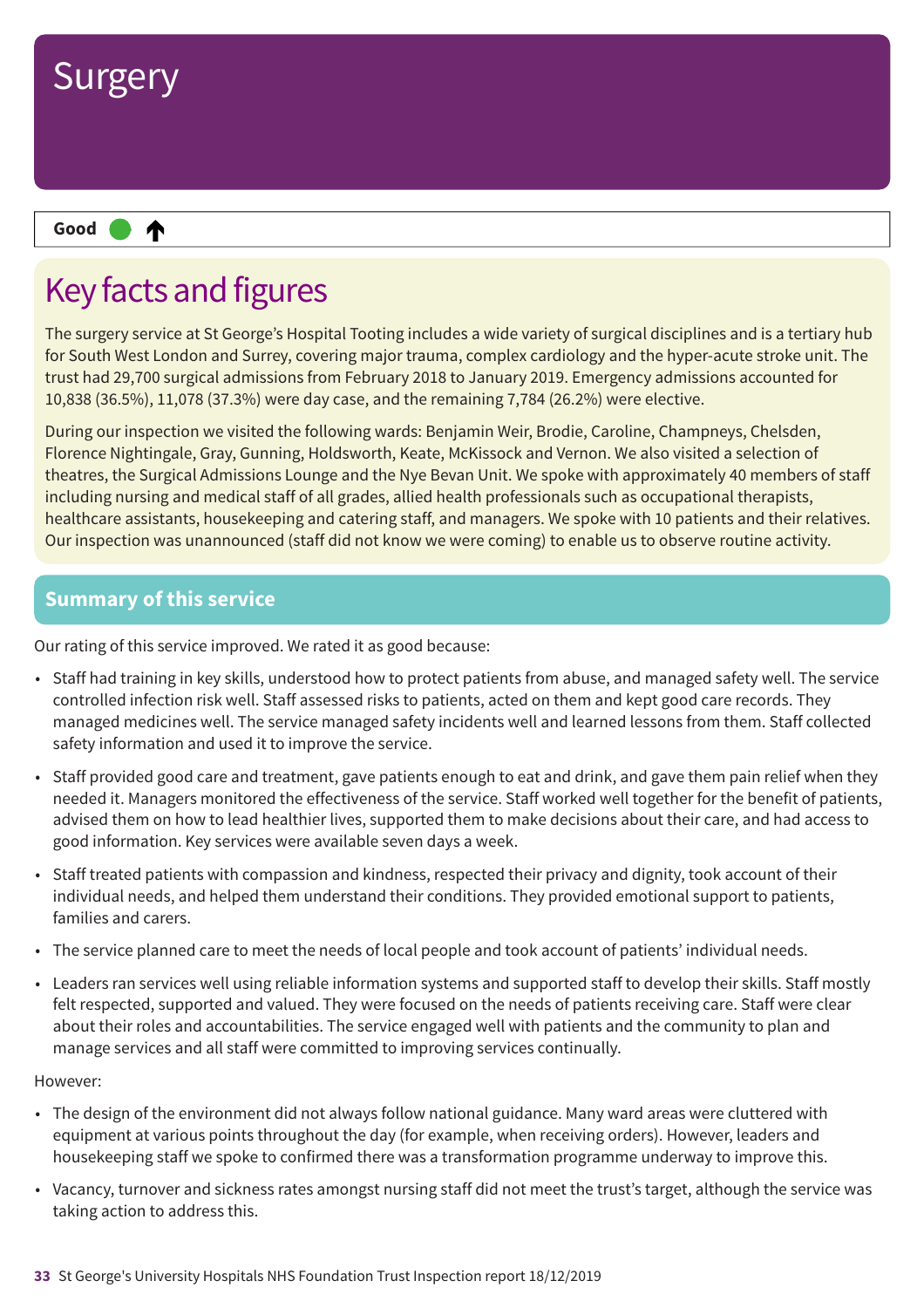- From April 2018 to March 2019, 75.3% of required staff in surgery at St George's Hospital received an appraisal compared to the trust target of 90%. This meant the trust could not be assured that all staff received an appraisal of their work performance.
- People could not always access the service when they needed it or receive the right care promptly. Waiting times from referral to treatment and arrangements to admit, treat and discharge patients were not line with national standards.

### **Is the service safe?**



Our rating of safe improved. We rated it as good because:

- The service provided mandatory training in key skills to all staff and made sure most staff completed it. Where there were areas of lower compliance, leaders oversaw action plans to encourage improvement.
- Staff understood how to protect patients from abuse and the service worked well with other agencies to do so. Staff had training on how to recognise and report abuse, and they knew how to apply it.
- The service controlled infection risk well. Staff used equipment and control measures to protect patients, themselves and others from infection. They kept equipment and the premises visibly clean.
- The maintenance and use of facilities, premises and equipment kept people safe. Staff were trained to use them. Staff managed clinical waste well.
- Staff completed and updated risk assessments for each patient and removed or minimised risks. Staff identified and quickly acted upon patients at risk of deterioration.
- Staff kept detailed records of patients' care and treatment. Records were clear, up-to-date, stored securely and easily available to all staff providing care.
- The service used systems and processes to safely prescribe, administer, record and store medicines.
- The service managed patient safety incidents well. Staff recognised and reported incidents and near misses. Managers investigated incidents and shared lessons learned with the whole team and the wider service. When things went wrong, staff apologised and gave patients honest information and suitable support.
- The service used monitoring results well to improve safety. Staff collected safety information and shared it with staff, patients and visitors.

- The design of the environment did not always follow national guidance. Many ward areas were cluttered with equipment at various points throughout the day (for example, when receiving orders). However, leaders and housekeeping staff we spoke to confirmed there was a transformation programme underway to improve this.
- Vacancy, turnover and sickness rates amongst nursing staff did not meet the trust target. Despite this the service was taking action to address this, and we did not observe any impact upon patient safety as a result.

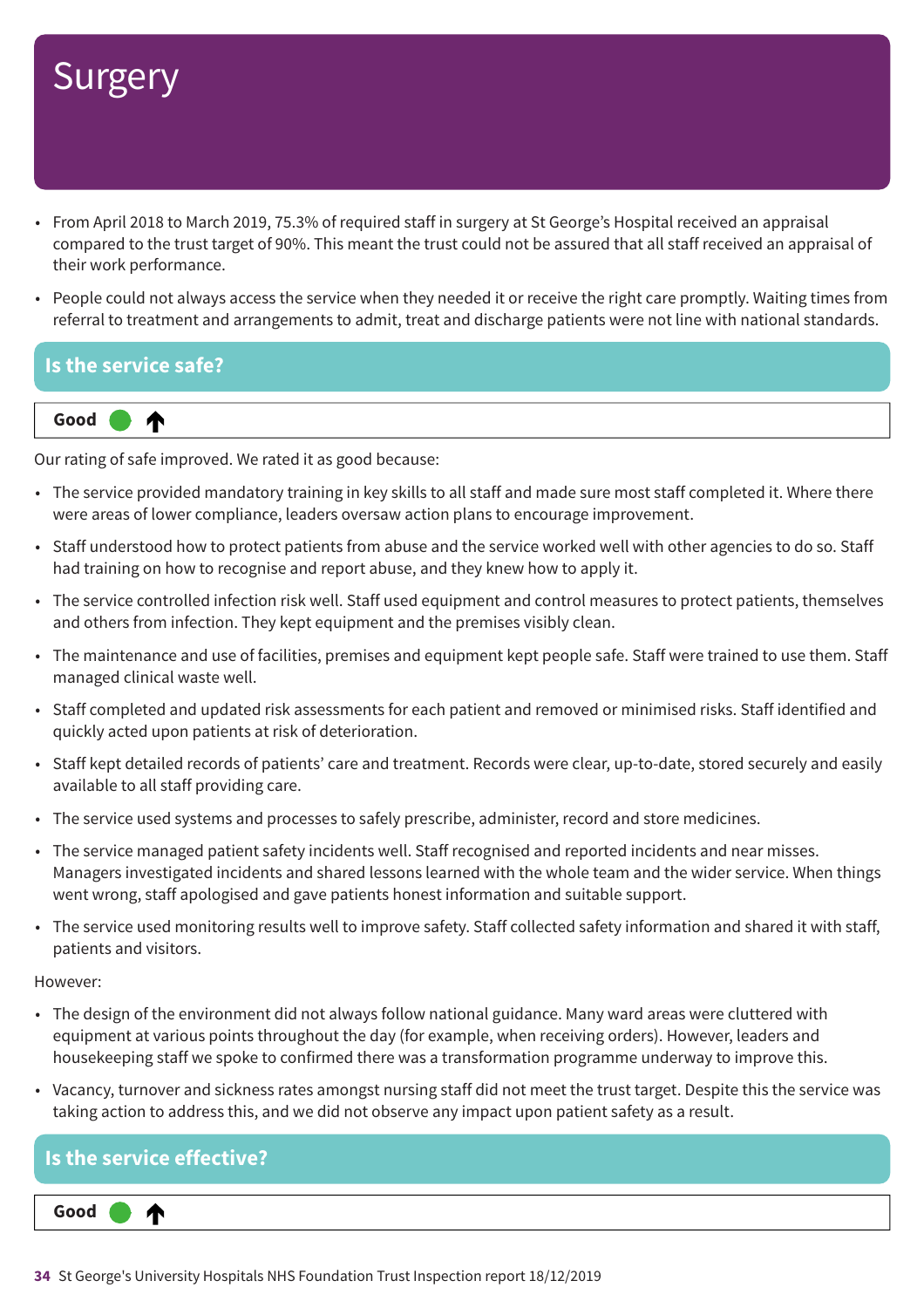Our rating of effective improved. We rated it as good because:

- The service provided care and treatment based on national guidance and evidence-based practice. Managers checked to make sure staff followed guidance.
- Staff gave patients enough food and drink to meet their needs and improve their health.
- Staff assessed and monitored patients regularly to see if they were in pain and gave pain relief in a timely way.
- Staff monitored the effectiveness of care and treatment. They used the findings to make improvements and achieved good outcomes for patients.
- Doctors, nurses and other healthcare professionals worked together as a team to benefit patients. They supported each other to provide good care.
- Key services were available seven days a week to support timely patient care.
- Staff gave patients practical support and advice to lead healthier lives.
- Staff supported patients to make informed decisions about their care and treatment. They followed national guidance to gain patients' consent. They knew how to support patients who lacked capacity to make their own decisions or were experiencing mental ill health.

However:

• Managers did not always appraise staff's work performance regularly. From April 2018 to March 2019, 75.3% of required staff in surgery at St George's Hospital received an appraisal compared to the trust's target of 90%. This meant the trust could not be assured that all staff received an appraisal of their work performance.

### **Is the service caring?**



Our rating of caring CHOOSE A PHRASE. We rated it as CHOOSE A RATING because:

- Staff treated patients with compassion and kindness, respected their privacy and dignity, and took account of their individual needs.
- Staff provided emotional support to patients, families and carers to minimise their distress. They understood patients' personal, cultural and religious needs.
- Staff supported and involved patients, families and carers to understand their condition and make decisions about their care and treatment.

### **Is the service responsive?**

#### **Same–––rating Requires improvement –––**

Our rating of responsive stayed the same. We rated it as requires improvement because:

 $\rightarrow$   $\leftarrow$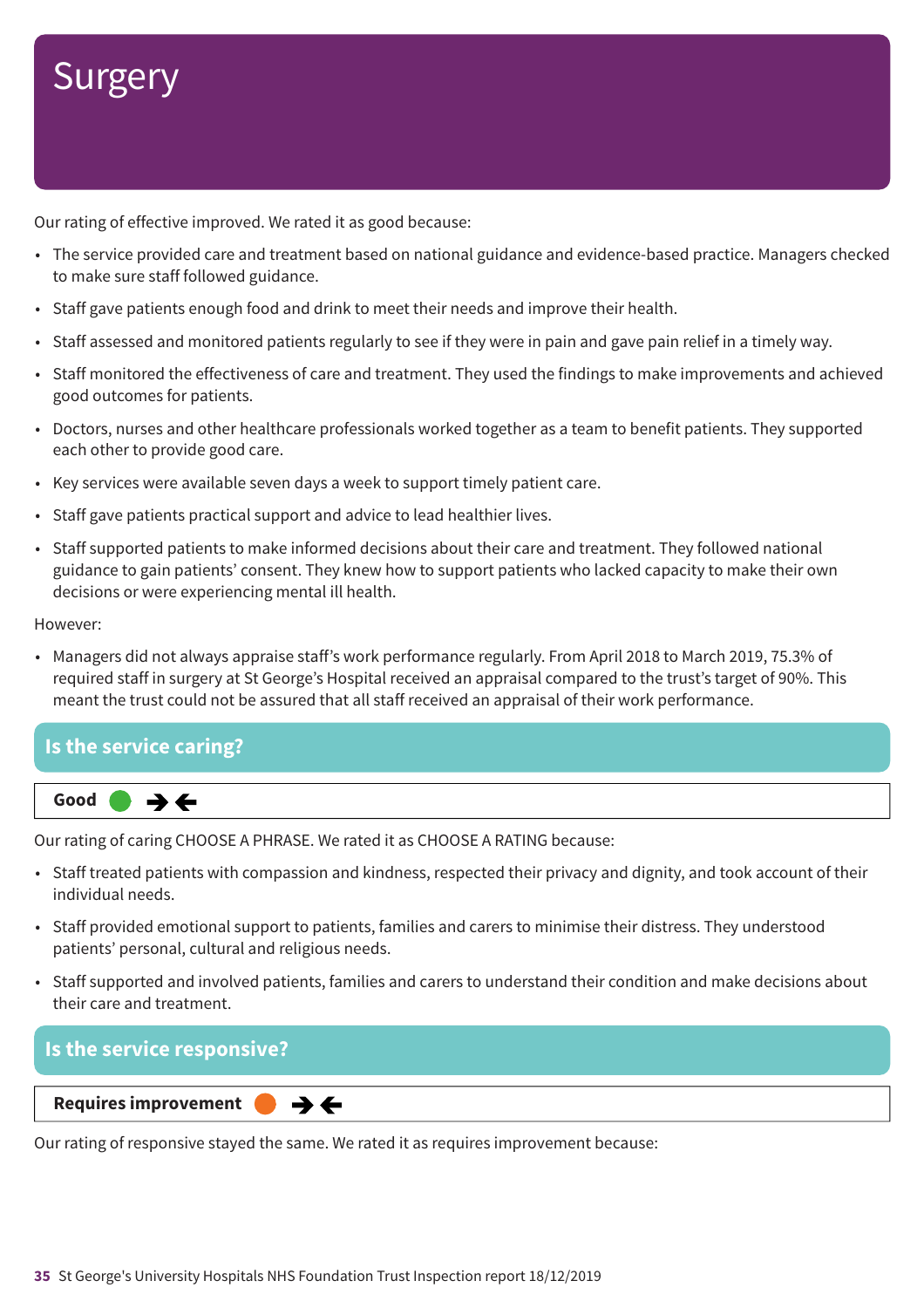- People could not always access the service when they needed it or receive the right care promptly. Waiting times from referral to treatment and arrangements to admit, treat and discharge patients were not line with national standards. From January 2019 to April 2019, the trust's referral to treatment time (RTT) for admitted pathways for surgery was worse than the England average. Therefore, this had a negative impact on our rating for responsive. Despite this, leaders described ongoing work to improve this.
- From February 2018 to January 2019 the average length of stay for patients having elective surgery at St George's Hospital (Tooting) was 4.2 days, which was worse than the England average of 3.9 days.
- The service treated concerns and complaints seriously but did not always investigate them in a timely way. The trust took an average of 27 days to investigate and close complaints. This was not in line with their complaints policy, which states complaints should be closed within 25 working days.

However:

- The service was inclusive and took account of patients' individual needs and preferences. Staff made reasonable adjustments to help patients access services.
- The service planned and provided care in a way that met the needs of local people and the communities served. It also worked with others in the wider system and local organisations to plan care. For example, the service had also developed an innovative programme called 'Get Set 4 Surgery' to help patients prepare for having an operation and understand what would happen at each stage of their journey.

### **Is the service well-led?**



Our rating of well-led stayed the same. We rated it as good because:

- Leaders had the integrity, skills and abilities to run the service. They understood and managed the priorities and issues the service faced. They were approachable in the service for patients and staff.
- Leaders had taken action to improve all aspects of the leadership and culture of the cardiac surgery service.
- The service was developing a vision for what it wanted to achieve and a strategy to turn aspirations into action, developed with all relevant stakeholders.
- Most staff we spoke with felt respected, supported and valued. They were focused on the needs of patients receiving care.
- Leaders operated effective governance processes, throughout the service and with partner organisations. Staff at all levels were clear about their roles and accountabilities and had regular opportunities to meet, discuss and learn from the performance of the service.
- Leaders and teams used systems to manage performance effectively. They identified and escalated relevant risks and issues and identified actions to reduce their impact.
- The service collected reliable data and analysed it.
- Leaders and staff actively and openly engaged with patients, staff, equality groups, the public and local organisations to plan and manage services. They collaborated with partner organisations to help improve services for patients.
- All staff were committed to continually learning and improving services. They had a good understanding of quality improvement methods and the skills to use them. Leaders encouraged innovation and participation in research.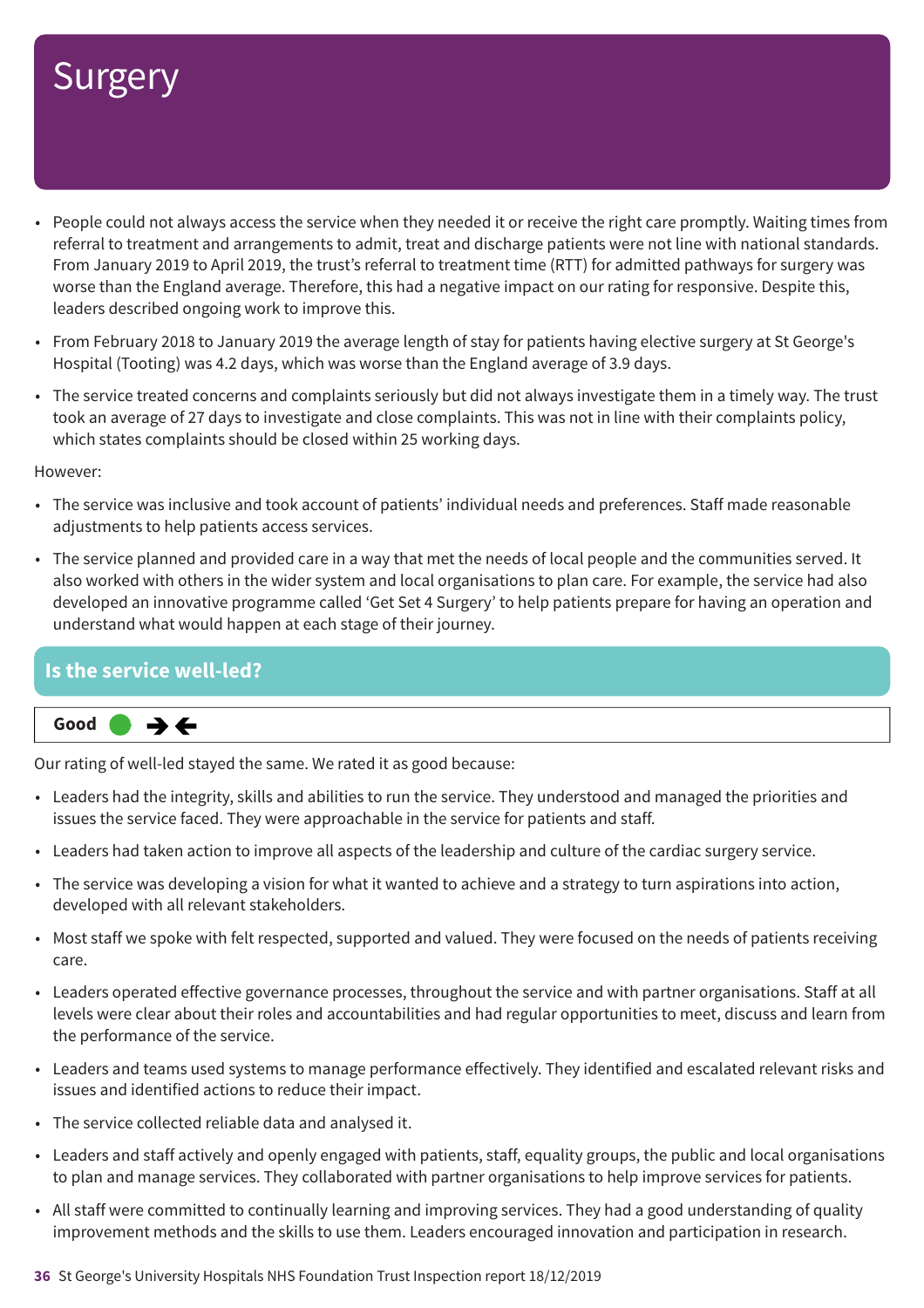# **Outstanding practice**

- In February 2019, the trauma and orthopaedic team became the first in the UK and second in the world to use a new type of tibial nail in surgery.
- The service had developed an innovative programme called 'Get Set 4 Surgery' to help patients prepare for having an operation and understand what would happen at each stage of their journey, from surgical assessment to discharge and recovery at home. The service had been recognised for this innovative practice through an award from Healthy London Partnership.

### Areas for improvement

The service SHOULD:

- Continue work to improve vacancy, sickness and turnover rates amongst nursing staff.
- Continue work to improve the environment across the surgical division.
- Continue work to improve completion rates of mandatory training amongst medical staff.
- Continue work to improve appraisal rates for staff across the surgical division.
- Update and ensure staff have access to the deteriorating patient policy.
- Ensure all locum medical staff complete a full local induction.
- Continue work to improve waiting times from referral to treatment and arrangements to admit, treat and discharge patients to bring them in to line with national standards.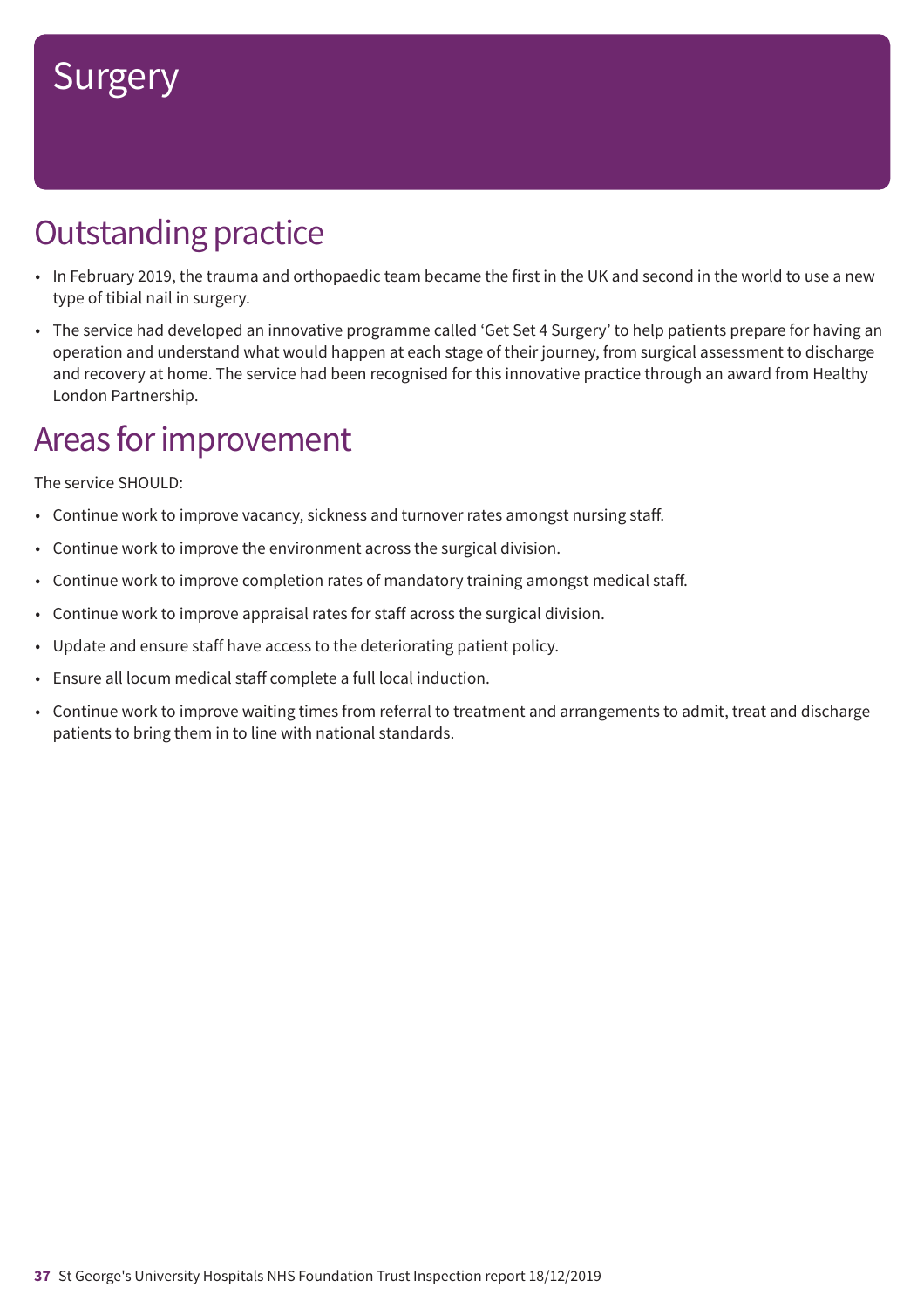### **Up––– two ratings Outstanding**

## Key facts and figures

The trust provides specialist children's services and an integrated mix of tertiary care and specialist services as a regional centre for Wandsworth, South West London and further afield.

There is a comprehensive range of specialist services in both medical and surgical specialties cared for over three wards. These are supported by paediatric intensive care, the neonatal unit and neonatal intensive care.

There is a children's community nursing team and clinical nurse specialists who are supported by play specialists and child psychology services. Psychology is the scientific study of the human mind and its functions.

The trust has a consultant-led rapid referral service for GPs to contact their paediatricians (doctors specially trained to care and treat children) to help reduce pressures on the emergency department by diverting appropriate patients to the paediatric ambulatory unit (Blue- Sky).

Surgical services cover all aspects of paediatric surgery (excluding cardiac) including minimally invasive techniques. The department is the designated lead paediatric surgery centre for South West London and Surrey.

The hospital has 101 inpatient paediatric beds:

- Frederick Hewitt Ward: 17 beds
- Pinckney Ward: 15 beds
- Nicholls Ward: 19 beds
- Paediatric intensive care unit (PICU): 12 beds
- Neonatal unit: 38 beds

In addition, there are 15 beds on Jungle Ward, the paediatric day case unit.

During our inspection, we spoke with more than 20 members of staff including consultants, doctors, nurses, play specialists and domestic staff. We spoke to 14 parents, and three children and young people who were using the service at the time of our inspection. We observed care and treatment and looked at seven patient records and seven medication charts.

### **Summary of this service**

Our rating of this service improved. We rated it as outstanding because:

- The Children's service had made significant improvements in safeguarding training and supervision, meeting the individual needs of children and young people, reduction of surgical site infections, improved outcomes in the National Diabetes audit, management of risks, maintaining dignity and respect, meeting guidelines for consultants to review patients within 14 hours of admission and the leadership of the service. Many of the issues identified in our previous inspection had been addressed or there were effective plans to address.
- The service had enough staff to care for children and young people to keep them safe. However, some departments were still heavily reliant on bank and agency staff, but a successful recruitment campaign meant this would be addressed. Staff had training in key skills, understood how to protect children and young people from abuse, and managed safety well. Although the staff qualified in speciality on the neonatal unit and paediatric intensive care unit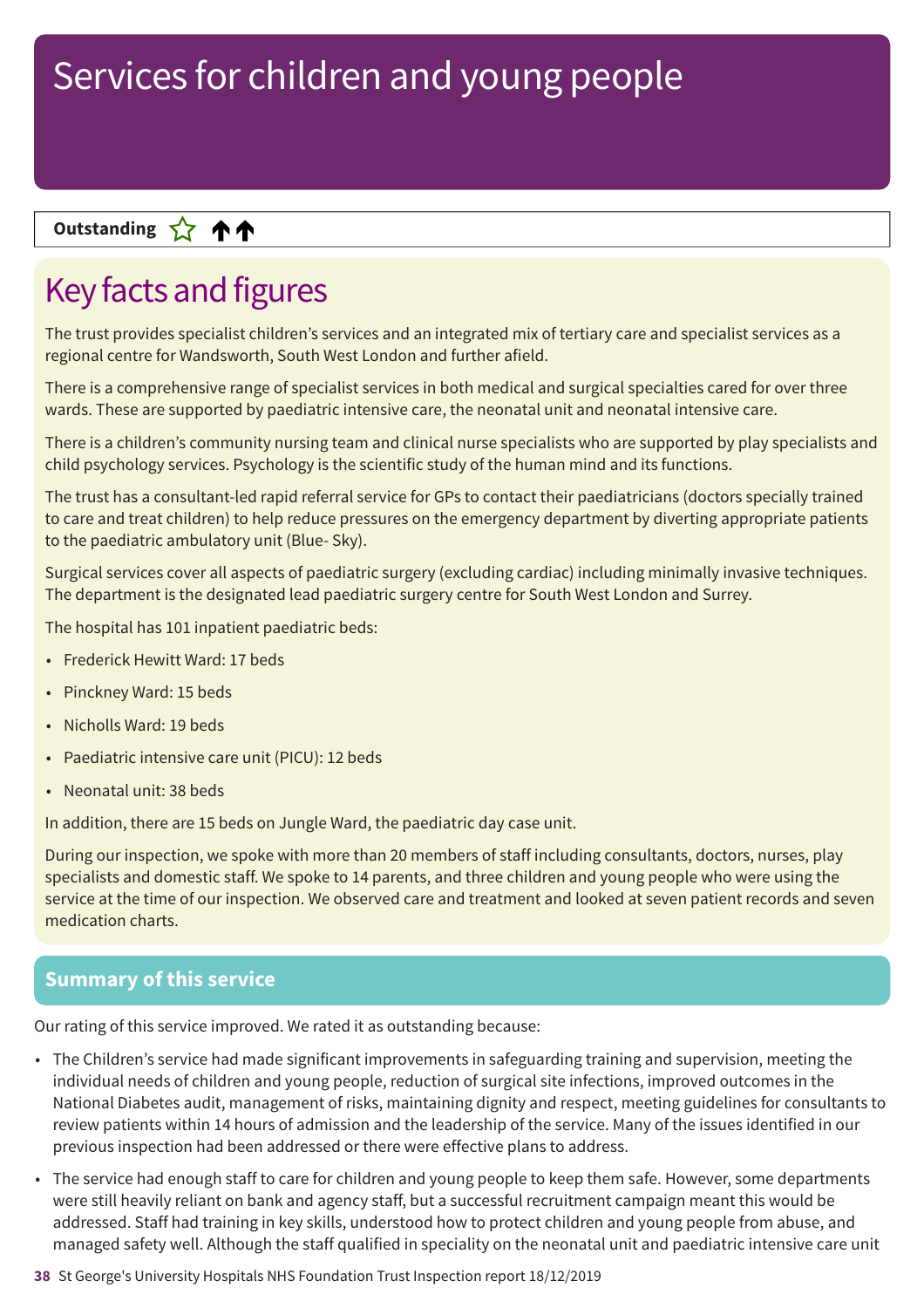did not meet the national guidelines, it had improved since our last inspection. The service controlled infection risks well. Staff assessed risks to children and young people, acted on them and kept good care records. They managed medicines well. The service managed safety incidents well and learned lessons from them. Staff collected safety information and used it to improve the service.

- Staff provided good care and treatment, gave children and young people enough to eat and drink, and gave them pain relief when they needed it. Managers monitored the effectiveness of the service and made sure staff were competent. Staff worked well together for the benefit of children and young people, advised them on how to lead healthier lives, supported them to make decisions about their care, and had access to good information. Key services were available seven days a week.
- Staff recognised and respected the totality of the needs of children, young people and their families. They always took their personal, cultural, social and religious needs into account, and found innovative ways to meet them.
- Staff treated children, young people and their families with compassion and kindness, respected their privacy and dignity, and took account of their individual needs. Feedback from people who used the service, those close to them and stakeholders was always very positive about the way staff treated people.
- Staff found innovative ways to enable children and young people to manage their own health and care when they could and to maintain independence as much as possible.
- There were innovative approaches to providing integrated person-centred pathways of care that involve other service providers, particularly for people with multiple and complex needs.
- The service planned care to meet the needs of local children and young people and took account of their individual needs and made it easy for them to give feedback. Children and young people could access the service when they needed it and did not have to wait too long for treatment.
- Leaders ran services well using reliable information systems and supported staff to develop their skills. A Children's Strategy Priorities was awaiting final ratification, some staff had knowledge of this. Staff understood the service's values, and how to apply them in their work. Staff felt more respected, supported and valued since our last inspection. Morale was still low in some areas but improving. Staff were focused on the needs of children and young people receiving care. Staff were clear about their roles and accountabilities. The service engaged well with children and young people and the community, to plan and manage services. All staff were committed to improving services continually.

- The neonatal unit was not still meeting British Association of Paediatric Medicine staffing standards for units providing neonatal intensive care. The standards require 70% of nurses to be qualified in the specialty. However, this had improved since our last inspection; 58% were now qualified, compared to 40% at the time of the last inspection. The paediatric intensive care unit was still not meeting national standards requiring 70% of nurses to be qualified in the speciality. However, this had improved since our last inspection and 63% were now qualified, compared to 61% at the time of our last inspection. The service had a tangible plan to ensure this standard was met within the next 12 months.
- The number of nursing staff who had received an annual appraisal was below the trust target in many wards and departments. Across the whole service 72% of nursing staff had received and appraisal which (trust target 95%).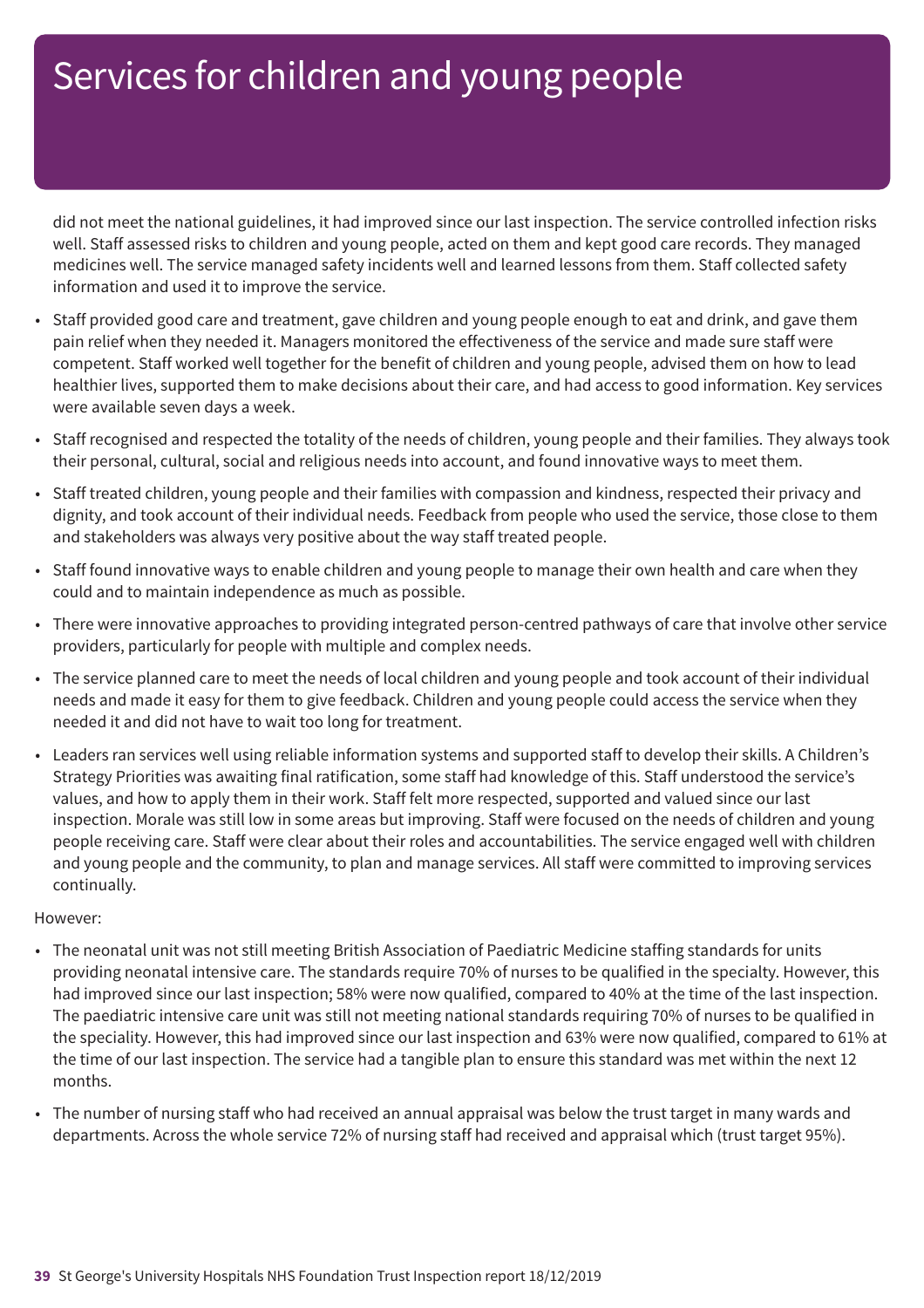- There were still high level of staffing vacancies on the neonatal unit and paediatric wards, which meant the service had high use of agency and bank staff. Agency staff were not able to carry out all the procedures undertaken by permanent staff. Staffing levels on the inpatient wards had been increased following an establishment review, although the trust still did not have enough staff of the right qualifications, skills, and training. Due to a recent successful recruitment programme the service would be over established with nurses in September 2019.
- Some facilities and premises were not always ideal and in need of modernising or refurbishment, but we didn't observe this having an adverse effect on the care patients received. For example, some of the departments and wards were excessively hot in the summer months due to lack of air conditioning.

### **Is the service safe?**

₳

### **Up one rating Good –––**

Our rating of safe improved. We rated it as good because:

- Staff completed and updated risk assessments for each child and young person and removed or minimised risks. Staff identified and quickly acted upon children and young people at risk of deterioration.
- The service was mostly meeting guidelines for consultants to review patients within 14 hours of admission. This was an improvement since our last inspection.
- We found a thorough risk assessment had been undertaken on Jungle ward in relation to the amount of space in between the beds and the risks mitigated. There had been no incidents reported in relation to the bed space. This was identified as an area of concern during the last inspection.
- The service provided mandatory training in key skills to all staff. The majority of staff had received up-to-date mandatory, statutory and clinical training.
- Staff understood how to protect patients from abuse and the service worked well with other agencies to do so. Staff had the correct level of training on how to recognise and report abuse, and they knew how to apply it. Staff received safeguarding supervision regularly this was an improvement since our last inspection.
- The service controlled infection risk well. Staff adhered to infection prevention and control practice and kept equipment, and the premises clean. They used control measures to prevent the spread of infection.
- Staff completed and updated risk assessments for each child or young person. They kept clear records and asked for support when necessary. Staff used the Paediatric Observation Priority Score tool to observe children and young people. Staff had training on when to escalate and to refer appropriately for medical help. Staff used the World Health Organisation checklist for surgical practice and operations. This ensured safety for children and young people.
- Staff kept detailed records of care and treatment of children and young people. Records were clear, up-to-date, and easily available to all staff providing care.
- The service followed best practice when prescribing, administering, and recording medicines.
- The service managed patient safety incidents well. Staff recognised and reported incidents and near misses. Managers investigated incidents and shared lessons learned with the whole team and the wider service. When things went wrong, staff apologised and gave children, young people and their families honest information and suitable support. Managers ensured that actions from patient safety alerts were implemented and monitored.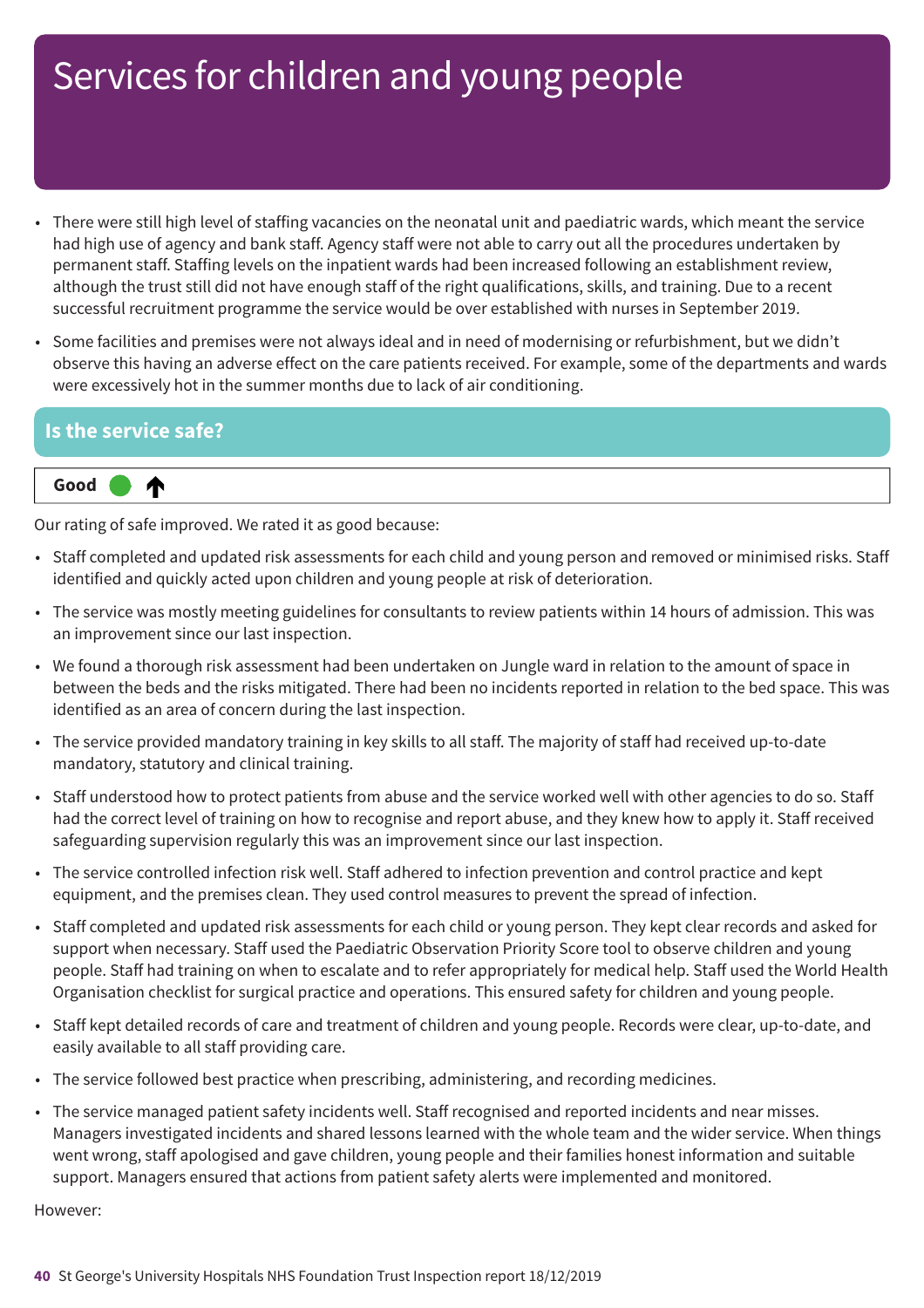• There were still high level of staffing vacancies on the neonatal unit and paediatric wards, which meant the service had high use of agency and bank staff. Agency staff were not able to carry out all the procedures undertaken by permanent staff. Staffing levels on the inpatient wards had been increased following an establishment review, although the trust still did not have enough staff of the right qualifications, skills, and training. Due to a recent successful recruitment programme the service would be over established with nurses in September 2019.

### **Is the service effective?**



Our rating of effective stayed the same. We rated it as good because:

- The service provided care and treatment based on national guidance and evidence-based practice. Managers checked to make sure staff followed guidance. Staff protected the rights of children and young people subject to the Mental Health Act 1983.
- The service targeted and took a proactive approach to health promotion and prevention of ill-health, and they use every contact with people to do so. The trust was in the process rolling out a new scheme to provide every primary and secondary school with an emergency asthma kit, which was believed to be the first initiative of its kind in London. The scheme, which was in conjunction with the Wandsworth and Merton Children's Asthma Board, was devised to ensure that all state schools in Wandsworth and Merton had an emergency asthma kit available in line with the Department of Health and Social Care guidelines and as part of a drive to improve asthma awareness and education.
- The service participated in relevant national clinical audits. Outcomes for children and young people were positive, consistent and generally met or exceeded expectations, such as national standards.
- Managers monitored the effectiveness of care and treatment and used the findings to improve them. They compared local results with those of other services to learn from them.
- The service had developed a comprehensive action plan to address performance in the 2016 National Paediatric Diabetic audit. The 2017 National Paediatric Diabetic audit showed improved performance.
- Staff gave children and young people enough food and drink to meet their needs and improve their health. They used special feeding and hydration techniques when necessary.
- Staff assessed and monitored children and young people regularly to see if they were in pain. They supported those unable to communicate using assessment tools and gave additional pain relief to ease pain.
- Staff of different kinds worked together as a team to benefit children and young people. Doctors, nurses, play specialists and other healthcare professionals supported each other to provide good care. There was a strong focus on multidisciplinary team work with specialists to improve outcomes for children and young people.
- Key services were available seven days a week to support timely care for children, young people and their families. The only exception to this was availability of MRI scans out of hours.
- Staff gave children, young people and their families practical support and advice to lead healthier lives.
- Staff understood how and when to assess whether a child or young person had the capacity to make decisions.

- The number of nursing staff who had received an annual appraisal was below the trust target in many wards and departments. Across the whole service, 72% of nursing staff had received and appraisal which (trust target 95%).
- **41** St George's University Hospitals NHS Foundation Trust Inspection report 18/12/2019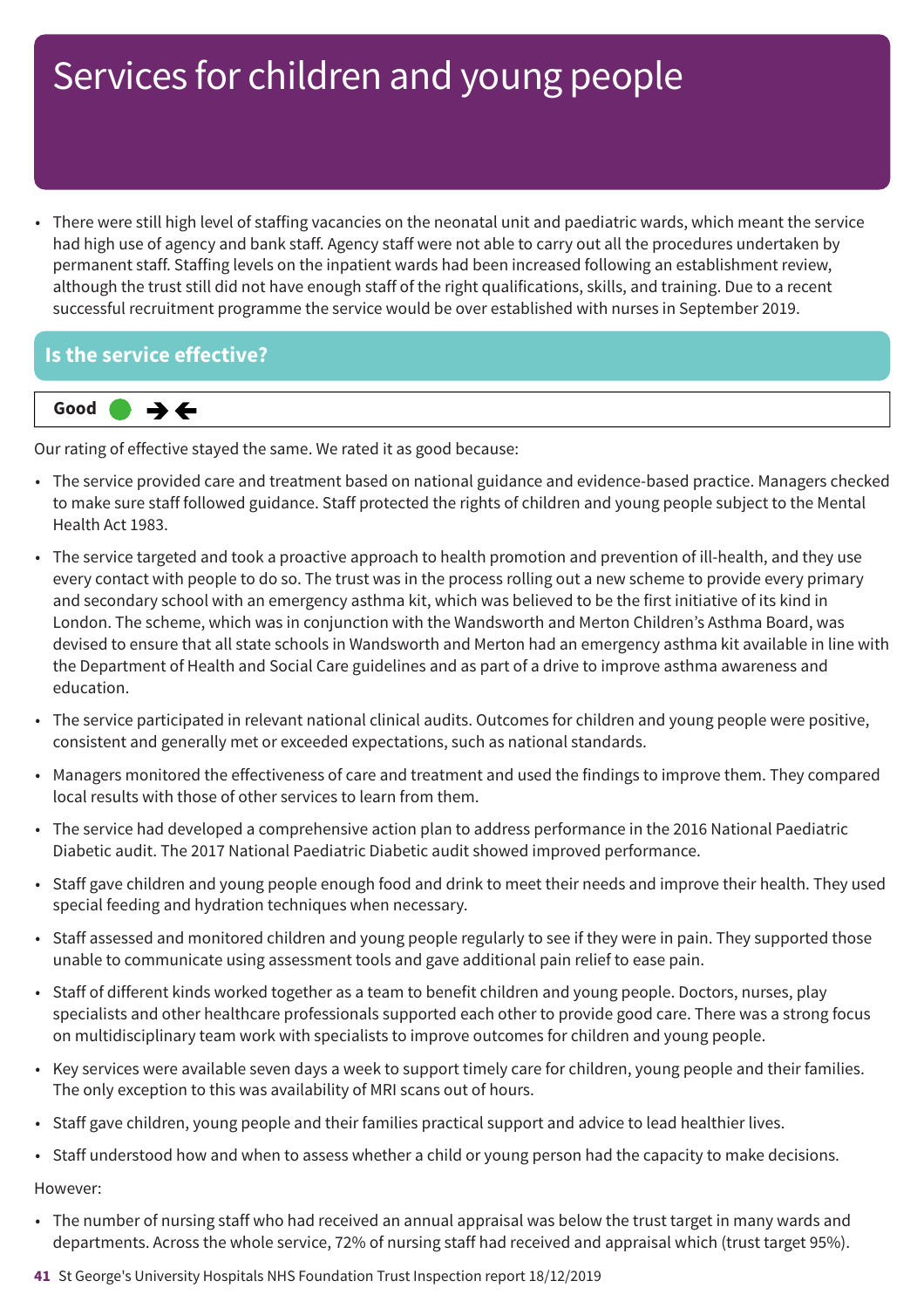• The neonatal unit was not still meeting British Association of Paediatric Medicine staffing standards for units providing neonatal intensive care. The standards require 70% of nurses to be qualified in the specialty. However, this had improved since our last inspection; 58% were now qualified, compared to 40% at the time of the last inspection. The paediatric intensive care unit was still not meeting national standards requiring 70% of nurses to be qualified in the speciality. However, this had improved since our last inspection and 63% were now qualified, compared to 61% at the time of our last inspection. The service had a tangible plan to ensure this standard was met within the next 12 months.

### **Is the service caring?**

### **Letter Cone Extending**

Our rating of caring improved. We rated it as outstanding because:

- Staff treated children, young people and their families with compassion and kindness, respected their privacy and dignity, and took account of their individual needs. Feedback from people who used the service, those close to them and stakeholders was always very positive about the way staff treated people.
- The anti-ligature bay on Frederick Hewitt Ward, maintained the privacy and dignity of children and young people. During the last inspection, this was not that case, as curtains were transparent.
- Staff recognised and respected the totality of the needs of children, young people and their families. They always took their personal, cultural, social and religious needs into account, and found innovative ways to meet them. We observed staff taking into account a child's religious needs into account, only female staff cared for the child.
- Staff involved children, young people and those close to them in decisions about their care and treatment. Parents were made to feel welcome and involved in their child or young persons care and were able to stay with them.
- Staff provided emotional support to children, young people and their families to minimise their distress. The emotional and social needs of children, young people and those close to them were seen as being as important as their physical needs. A parent told us how the service had provided counselling for a year after their baby was born due to provide support at a very difficult time.
- Staff were fully committed to working in partnership with children, young people and their families and making this a reality for each person. Staff showed determination and creativity to overcome obstacles to delivering care. Play specialists supported and involved children, young people and their families to understand their condition and make decisions about their care and treatment. They ensured a family centred approach. Play specialists worked with children and young people who attended regularly for intravenous (into a vein) injections to develop coping techniques to enable them to have the cannula inserted without the support of a play specialist.
- Staff recognised that children, young people and their families needed access to, and links with, their advocacy and support networks in the community and they supported them to do this. For example, the service could access Redthread to provide support to young victims of crime. Redthread is a youth work charity aiming to support and enable young people in south London to lead healthy, safe and happy lives.
- Staff found innovative ways to enable children, young people and their families to manage their own health and care when they could and to maintain independence as much as possible. Staff gave basic life support training to parents of children at risk of becoming very unwell at home. Parents were also given training in more advanced skills such as tracheostomy care to enable children to be cared for at home. A tracheostomy is an opening created at the front of the neck, so a tube can be inserted into the windpipe to help breathing.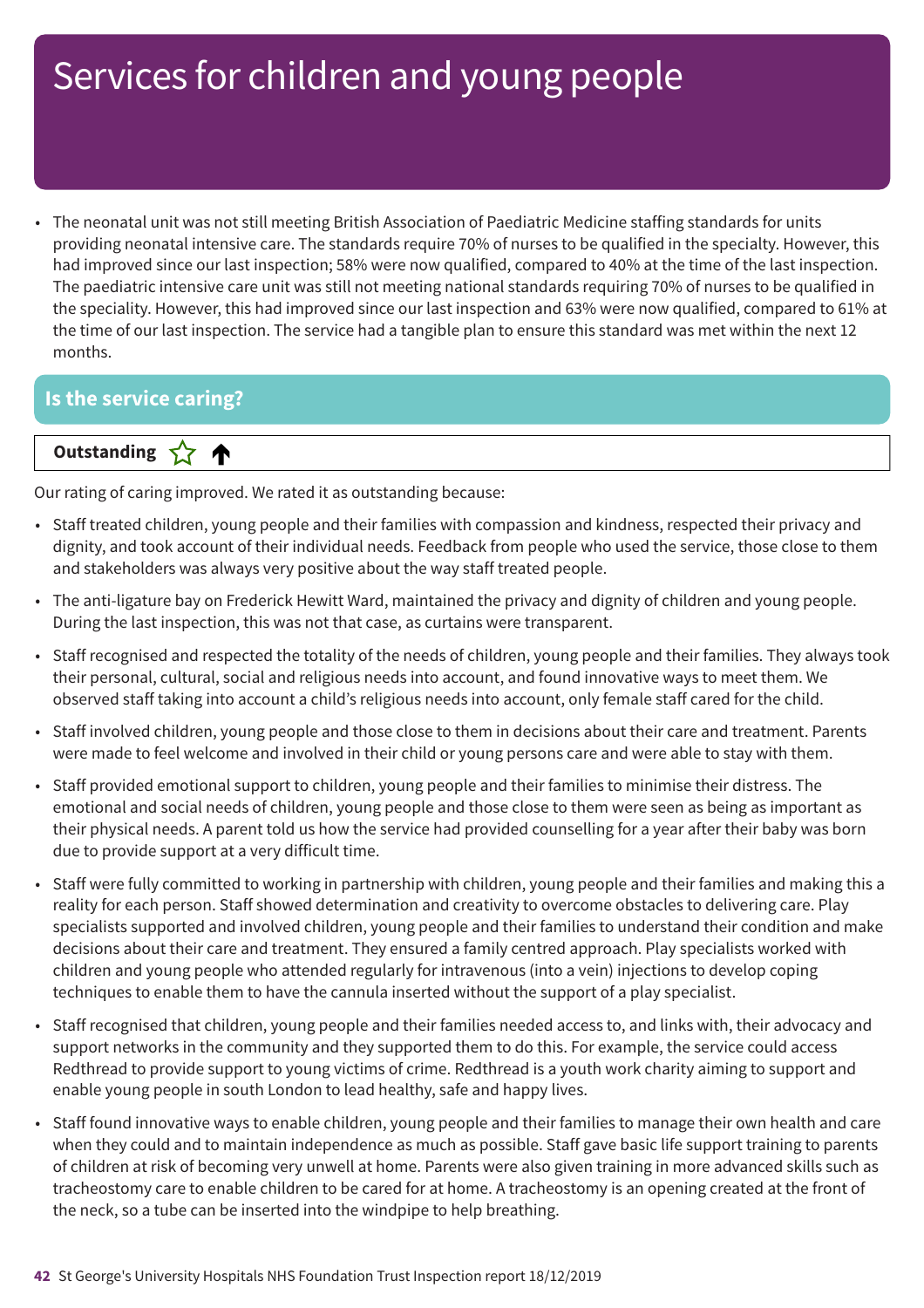- Staff were exceptional in enabling people to remain independent. Staff encouraged and supported children and young people to attend the school within the hospital when they felt well enough. Play specialists took time to find out what the interests and hobbies were of children and young people and found ways of pursuing these whilst in hospital.
- Staff were discreet and responsive when caring for children young people and families. Staff took time to interact with patients and those close to them in a respectful and considerate way. Staff were skilled in communicating with children and young people.
- Staff always empowered children, young people and their families to have a voice and to realise their potential. For example, on the neonatal unit, there was a weekly parent meeting on a Wednesday led by either a consultant, matron, sister/ or family-care co-ordinator. Presentations included common neonatal medical conditions such as jaundice, prematurity and nutrition. These were followed by discussions and questions.

### **Is the service responsive?**



Our rating of responsive improved. We rated it as outstanding because:

- The service planned and provided care in a way that met the needs of local people and the communities served. It also worked with others in the wider system and local organisations to plan care. The hospital delivered a broad range of services for children and young people, including a number of highly specialist paediatric services. The service took into consideration the holistic needs of children, young people and their families. Services were planned in a manner to limit the disruption to children and young people's education.
- The service had developed pathways with referring hospitals to ensure patients received the correct care and treatment quickly. For example, Jungle ward had set up a plastic surgery pathway.
- The services provided were flexible, provide informed choice and ensured continuity of care. Children and young people with cancer had their care planned and coordinated by the hospital. The service worked in partnership with local hospitals, children's community nursing teams and GP's to provide 'care closer to home' for children and young people with cancer and their families during and following their treatment
- The service was inclusive and took account of children, young people and their families' individual needs and preferences. Staff made reasonable adjustments to help patients access services. They coordinated care with other services and providers. Children and young people had access to same day and next day clinics. GPs could obtain advice from paediatricians via a hotline. The service had specific pathways which could be assessed to prevent unnecessary attendance to the emergency department. For example, there was a pathway for new born babies with jaundice or that were failing to gain weight.
- The service ensured that play services were an integral part of the service to ensure psychological need were met. The hospital play team provided a very comprehensive programme of play support to children across all paediatric clinical areas. The variety of play support ensured that children and young people understood the strange environment and unpleasant procedures so that the risk of harm from hospitalisation was mitigated.
- It was easy for children, young people and their families to give feedback and raise concerns about care received and the service encouraged it. The service treated concerns and complaints seriously, investigated them promptly and thoroughly, and included children, young people and their families in the process. The service shared lessons learned with all staff in the service and more widely
- Children, young people and their families had access to interpreting services so that they were kept fully informed.
- **43** St George's University Hospitals NHS Foundation Trust Inspection report 18/12/2019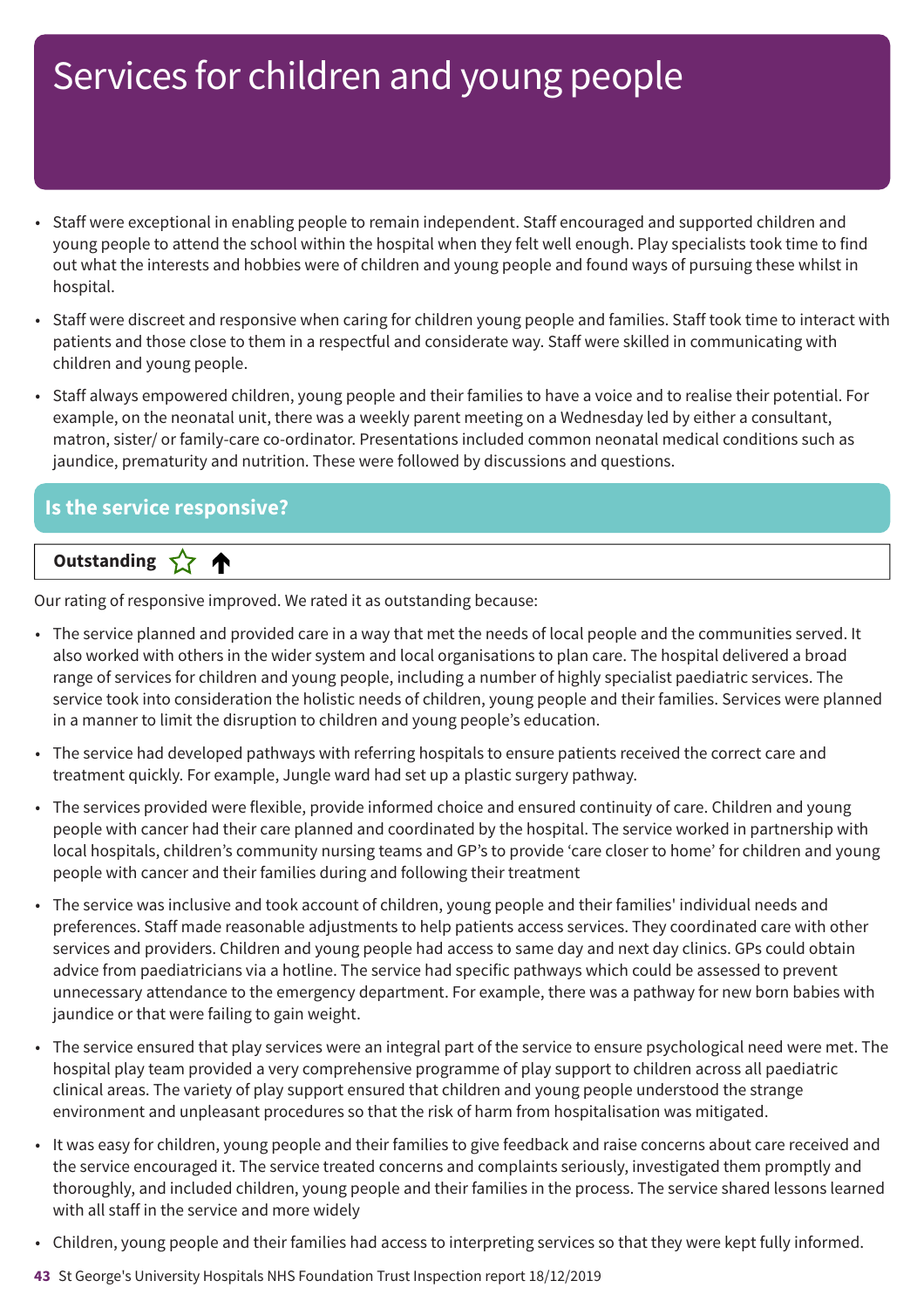- The service organised an interpreter during the inspection so that a parent could give feedback to us about the care their child had received. The feedback was positive, and they felt they had been involved in their child's care and treatment and were kept informed with the use of an interpreter.
- The hospital school was rated as 'outstanding' by Ofsted and teachers at the school provided educational and learning support to children and young people across the hospital.
- Staff could access emergency mental health support 24 hours a day 7 days a week for children and young people with mental health problems and learning disabilities.
- The service had systems to care for children and young people in need of additional support, specialist intervention, and planning for transition to adult services. There was a proactive approach to understanding the needs and preferences of different groups of people and to delivering care in a way that meets these needs, which was accessible and promoted equality. For example, the development of transitional services had been identified as a key strategic objective by the service to ensure the needs of these young people were met.
- Children, young people and their family's individual needs and preferences were central to the delivery of tailored services. The service held a Safari Club every Saturday morning on Jungle Ward. The sessions were designed to introduce children and their families to the hospital and ward environment and meet some of the staff who will be looking after them when they attend hospital for surgery. The sessions involved the opportunity to try on hospital gowns, theatre masks and see cannulas. The play specialist facilitated this in a fun, engaging way that helped to alleviate anxiety for both the children and their families. Parents were also invited to share any concerns or fears they or their child had a head of surgery so that this can be addressed on the day.
- Jungle Ward had a variety of entertainers, magicians, singers, balloonists, musicians and therapy dogs who visited to entertain and amuse children.
- Play specialists produced photo albums of the different stages a child would go through when they had an operation. They used these to show the child and explain what was happening at each stage.

#### However:

• Some facilities and premises were not always ideal and in need of modernising or refurbishment, but we didn't observe this having an adverse effect on the care patients received. For example, some of the departments and wards were excessively hot in the summer months due to lack of air conditioning.

### **Is the service well-led?**

⋔

#### **Up one rating Good –––**

Our rating of well-led improved. We rated it as good because:

- The trust had effective systems for identifying risks, planning to eliminate or reduce them, and coping with both the expected and unexpected. The governance structure had been strengthened since our last inspection. Regular multidisciplinary, directorate departmental governance meetings were undertaken.
- There were improved governance processes, responses to staff feedback, development a strategy and improvements made since our last inspection.
- There was a new directorate leadership team since our inspection. The Head of Nursing for Children's services had been in post since March 2019. Staff were positive about the new leadership team and especially the positive impact of the Head of Nursing.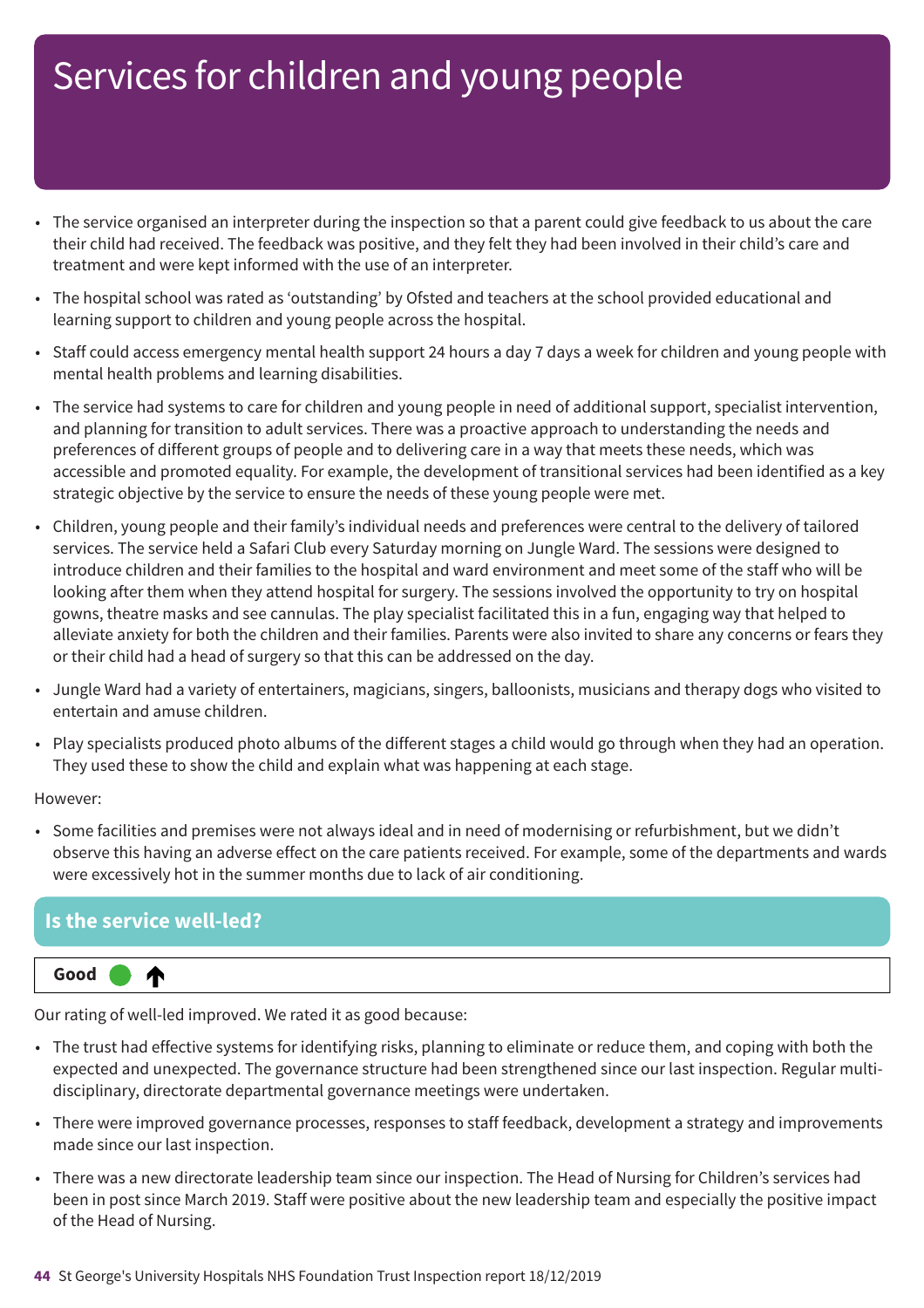- The service had a vision for what it wanted to achieve and a strategy to turn it into action, developed with all relevant stakeholders. However, this was awaiting final ratification from the trust board. The vision and strategy were focused on sustainability of services and aligned to local plans within the wider health economy. Leaders and staff understood and knew how to apply them and monitor progress.
- Managers across the trust promoted a positive culture that supported and valued staff, creating a sense of common purpose based on shared values.
- The trust engaged well with patients, staff, the public and local organisations to plan and manage appropriate services and collaborated with partner organisations effectively.
- Leaders had the skills and abilities to run the service. They understood and managed the priorities and issues the service faced. They were visible and approachable in the service for patients and staff.
- Most staff felt respected, supported and valued. Bullying and harassment was identified as a problem in the 2019 staff survey. No staff reported feeling bullied or harassed to us during the inspection. Staff reported that morale had been low due to staffing issues and a very hard winter period. All staff we spoke to were optimistic about the future of the service and that "they were moving in the right direction". The service promoted equality and diversity in daily work and provided opportunities for career development. The service had an open culture where patients, their families and staff could raise concerns without fear.
- All staff were committed to continually learning and improving services. They had a good understanding of quality improvement methods and the skills to use them. Leaders encouraged innovation and participation in research. The trust had a Quality Improvement Academy as part of this the service had a quality improvement programme which included more than 50 different innovations.

### **Outstanding practice**

- The service had implemented situation awareness for everyone (SAFE) safety huddles in paediatrics. Aimed to improve outcomes for acutely unwell children on paediatric wards and reduce variation in service delivery quality. Used in the safety huddle to improve situational awareness and facilitate improved communication.
- The trust had implemented the reducing harm by keeping mothers and babies together programme. This was part of the national Avoiding Term Admissions into Neonatal units' programme. Which promotes all maternity and neonatal services to work together to identify babies whose admission to a neonatal unit could be avoided and to promote understanding of the importance of keeping mother and baby together when safe to do so.
- On the paediatric intensive care unit had introduced weekly "Druggle" rounds which reviewed medicine prescribing errors with support from pharmacy.
- Introduction of coffee mornings on Wednesdays for parents with babies on the paediatric intensive care unit.
- There was quarterly joint paediatric medicine, paediatric emergency department and paediatric intensive care clinical governance meetings, where joint audits and quality improvement projects were presented.
- Weekly safeguarding teaching sessions were undertaken. These were led by the safeguarding responsible doctor. These were open to all but were mainly attended by doctors and medical students. The sessions included a variety of safeguarding subjects and any past of current safeguarding cases.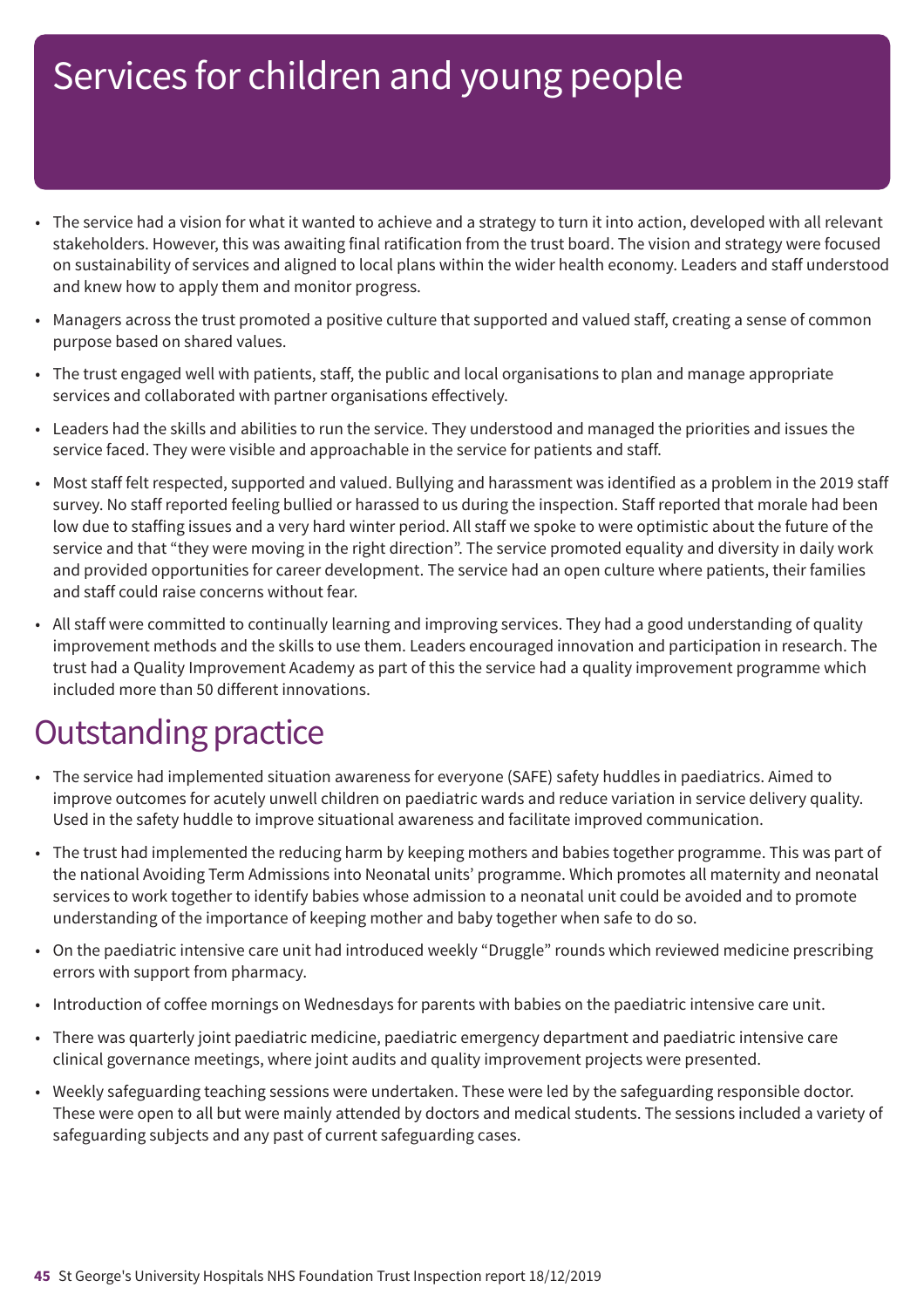- The trust was in the process rolling out a new scheme to provide every primary and secondary school with an emergency asthma kit, which was believed to be the first initiative of its kind in London. The scheme, which was in conjunction with the Wandsworth and Merton Children's Asthma Board, was devised to ensure that all state schools in Wandsworth and Merton had an emergency asthma kit available in line with the Department of Health guidelines and as part of a drive to improve asthma awareness and education.
- Parents were given a pager by theatre staff when they had left their child in theatre for an operation. When the patient was in recovery and awake theatre staff called the pager to notify the parent to come back to the theatre as their child was in recovery.
- On the neonatal unit, there was a weekly parent meeting on a Wednesday led by either Consultant, Matron/Senior nurse/Family-care Coordinator.

### Areas for improvement

The service SHOULD:

- Continue work to improve completion of nursing staff annual appraisals.
- Continue work to improve the amount of staff qualified in speciality working within the neonatal unit and paediatric intensive care.
- Continue work to improve completion rates of mandatory training amongst medical staff.
- Consider further ways to improve staff engagement, well-being and address concerns highlighted in staff survey.
- Continue with recruitment and retention strategies to reduce vacancy, turnover and sickness rates.
- Consider how to avoid mixed sex breaches.
- Continue with the planned refurbishment to make the premises suitable for modern day healthcare.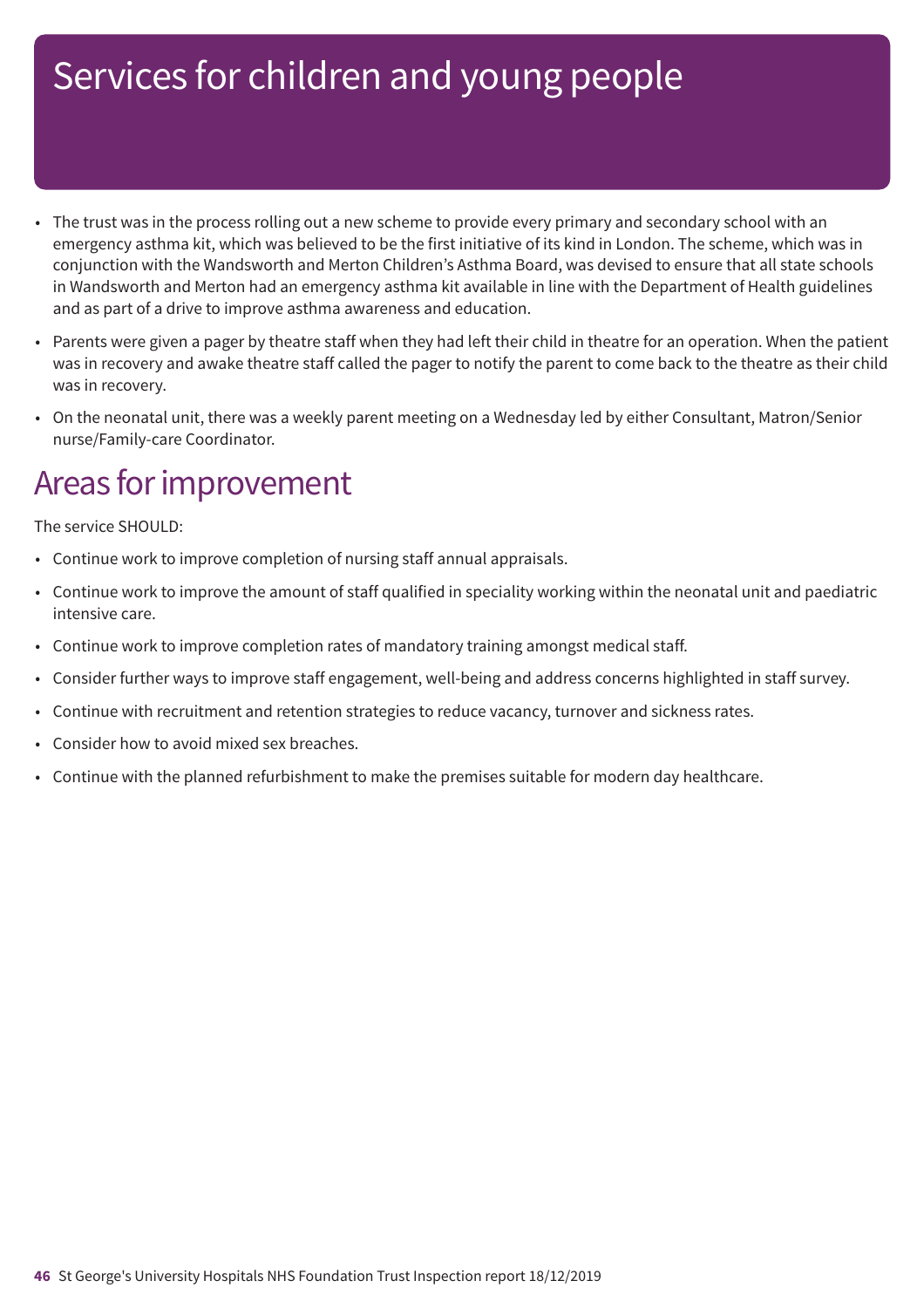#### **Requires improvement**  $\rightarrow$   $\leftarrow$

# Key facts and figures

Outpatient services at St Georges Hospital Tooting is provided in several locations within the main hospital and in different locations within the London borough of Wandsworth.

The trust provides outpatient services for a range of specialties including general outpatients; medical, surgery, cardio-thoracic surgery, transplant, diagnosis and pre and post-operative assessment, women and children's services, ophthalmology, ear, nose and throat (ENT), dental and oral surgery, trauma and orthopaedics, pain, rheumatology, stroke, elderly care, haematology/oncology, breast care, therapy services, audiology, podiatry and paediatrics. The trust has a range of specialist neurology clinics, including memory, motor neurone disease (MND) and infusion services.

More than 1000 clinics are held every week and around 1,049,437 patients attend each year for outpatient consultations and treatment. The trust had 857,157 first and follow up outpatient appointments from February 2018 to January 2019.

Outpatient clinics are supported by multidisciplinary teams including doctors, nurses, healthcare assistants and allied health professionals. Allied health professionals such as audiologists, orthoptists, therapists and specialist nurses run outpatient clinics alongside medical teams.

We visited a range of clinics in all the outpatient areas. We spoke with 25 staff including nursing, medical, physiologists, senior staff and administrative staff. We met with 15 patients and relatives who shared their views and experiences of the outpatient service. We observed how people were being cared for and reviewed 12 care/treatment records.

We also reviewed national data and performance information about the trust, and a range of policies, procedures and other documents relating to the operational of the outpatients' department.

### **Summary of this service**

Our rating of this service stayed the same. We rated it as requires improvement because:

- The trust returned to reporting on their referral to treatment time (RTT) data for the St George's Hospital site. However, this reporting was still in its early days. This meant the outpatient department could not yet be fully assured that all patients had received their appointments.
- The trust's target for completion of mandatory training was not achieved in some areas.
- Staff did not always audit practice regularly to check whether they had made improvements for patients care and treatments.
- Systems to monitor the effectiveness of care and treatment were not embedded in the service.
- There were gaps in management and support arrangements for staff, such as appraisal, supervision and professional development. Appraisal rates for some staff groups working in the outpatient services were below the trust target.
- Most staff and middle grade managers were not aware of what was on their department's risk register.
- Not all risks on the risk register had associated actions, a date for review or a date by which actions to be completed and the risk owner.
- **47** St George's University Hospitals NHS Foundation Trust Inspection report 18/12/2019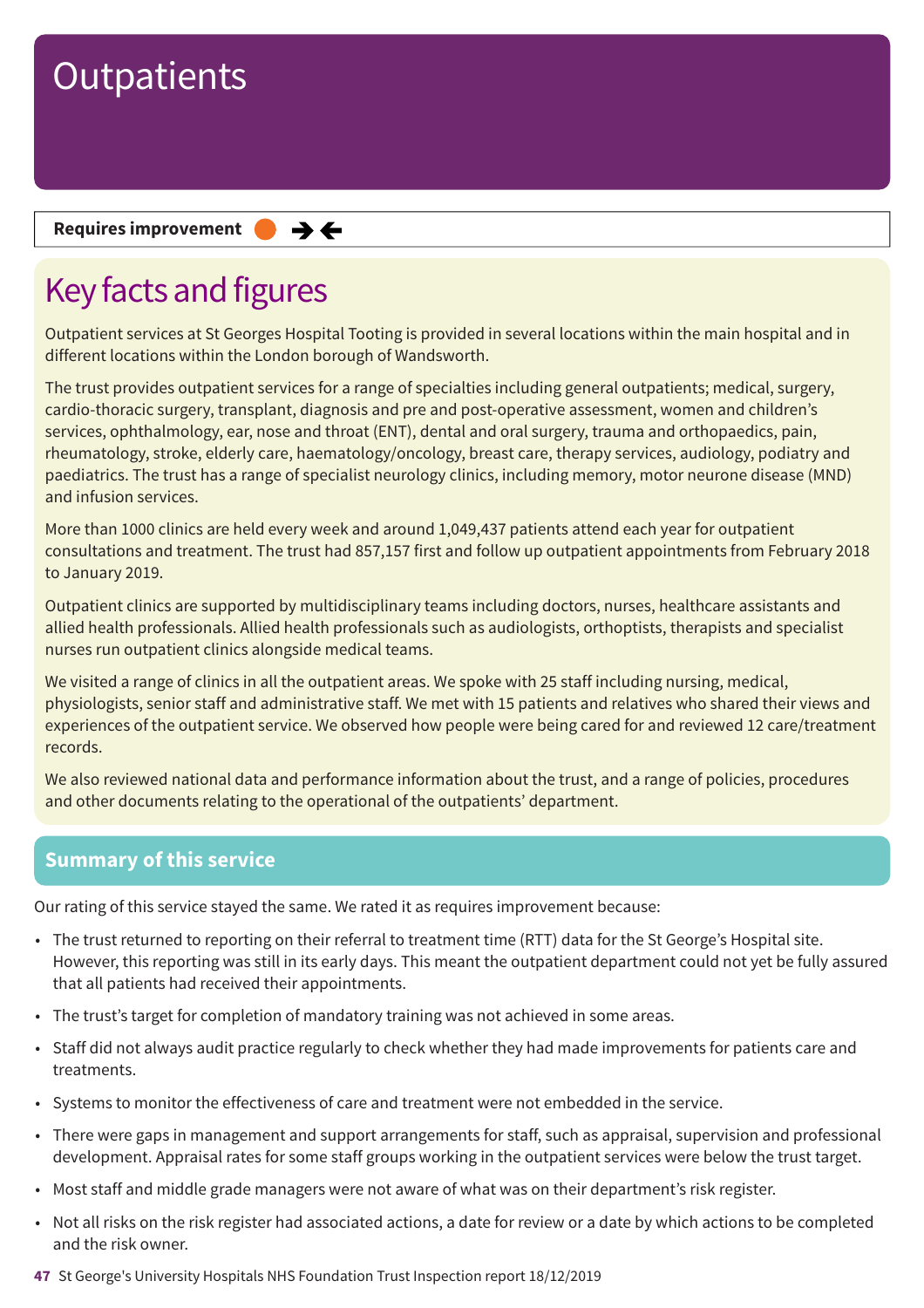- There was not always a registered nurse available to manage the outpatients' clinic, some clinics were managed by healthcare assistants as compared to qualified nurses, however all clinics had a registered nurse oversight.
- We uncovered issues with heavy workloads for some key staff and a lack of senior staff support in some areas of the outpatients' department.

However:

- The service provided mandatory training in key skills and most staff completed the training in line with the trust's target.
- Staff kept appropriate records of patients' care and treatment. Records were clear, up to date, and generally available to all staff providing care.
- Medicines in outpatients were managed safely. Medicines and prescription pads were kept locked when not in use.
- Care and treatment were provided based on national guidance. Speciality clinics followed relevant national guidance and participated in national and local audits.
- People were treated with compassion, kindness, dignity and respect, when receiving care. Staff communicated with people in a way that supported them to understand their care and treatment.
- The design, maintenance and use of facilities, premises and equipment kept people safe. Staff managed clinical waste well.
- The service controlled infection risk well. Staff used equipment and control measures to protect patients, themselves and others from infection. They kept equipment and the premises visibly clean.

### **Is the service safe?**

Our rating of safe improved. We rated it as good because:

- Staff kept appropriate records of patients' care and treatment. Records were clear, up to date, and generally available to all staff providing care.
- Medicines in outpatients were managed safely. Medicines and prescription pads were kept locked when not in use. The service used systems and processes to safely prescribe, administer, record and store medicines.
- Staff understood how to protect patients from abuse and the service worked well with other agencies to do so. Staff had training on how to recognise and report abuse, and they knew how to apply it.
- The service managed patient safety incidents well. Staff recognised incidents and near misses and reported them appropriately.
- The design, maintenance and use of facilities, premises and equipment kept people safe. Staff managed clinical waste well.
- The service controlled infection risk well. Staff used equipment and control measures to protect patients, themselves and others from infection. They kept equipment and the premises visibly clean.
- The service had enough staff with the right qualifications, skills, training and experience to keep patients safe from avoidable harm and to provide the right care and treatment.

However:

**48** St George's University Hospitals NHS Foundation Trust Inspection report 18/12/2019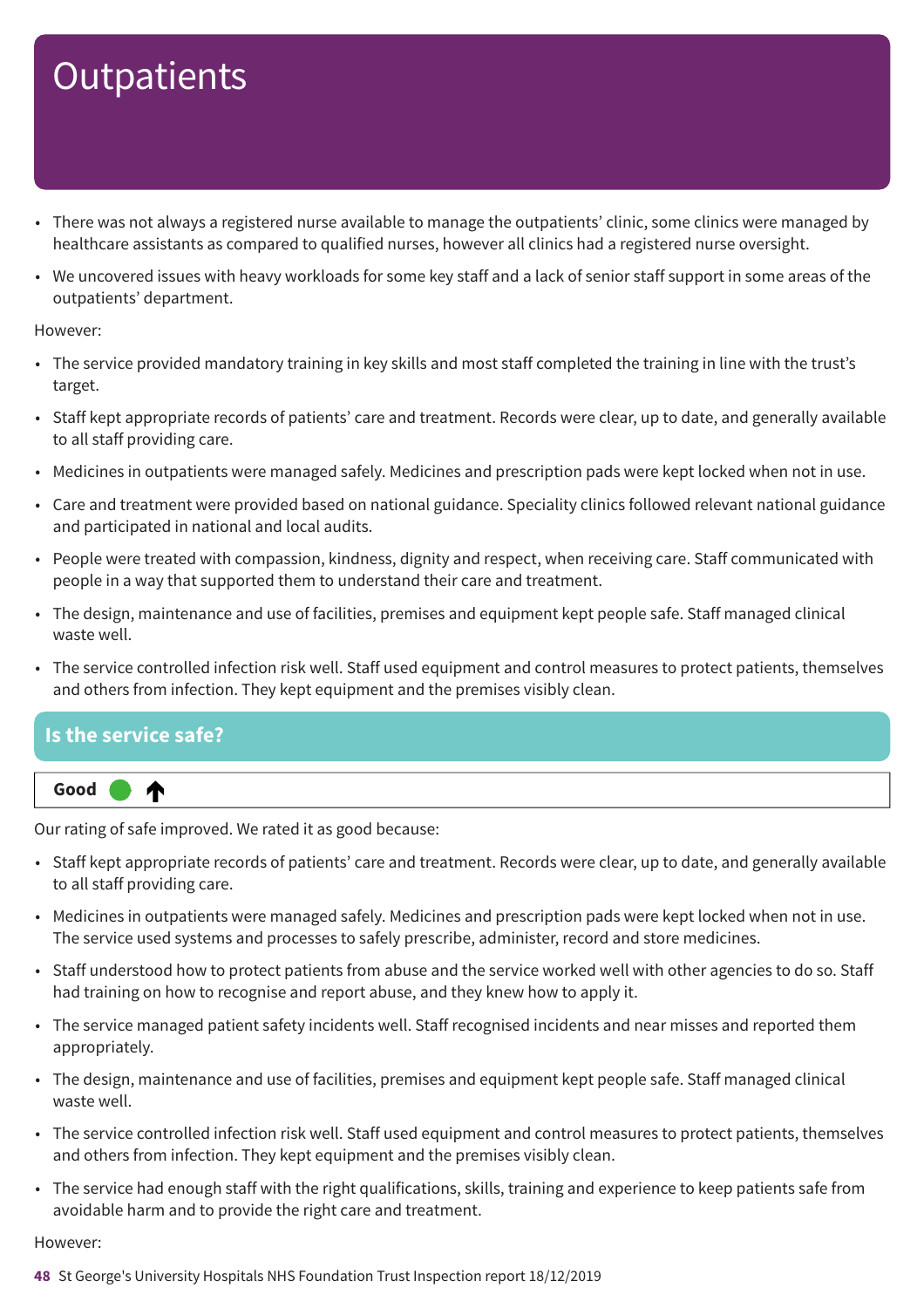• The trust's target for completion of mandatory training was not achieved in some areas.

### **Is the service effective?**

#### **Not sufficient evidence to rate –––**

We do not rate effective

- The service provided care and treatment based on national guidance. Speciality clinics operating within the outpatient department followed relevant national guidance.
- The service made sure staff were competent for their roles. Staff that were new to the department had an appropriate induction and appraisal rates within outpatients were high.
- Staff gave patients enough food and drink, where appropriate, to meet their needs whilst in the outpatient department.
- Staff of different kinds worked together as a team to benefit patients. Doctors, nurses and other healthcare professionals supported each other to provide good care.
- Staff supported patients to make informed decisions about their care and treatment. They followed national guidance to gain patients' consent. They knew how to support patients who lacked capacity to make their own decisions or were experiencing mental ill health.
- Nurses undertook a wide range of monthly audits recorded on the Trust RATE system. Remedial action plans were in place for improvements.

However;

• There were gaps in management and support arrangements for staff, such as appraisal, supervision and professional development. Appraisal rates for some staff groups working in the outpatient services were below the trust target.

### **Is the service caring?**

**Same–––rating Good –––**  $\rightarrow$   $\leftarrow$ 

Our rating of caring stayed the same. We rated it as good because:

- Patients were treated with kindness, dignity and respect, when receiving care. Feedback from people who used the service, those who were close to them and other stakeholders, were positive about the way staff treated people.
- Doctors, nurses, healthcare assistants and allied health care staff provided compassionate and considerate care to patients. Staff introduced themselves and attempted to build a good rapport with patients.
- Staff throughout the department understood the need for emotional support. Patients and relatives felt that their emotional wellbeing was cared for.
- Staff included patients in their care and consultants explained things to them clearly in a way they could understand.

**Is the service responsive?**  $\rightarrow$   $\leftarrow$ **Same–––rating Requires improvement –––**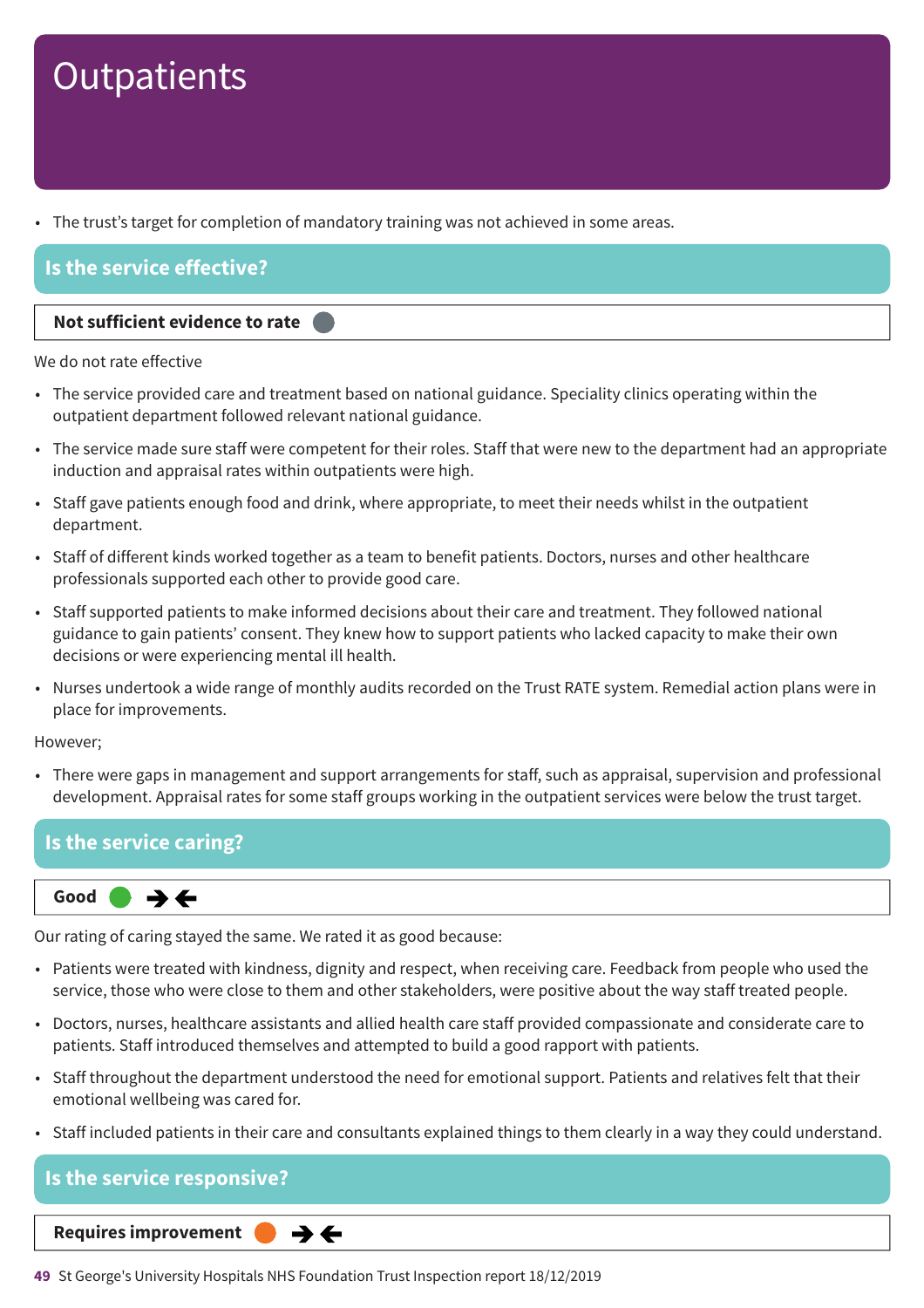Our rating of responsive stayed the same. We rated it as requires improvement because:

- Some people could not access the service when they needed it. Waiting times from referral to treatment and arrangements to admit, treat and discharge patients were not in line with national standards.
- The trust returned to reporting on their referral to treatment time (RTT) data for the St George's Hospital site. However, this reporting was still in its early days. This meant the outpatient department could not yet be fully assured that all patients had received their appointments.
- The RTT for non-admitted pathways was worse than the England overall performance. The latest figures showed 83.1% for the trust, as compared to the England average of 87% of patients had been treated within 18 weeks.
- The did not attend (DNA) rate for the hospital was slightly higher than the national average.

However:

- Trust performance for cancer waiting times was better than the operational standard and the national average in the most recent two quarters.
- The trust was performing better than the 93% operational standard for people being seen within two weeks of an urgent GP referral.
- Delays and cancellations were explained to people and the trust closely monitored clinics that were cancelled in less than six weeks with a view to reducing late cancellations and the impact these had on patients. Data showed that the proportion of cancelled clinics had reduced.
- There was evidence of learning and improvement from complaints. Complaints were responded to in line with the trust's complaints policy.
- The trust had a range of support teams available including dementia, learning disability and mental health liaison to meet patient's individual needs.
- There was access to face to face and telephone translation services and patient information leaflets could be accessed in languages other than English upon request.

### **Is the service well-led?**

#### **Requires improvement**

Our rating of well-led improved. We rated it as requires improvement because:

♠

- The frontline clinical and non-clinical outpatients' department staff were unaware of the strategy document and were not involved in the development of the service strategy.
- Most staff and middle grade managers were not aware of what was on their departments risk register and arrangements for managing risks were not always clear.
- Not all risks on the risk register had associated actions, a date for review or a date by which actions to be completed and the risk owner.
- We were not fully assured that local governance arrangements were effective. For example; the knowledge about the risk register by staff and lack of local audits such as clinic waiting times and late starts.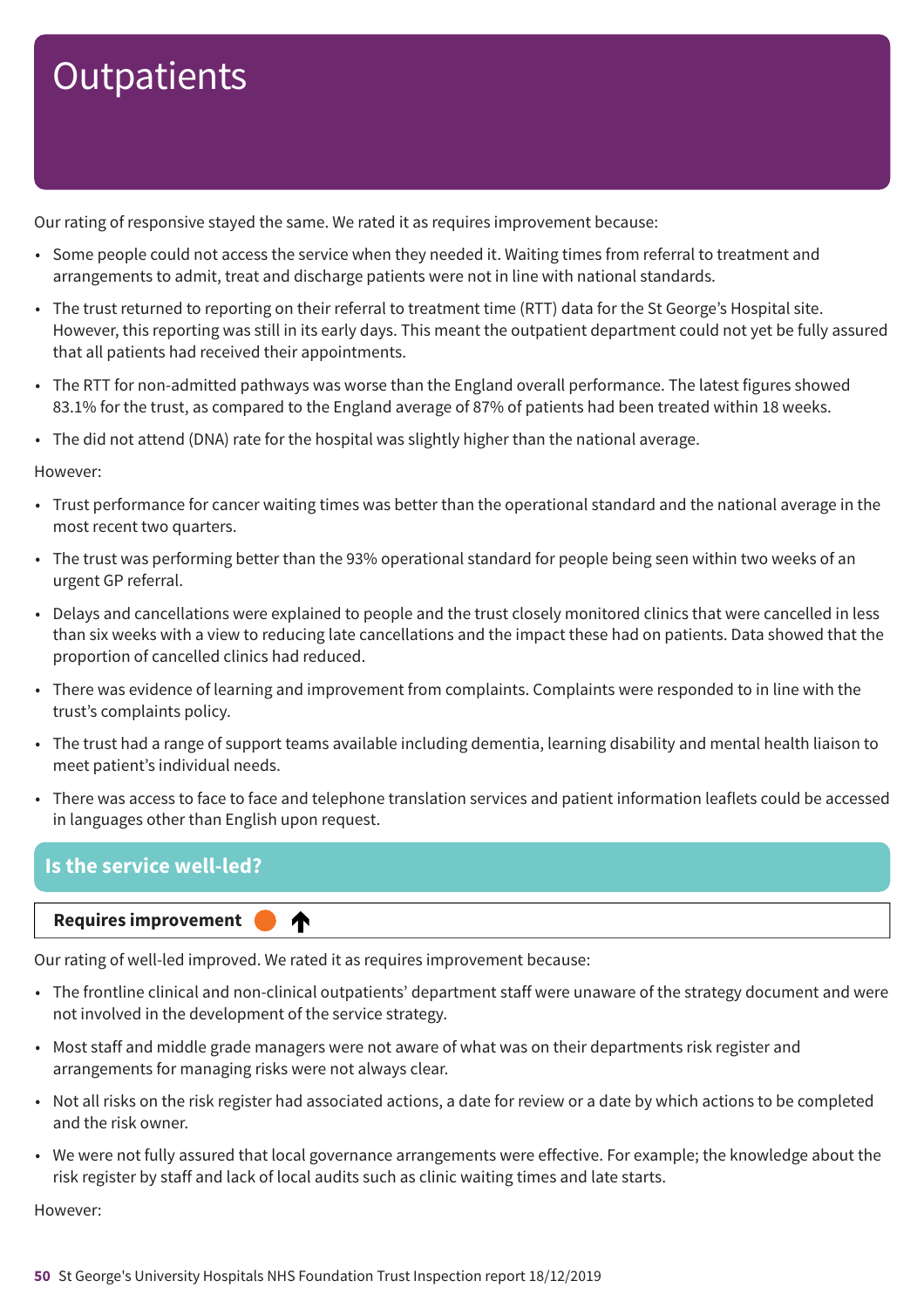- There was a monthly OPD directorate governance meeting with representation from matrons, admin manager and service management. This meeting reported to divisional governance and management groups.
- The outpatient services had local leadership capacity and capability to deliver high-quality, sustainable care. We were told that matrons were supportive and visible within the department.
- The culture within the outpatient department was centred on the needs and experience of people who use the service and staff felt supported, respected and valued.
- The service had systems and processes in place to engage with patients, staff, the public and local organisations to plan and manage services. Patients had been involved in service improvement activities within the department.

### Areas for improvement

The service SHOULD:

- Encourage an effective process for quality improvement and risk management.
- Improve its local audit programme and review national audit outcomes to improve patient outcomes.
- Encourage all eligible staff to be compliant with mandatory training, including information governance safeguarding level three (3) and resuscitation.
- Review whether there are adequate seating facilities in clinics, to ensure patients and relatives have enough seating areas.
- Developed systems and processes which enable the trust to determine the quality and performance of its outpatients' department.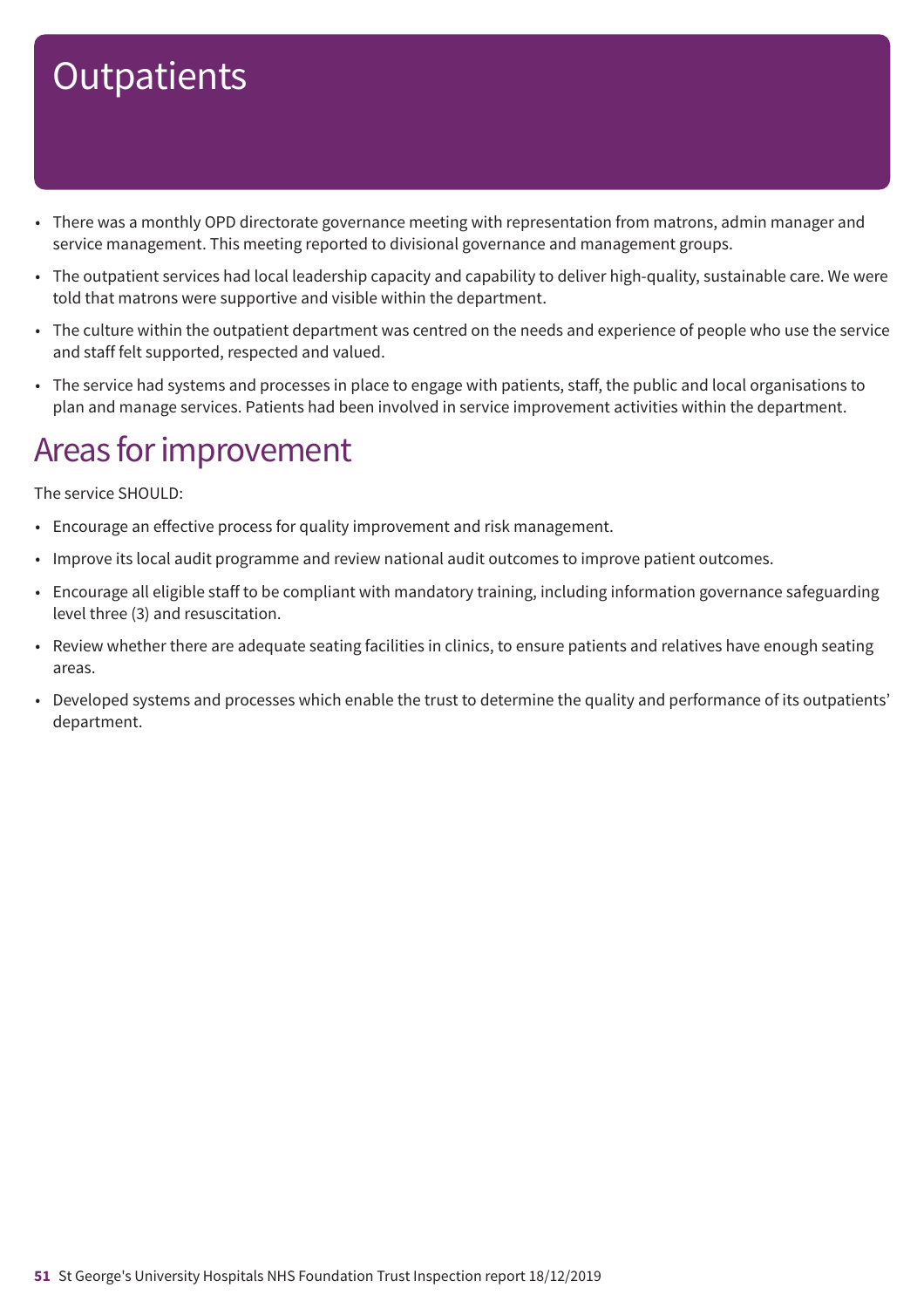

# Queen Mary's Hospital

Roehampton Lane Roehampton London SW15 5PN Tel: 02087253206 www.stgeorges.nhs.uk

### Key facts and figures

Queen Mary's Hospital (QMH) provides services for adults and children and young people. The hospital offers more than 60 services, which are provided by St George's University Hospitals NHS Foundation Trust and other NHS trusts.

Services provided by Queen Mary's Hospital include outpatients (adults and children and young people), community inpatients, neurorehabilitation, limb fitting, burns dressing and dermatology, a day case unit which offers diagnostic service for endoscopy and urology. There are 88 inpatient beds and 10 day case beds.

There are two inpatient wards which provide sub-acute care, treatment and rehabilitation for older people and rehabilitation and support for adults who have had limb amputations.

The majority of services are provided on weekdays only with the inpatient wards open 24 hours a day, seven days a week.

In 2018/19, Queen Mary's Hospital had 17,063 attendances, 585 admissions and 89,337 outpatient attendances.

### Summary of services at Queen Mary's Hospital

**Requires improvement**  $\rightarrow$   $\leftarrow$ 

Our rating of the service stayed the same. We rated it as requires improvement because:

- Leaders did not run services well using reliable information systems and did not always support staff to develop their skills. The leadership team were not clear of who had overall responsibility and oversight of surgery at Queen Mary's Hospital. Senior staff in the surgery department at Queen Mary's Hospital relied on the general manager for outpatients to send them performance data as they did not have access to the new electronic system.
- The service did not always manage learning from incidents well. Staff did not always collect safety information and use it to improve the service.
- Managers did not always monitor the effectiveness of the service. Key services were not available seven days a week.
- The service did not always provide care and treatment based on national guidance and evidence-based practice.
- At the time of inspection, surgery at Queen Mary's Hospital was not reporting its RTT position.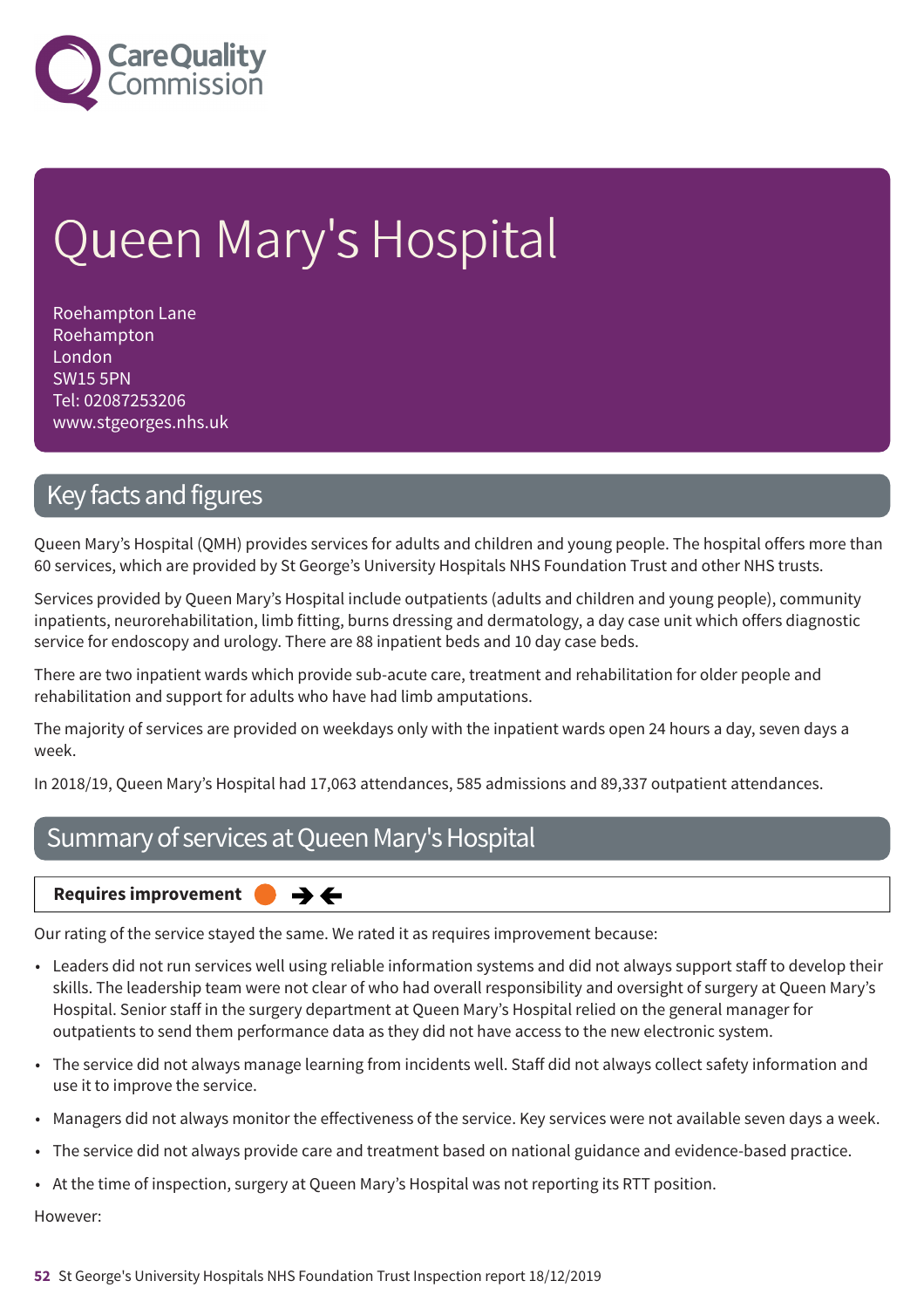- The service controlled infection risk well. Staff used equipment and control measures to protect patients, themselves and others from infection.
- During the previous inspection, staff were not fully complaint with the World Health Organisation (WHO) surgical safety checklist. However, on this inspection we did observe staff following the checklist.
- Staff cared for patients with compassion. Feedback from patients confirmed that staff treated them well and with kindness.
- Staff mostly felt respected, supported and valued. They were focused on the needs of patients receiving care.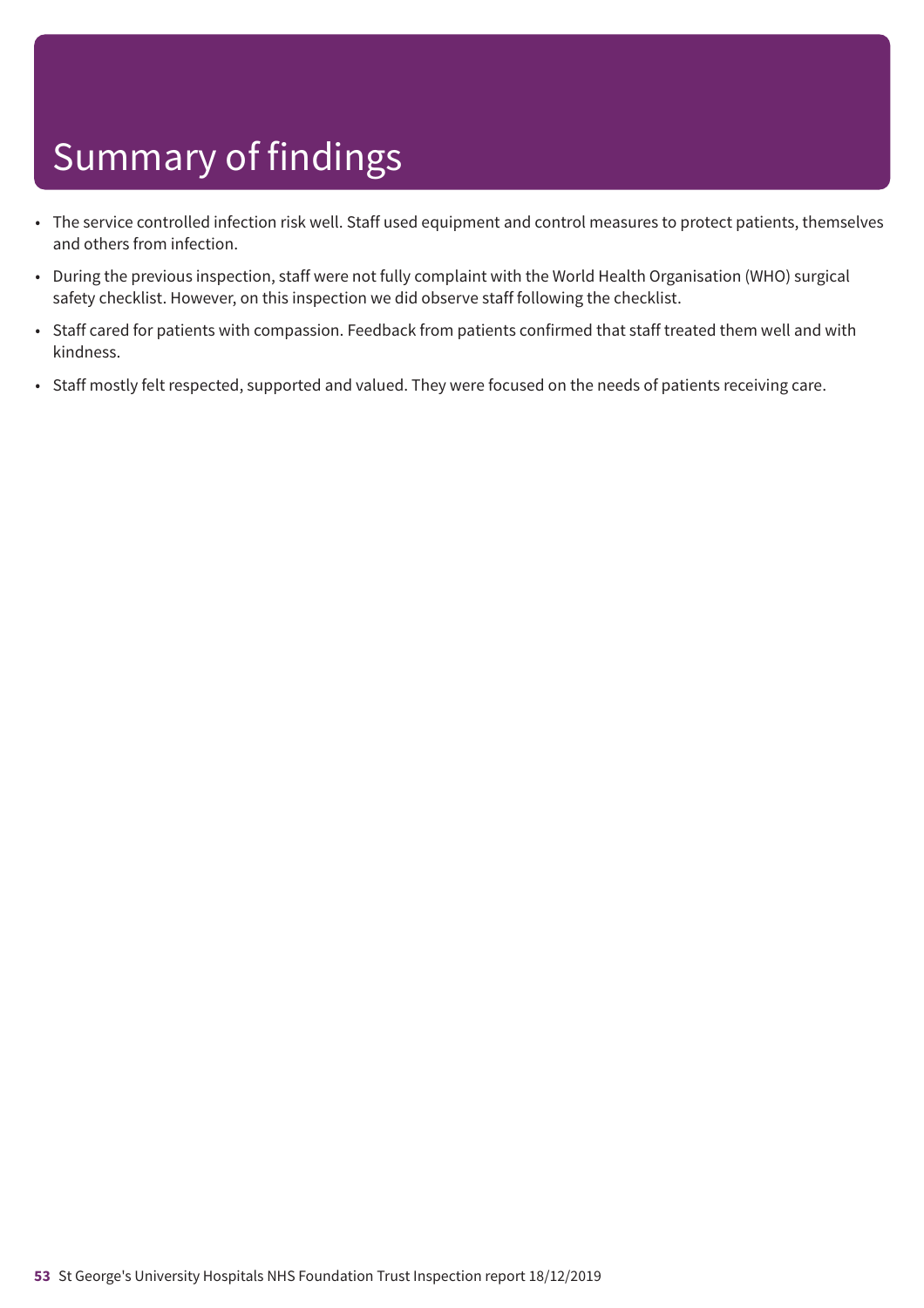

**Requires improvement**  $\rightarrow$   $\leftarrow$ 

# Key facts and figures

The Day Case Unit (DCU) provides care for patients undergoing Endoscopic and Surgical procedures which are carried out under sedation, local anaesthesia and regional block. The unit consists of a first and second stage recovery, two endoscopy rooms, decontamination room and an operating theatre. The DCU provides diagnostic and surgical services in upper and lower gastroenterology, urology, plastic surgery, ophthalmology and podiatry. Procedures requiring general anaesthetic are not carried out on the unit and patients are normally discharged on the same day as the procedure.

The trust had 29,700 surgical admissions from February 2018 to January 2019. Emergency admissions accounted for 10,838 (36.5%), 11,078 (37.3%) were day case, and the remaining 7,784 (26.2%) were elective.

During our inspection we visited the surgery day case unit over three days. We then came back for another day and observed podiatry surgery in the day case unit. We spoke with approximately 35 members of staff including nursing and medical staff of all grades, allied health professionals, healthcare assistants, housekeeping staff and managers. We spoke with 13 patients and their relatives and checked 10 patient records. This was a routine inspection on a comprehensive basis. Our inspection was unannounced (staff did not know we were coming) to enable us to observe routine activity.

### **Summary of this service**

Our rating of this service stayed the same. We rated it as requires improvement because:

- Leaders did not run services well using reliable information systems and did not always support staff to develop their skills. The leadership team were not clear of who had overall responsibility and oversight of surgery at Queen Mary's Hospital. Senior staff in the surgery department at Queen Mary's Hospital relied on the general manager for outpatients to send them performance data as they did not have access to the new electronic system.
- The service did not always manage learning from incidents well. Staff did not always collect safety information and use it to improve the service.
- Managers did not always monitor the effectiveness of the service. Key services were not available seven days a week.
- The service did not always provide care and treatment based on national guidance and evidence-based practice.
- At the time of inspection, surgery at Queen Mary's Hospital was not reporting its RTT position.

- The service controlled infection risk well. Staff used equipment and control measures to protect patients, themselves and others from infection.
- During the previous inspection, staff were not fully complaint with the World Health Organisation (WHO) surgical safety checklist. However, on this inspection we did observe staff following the checklist.
- Staff cared for patients with compassion. Feedback from patients confirmed that staff treated them well and with kindness.
- Staff mostly felt respected, supported and valued. They were focused on the needs of patients receiving care.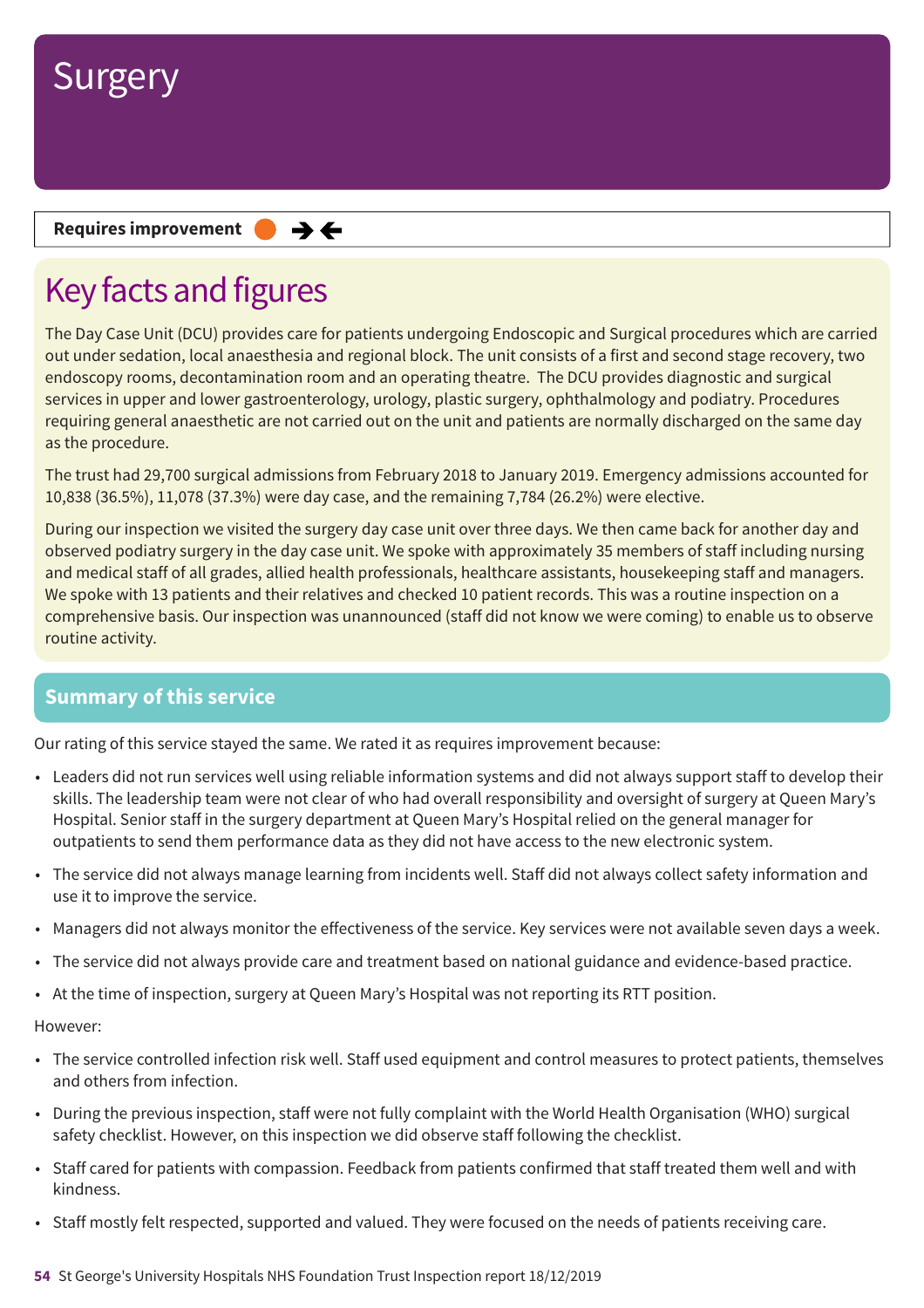

### **Is the service safe?**

⋔

**Up one rating Good –––**

Our rating of safe improved. We rated it as good because:

- The service controlled infection risk well. Staff used equipment and control measures to protect patients, themselves and others from infection. They kept equipment and the premises visibly clean.
- Staff used equipment and control measures to protect patients, themselves and others from infection.
- The service used systems and processes to safely prescribe, administer, record and store medicines.
- The service provided mandatory training in key skills to all staff and made sure everyone completed it. Nursing staff were meeting trust compliance rates for mandatory training in nine out of 10 modules.
- Staff understood how to protect patients from abuse and the service worked well with other agencies to do so. Staff had training on how to recognise and report abuse, and they knew how to apply it.
- The design, maintenance and use of facilities, premises and equipment kept people safe. Staff were trained to use them. Staff managed clinical waste well.

However:

- The day case unit treated a small number of paediatric patients and the trust was unable to provide written guidance or policies stating how to manage paediatric patients in this setting.
- Records were not always stored securely. Although records were kept in lockable cabinets behind reception, this was unlocked and open in the day, there were times when the reception staff would need to leave the desk. This left notes accessible to the unauthorised persons.
- The service did not always manage patient safety incidents well. Most of the staff we spoke with were unable to provide examples of learning from incidents when questioned.
- The nursing staff vacancy rate was 22% which was above the trust target of 9.6%. Staff sickness rate was 5.4% which was above the trust target of 3.4%.

### **Is the service effective?**



Our rating of effective stayed the same. We rated it as requires improvement because:

- The service did not always provide care and treatment based on national guidance and evidence-based practice.
- Although audits for Local Safety Standards for Invasive Procedures were carried out, data was not always submitted, and we did not observe action plans from the audit.
- British Association of Dermatology had recommendations put in place, however, it was unclear from the audit provided by the trust what the action plans were to implement the recommendations.
- Results and action plans from the national bowel screening audit were not presented to the staff at QMH. Staff told us they did not have the opportunity to attend clinical governance days as they were run at St George's Hospital and not OMH.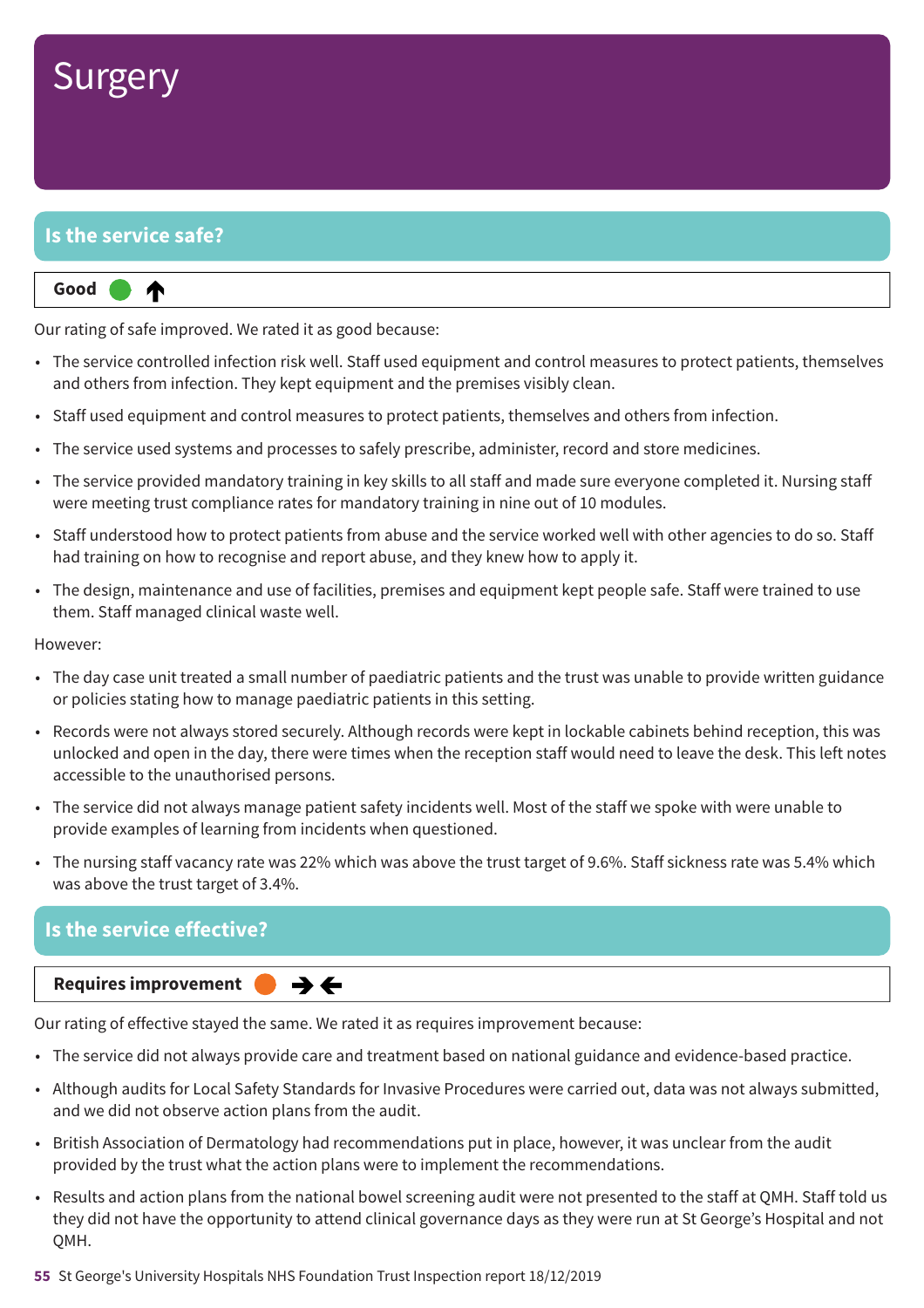- Staff did not always monitor the effectiveness of care and treatment. They did not always use the findings to make improvements and achieved good outcomes for patients.
- We observed some policies that were out of date and the previous report had recommended that all policies should be reviewed and updated in line with agreed timescales. This meant that staff did not have access to the most up to date evidence-based practice.
- Staff did not always follow national guidance to gain patients' consent. We observed gaps in documentation for consent forms and the consent policy was due for review in June 2019.
- Managers did not always appraise staff's work performance regularly. From April 2018 to March 2019 nursing and medical staff did not reach the trust target appraisal completion rate of 90%. Results showed a completion rate of 11.8% for nursing staff. However, on inspection, most the staff we spoke with had completed their appraisals.

However:

- Doctors, nurses and other healthcare professionals worked together as a team to benefit patients. They supported each other to provide good care.
- Staff gave patients enough food and drink to meet their needs and improve their health.
- During the previous inspection, staff were not fully complaint with the World Health Organisation surgical safety checklist. However, on this inspection we did observe staff following the checklist.

### **Is the service caring?**



Our rating of caring stayed the same. We rated it as good because:

- Staff cared for patients with compassion. Feedback from patients confirmed that staff treated them well and with kindness.
- Staff provided emotional support to patients to minimise their distress. People told us that they felt that staff understood the emotional impact of their conditions.
- Staff understood and respected the personal, cultural, social and religious needs of patients and how they may relate to care needs.
- Staff had mechanisms in place to support patients who became distressed in an open environment, and to help maintain their privacy and dignity.

However:

- None of the patients we spoke with reported being asked for feedback on their care or being given a friends and family test questionnaire. We raised this with staff who knew there was an issue with the text system that was used to ask for feedback.
- Discussions about patient appointments could be heard in waiting areas.

### **Is the service responsive? Requires improvement** ↓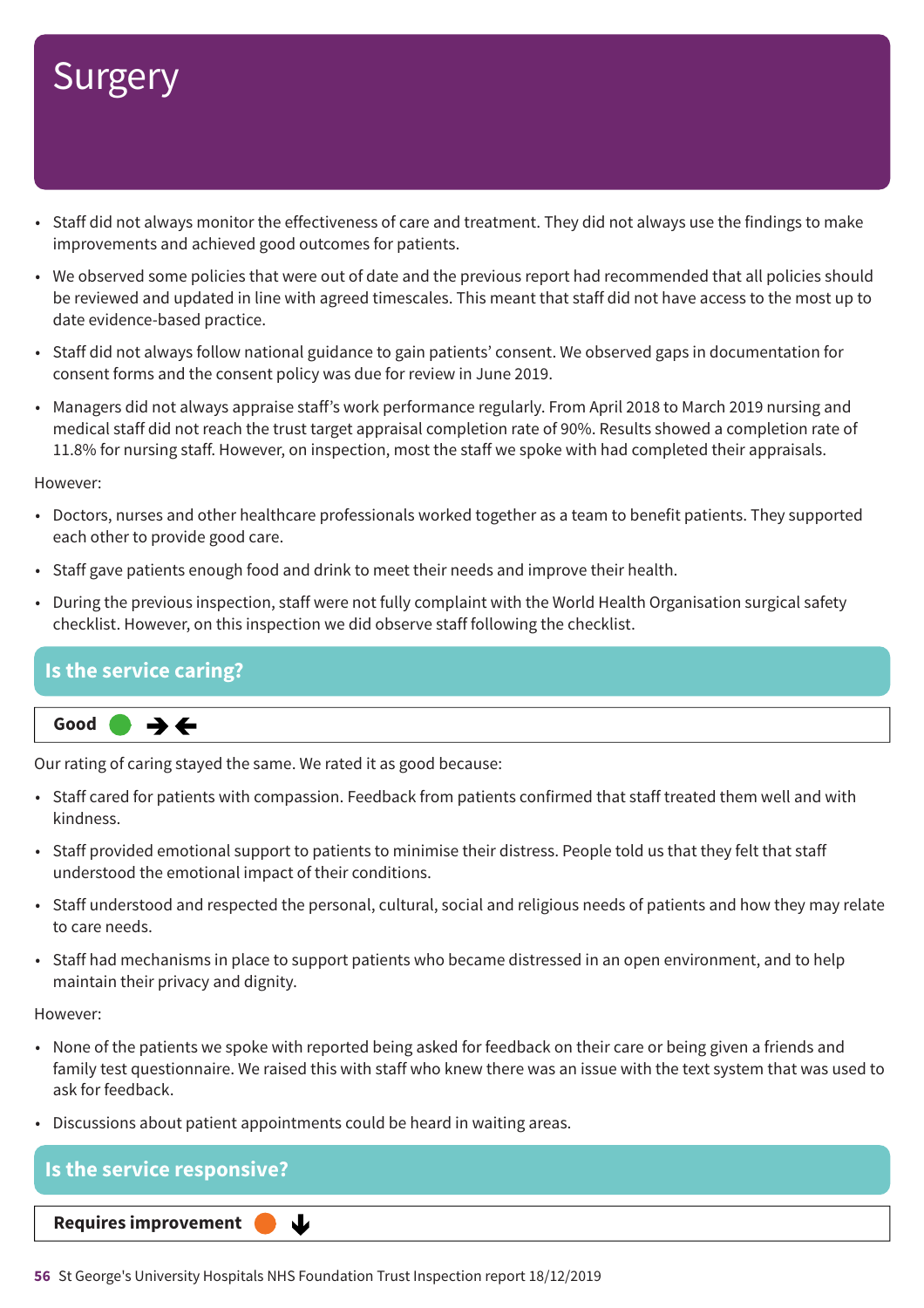Our rating of responsive went down. We rated it as requires improvement because:

- At the time of inspection, surgery at QMH was not reporting its RTT position. However, shadow reporting was being undertaken in readiness for return to reporting at QMH.
- QMH had a validation team that monitored the patient tracking list and checked if any patients had not met the 18-week referral to treatment time period. If QMH had breached the 18-week referral to treatment time, this was escalated to the general manager. However, data specific to surgery would be available once the new electronic system came into place.
- At the time of the inspection, the trust had not returned to reporting referral to treatment data at Queen Mary's Hospital but were shadow reporting.
- The trust did not always meet their threshold for did not attend rates from April 2018 to April 2019. They did have a did not attend rate team that phoned patients 72 hours in advance to check if they were attending surgery, however the text messaging reminder service was due to be implemented in September 2019.
- Staff were unable to provide details of any actions that had been implemented as a result of a complaint.
- We requested to see responses sent from complaints and action plans, but the trust did not provide us with information.

However:

- The service took account of patients' individual needs and preferences. Staff made reasonable adjustments to help patients access services.
- Clinic letters contained information about transport, access, patient support and facilities. This included information such as support for patients with hearing impairments, assistance dogs, catering facilities and breast feeding and baby changing facilities.

### **Is the service well-led?**



Our rating of well-led stayed the same. We rated it as requires improvement because:

- Leaders did not have all the skills and abilities to run the service. They did not always understand and manage the priorities and issues the service faced. They were approachable in the service for patients and staff.
- Leaders did not operate effective governance processes, throughout the service and with partner organisations. Not all staff at all levels were clear about their roles and accountabilities. There was no clarity of who had overall responsibility and oversight of surgery at Queen Mary's Hospital.
- The governance arrangements were not clearly explained due to the complexity of the leadership at Queen Mary's hospital. However, there was some oversight of governance via the monthly management and staff team meetings.
- The head of nursing from St. George's Hospital visited Queen Mary's Hospital weekly, however, some staff we spoke with commented that staff from St. George's Hospital were not visible.
- Leaders and teams did not always manage performance effectively. They did not always identify and escalate relevant risks and issues. The risks identified during the inspection did not reflect all the risks on the risk register. Career progression opportunities were limited for nursing staff in day case surgery.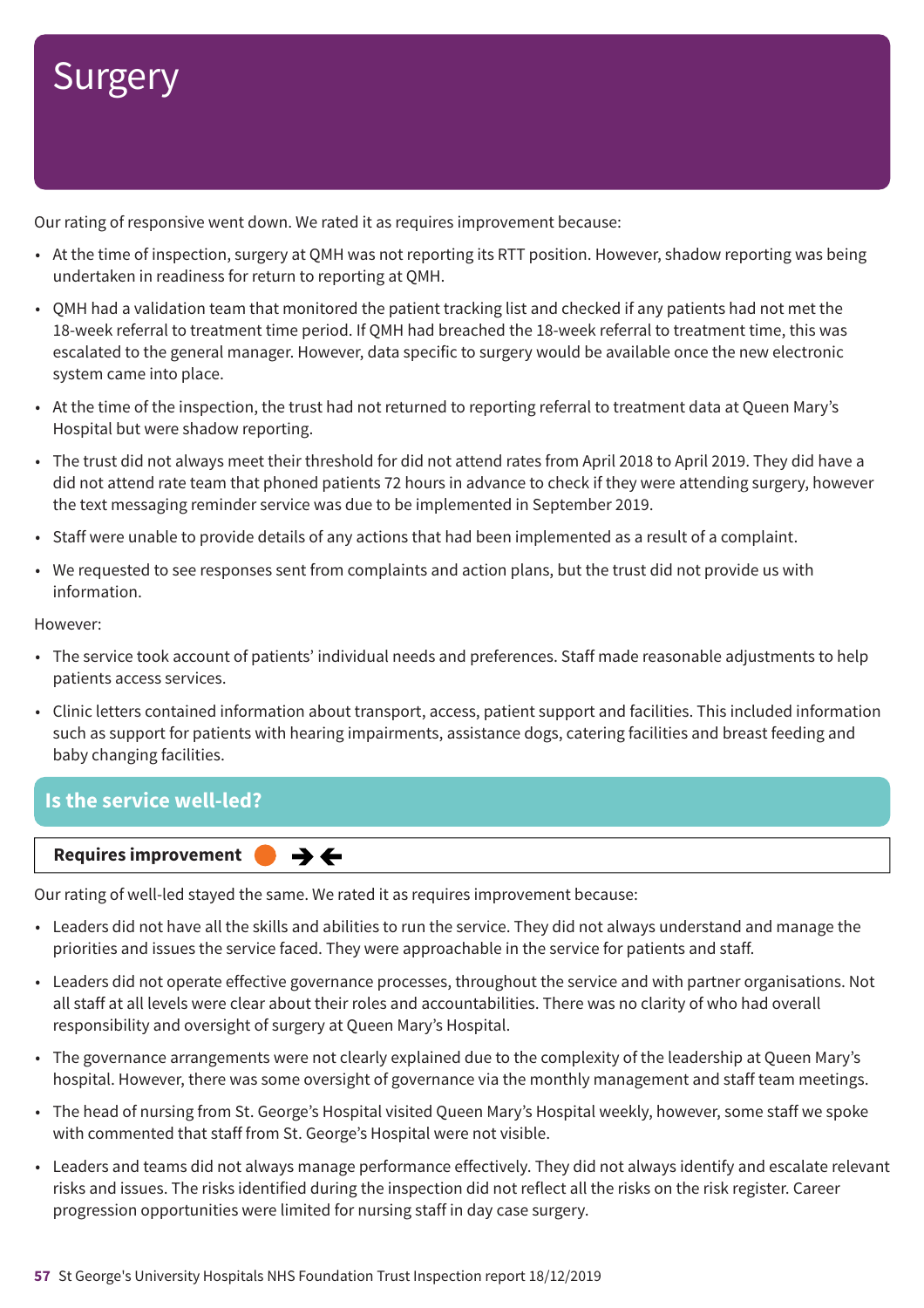• Senior staff in the surgery department at Queen Mary's Hospital relied on the general manager for outpatients to send them performance data as they did not have access to the new electronic system.

However:

- Most staff we spoke with felt respected, supported and valued. They were focused on the needs of patients receiving care.
- Most of the staff we spoke with were aware of the trust's vision and strategy and if not, they were able to point to a board which displayed this information.

### Areas for improvement

The service SHOULD:

- Have a policy in place for seeing paediatric patients in the day case unit.
- Improve staff awareness on learning from incidents.
- Ensure records are stored securely.
- Update and ensure staff have access to the deteriorating patient policy.
- Continue to work to improve nurse staffing levels.
- Ensure relevant learning from audits is shared across both sites and ensure data is consistently collected for audits and action plans completed where necessary.
- Work to improve staff appraisal rates.
- Ensure consent form documentation is fully completed.
- Ensure senior staff are clear of who has overall responsibility and oversight of surgery at Queen Mary's Hospital.
- Ensure risk registers are completed with up to date information.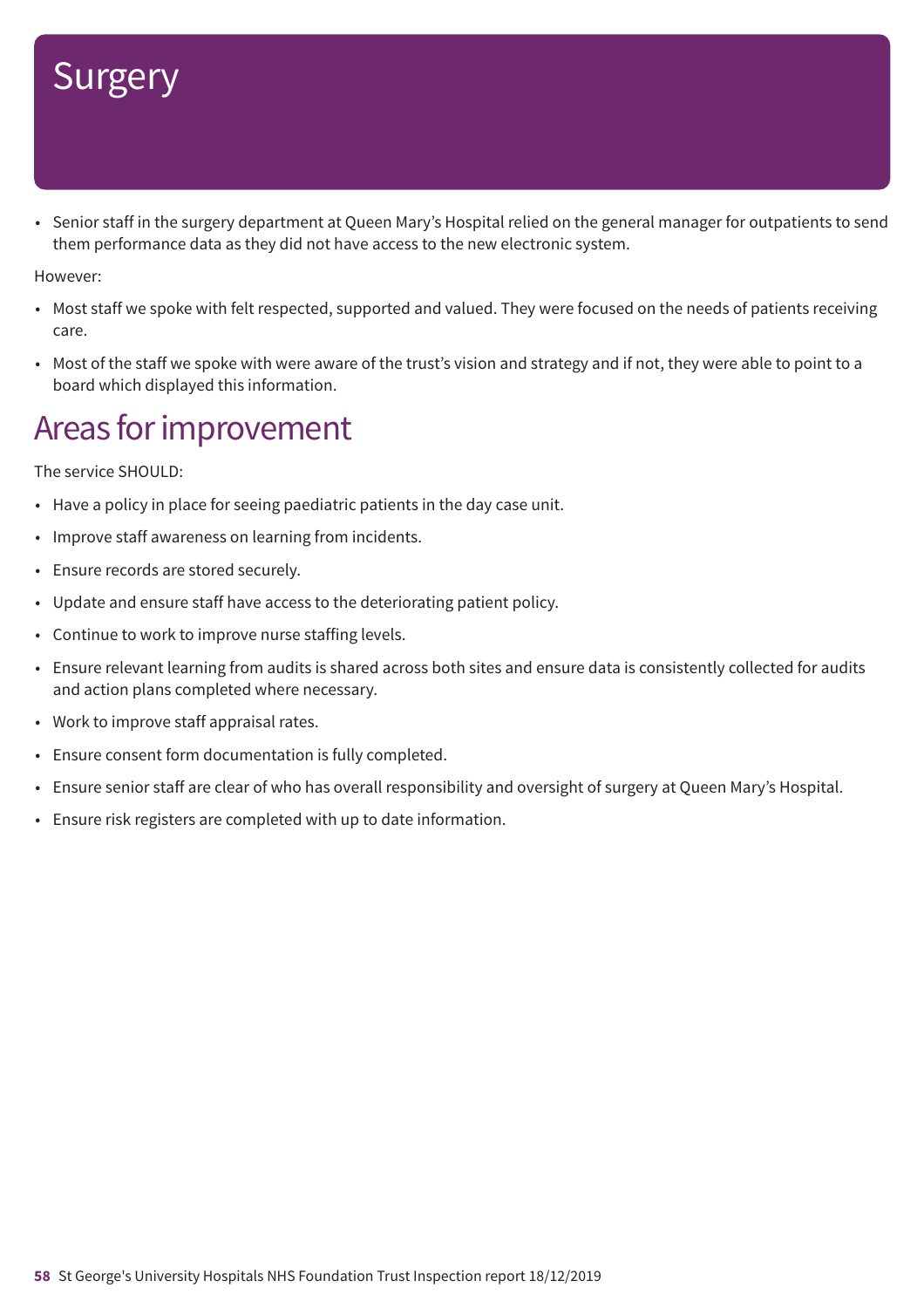# Requirement notices

### Action we have told the provider to take

The table below shows the legal requirements that the service provider was not meeting. The provider must send CQC a report that says what action it is going to take to meet these requirements.

For more information on things the provider must improve, see the Areas for improvement section above.

**Please note:** Regulatory action relating to primary medical services and adult social care services we inspected appears in the separate reports on individual services (available on our website www.cqc.org.uk)

**This guidance** (see goo.gl/Y1dLhz) describes how providers and managers can meet the regulations. These include the fundamental standards – the standards below which care must never fall.

### **Regulated activity**

Diagnostic and screening procedures

Surgical procedures

Treatment of disease, disorder or injury

### **Regulated activity**

Diagnostic and screening procedures Surgical procedures Treatment of disease, disorder or injury

### **Regulation**

Regulation 11 HSCA (RA) Regulations 2014 Need for consent

### Regulation

Regulation 17 HSCA (RA) Regulations 2014 Good governance